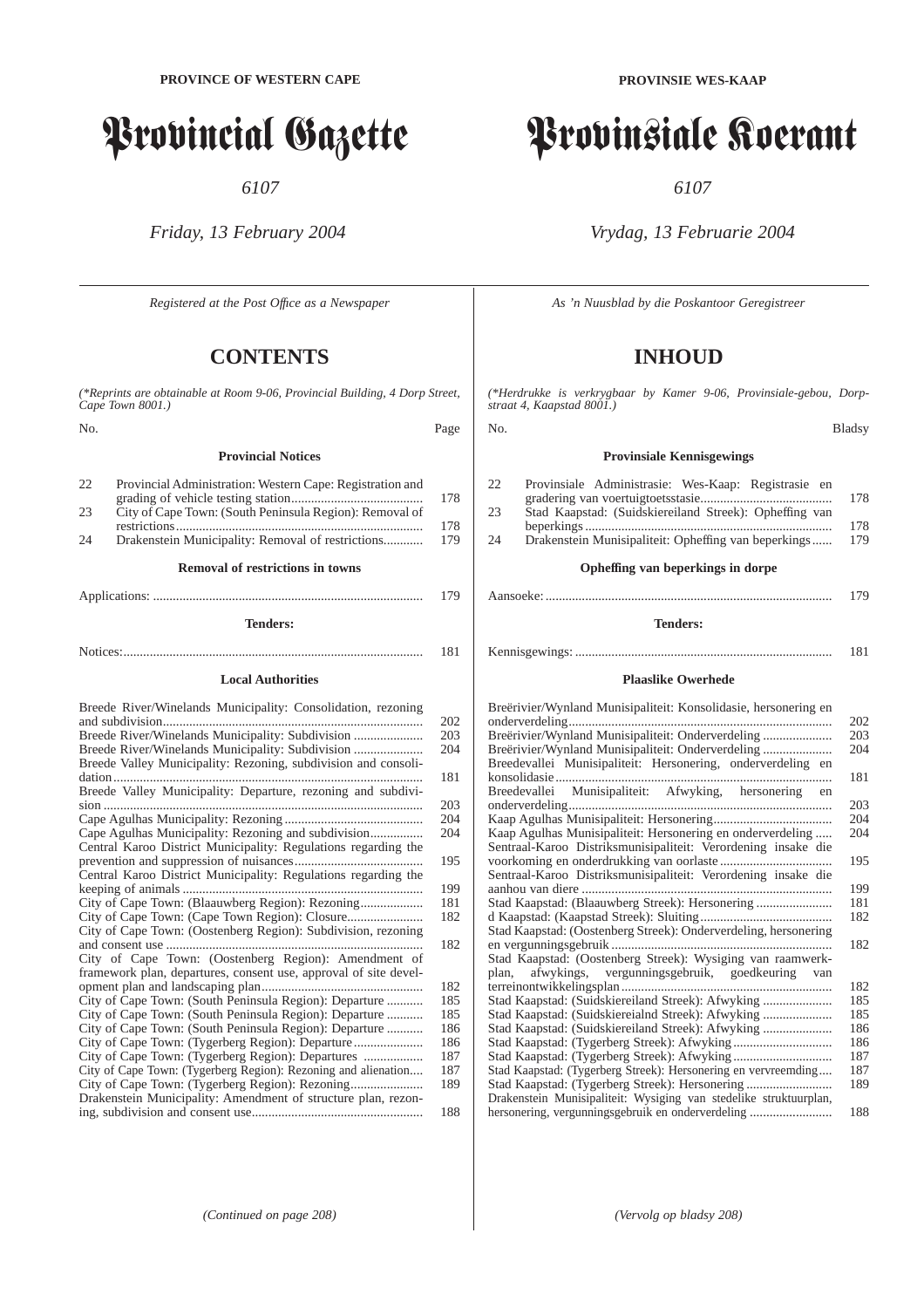#### **PROVINCIAL NOTICES**

The following Provincial Notices are published for general information.

G. A. LAWRENCE, DIRECTOR-GENERAL

Provincial Building, Wale Street, Cape Town.

P.N. 22/2004 13 February 2004

NATIONAL ROAD TRAFFIC ACT, 1996 (ACT 93 OF 1996)

#### NOTICE OF REGISTRATION AND GRADING VEHICLE TESTING STATION

Notice is hereby given by the Minister of Transport, Public Works and Property Management that the following motor vehicle testing station has been registered and graded as indicated in terms of section 39 of the National Road Traffic Act, 1996 (Act 93 of 1996).

| <b>Testing station</b>              | Grade |
|-------------------------------------|-------|
| B & A Roadworthy Test Centre, Parow |       |

P.N. 23/2004 13 February 2004

#### CITY OF CAPE TOWN:

#### SOUTH PENINSULA ADMINISTRATION

#### REMOVAL OF RESTRICTIONS ACT, 1967 (ACT 84 OF 1967)

Notice is hereby given that the Minister of Environmental Affairs and Development Planning, properly designated as competent authority in terms of paragraph (a) of State President Proclamation No. 160 of 31 October 1994, in terms of section 2(1) of the Removal of Restrictions Act, 1967 (Act 84 of 1967), and on application by the owner of Erf 773, Constantia, amends conditions C.4.(b), (c), D(ii) and (iii) as contained in Deed of Transfer No. T.37118 of 1987, to read as follows:

- *Condition C.4.(b) ''it shall be used only for the purpose of erecting thereon a dwelling and a 'granny flat'in terms of the relevant zoning scheme regulations together with such outbuildings as are ordinarily required to be used therewith;''*
- *Condition C.4.(c) ''no building or structure or any portion thereof except a swimming pool, boundary walls and fences shall be erected nearer than 7,5 metres to any boundary of this erf, subject, however, to the further restriction imposed by the Controlling Authority as defined in Act No. 21 of 1940.''*
- *Condition D.(ii) ''Only one dwelling and a 'granny flat' in terms of the relevant zoning scheme regulations, together with such outbuildings as are ordinarily required to be used therewith, shall be erected on the said property save with the consent in writing of the Company, and in particular no building of the type commonly known as 'FLATS'shall be erected on the said property.''*
- *Condition D.(iii) ''Save with the consent of the Company in writing, no building or structure or any portion thereof, except boundary walls and fences, shall be erected nearer than 10,40 metres to any street line which forms a boundary of the said property and no such buildings or structure shall be situated within 6,30 metres of any boundary common to an adjoining lot. Provided, however, that should two or more contiguous lots on the Southern Cross Estate be registered in the name of the same owner and a Certificate of Consolidated Title is taken out in respect thereof the consolidated holding shall become one lot and all the conditions shall apply to it as being one lot.''*

#### **PROVINSIALE KENNISGEWINGS**

Die volgende Provinsiale Kennisgewings word vir algemene inligting gepubliseer.

G. A. LAWRENCE, DIREKTEUR-GENERAAL

Provinsiale-gebou, Waalstraat, Kaapstad.

P.K. 22/2004 13 Februarie 2004

NASIONALE PADVERKEERSWET, 1996 (WET 93 VAN 1996)

KENNISGEWING VAN REGISTRASIE EN GRADERING VAN VOERTUIGTOETSSTASIE

Kennis word hiermee deur die Minister van Vervoer, Openbare Werke en Eiendomsbestuur gegee dat die volgende voertuigtoetsstasie kragtens artikel 39 van die Padverkeerswet, 1996 (Wet 93 van 1996), geregistreer is teenoor die gradering hieronder aangetoon:

| <b>Toetsstasie</b>                  | Graad |
|-------------------------------------|-------|
| B & A Roadworthy Test Centre, Parow |       |

P.K. 23/2004 13 Februarie 2004

#### STAD KAAPSTAD:

#### SUIDSKIEREILAND ADMINISTRASIE

#### WET OP OPHEFFING VAN BEPERKINGS, 1967 (WET 84 VAN 1967)

Kennis geskied hiermee dat die Minister van Omgewingsake en Ontwikkelingsbeplanning, behoorlik aangewys as die bevoegde gesag ingevolge paragraaf (a) van Staatspresident Proklamasie Nr. 160 van 31 Oktober 1994, kragtens artikel 2(1) van die Wet op Opheffing van Beperkings, 1967 (Wet 84 van 1967), en op aansoek van die eienaar van Erf 773, Constantia, voorwaardes C.4.(b), (c), D(ii) en (iii), soos vervat in Transportakte Nr. T.37118 van 1987, wysig om soos volg te lees:

*Voorwaarde C.4.(b) ''it shall be used only for the purpose of erecting thereon a dwelling and a 'granny flat' in terms of the relevant zoning scheme regulations together with such outbuildings as are ordinarily required to be used therewith;''*

*Voorwaarde C.4.(c) ''no building or structure or any portion thereof except a swimming pool, boundary walls and fences shall be erected nearer than 7,5 metres to any boundary of this erf, subject, however, to the further restriction imposed by the Controlling Authority as defined in Act No. 21 of 1940.''*

- *Voorwaarde D.(ii) ''Only one dwelling and a 'granny flat'in terms of the relevant zoning scheme regulations, together with such outbuildings as are ordinarily required to be used therewith, shall be erected on the said property save with the consent in writing of the Company, and in particular no building of the type commonly known as 'FLATS'shall be erected on the said property.''*
- *Voorwaarde D.(iii) ''Save with the consent of the Company in writing, no building or structure or any portion thereof, except boundary walls and fences, shall be erected nearer than 10,40 metres to any street line which forms a boundary of the said property and no such buildings or structure shall be situated within 6,30 metres of any boundary common to an adjoining lot. Provided, however, that should two or more contiguous lots on the Southern Cross Estate be registered in the name of the same owner and a Certificate of Consolidated Title is taken out in respect thereof the consolidated holding shall become one lot and all the conditions shall apply to it as being one lot.''*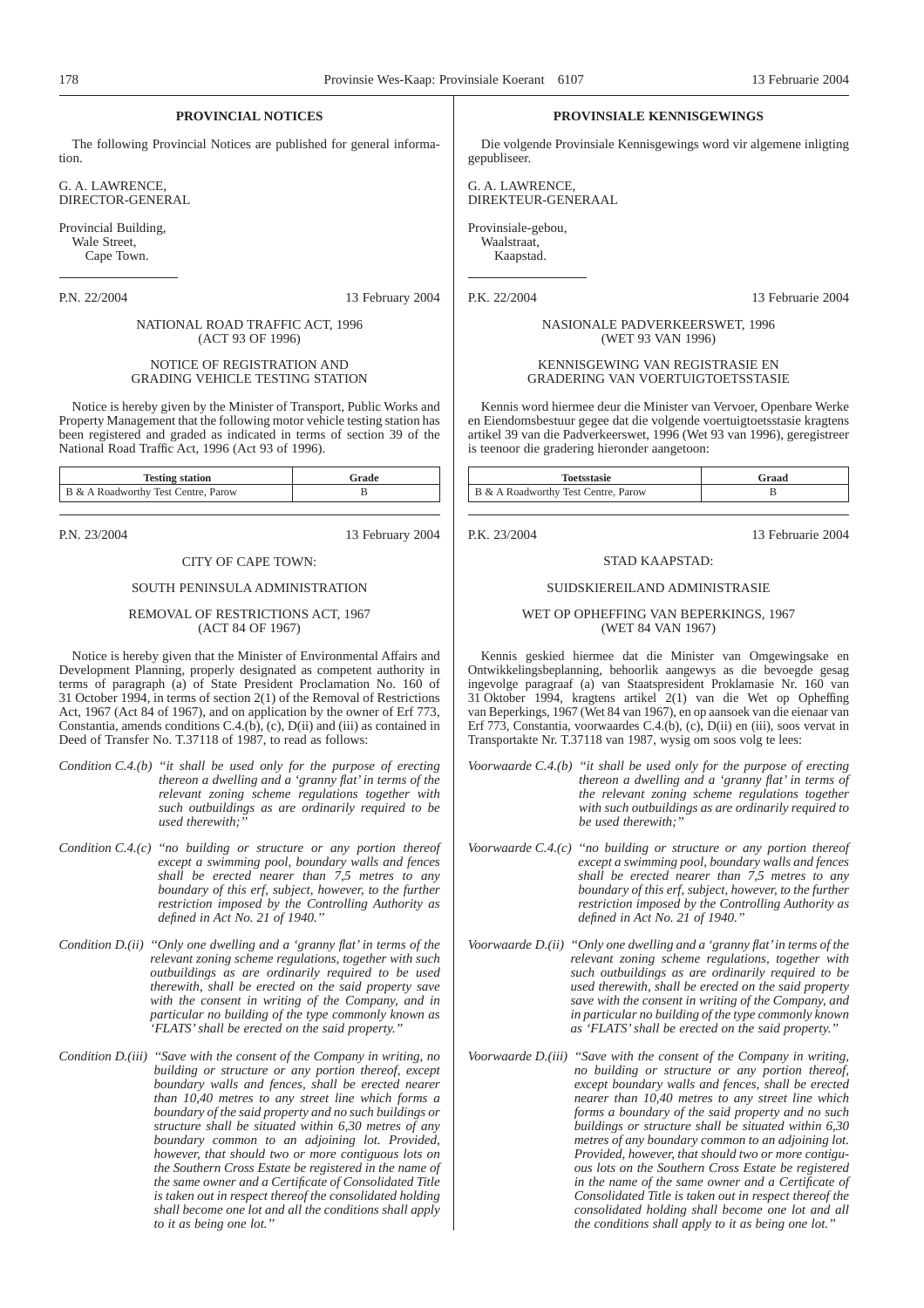P.N. 24/2004 13 February 2004

## DRAKENSTEIN MUNICIPALITY:

#### REMOVAL OF RESTRICTIONS ACT, 1967

I, André John Lombaard, in my capacity as Assistant Director in the Department of Environmental Affairs and Development Planning: Western Cape, acting in terms of the powers contemplated by section 2(1) of the Removal of Restrictions Act, 1967 (Act 84 of 1967), duly delegated to me in terms of section 1 of the Western Cape Delegation of Powers Law, 1994, and on application by the owner of Erf 1067, Paarl, remove conditions B ''A.(a) and (b) contained in Deed of Transfer No. T.039812 of 2002.

#### CITY OF CAPE TOWN (CAPE TOWN REGION)

#### REMOVAL OF RESTRICTIONS, REZONING, DEPARTURES AND CONSENT: ERF 50356, CAPE TOWN AT NEWLANDS

Notice is hereby given in terms of Section 3(6) of the Removal of Restrictions Act, 1967 (Act 84 of 1967), Sections  $17(2)(a)$  and  $15(2)(a)$  of the Land Use Planning Ordinance 15 of 1985 and in terms of Section 15(3) of the Zoning Scheme Regulations, that the undermentioned application has been received and is open for inspection at the office of the Manager: Land Use Management Branch, City of Cape Town, 14th Floor, Civic Centre, 12 Hertzog Boulevard, Cape Town, from 08:30 to 12:30 (Monday to Friday), and at the office of the Director: Land Development Management, Provincial Administration of the Western Cape, at Room 601, 27 Wale Street, Cape Town from 08:00-12:30 and 13:00-15:30 (Monday to Friday). Telephonic enquiries in this regard may also be made at (021) 483-4589 and the Director's fax number is (021) 483-3633. Any objections, with full reasons, should be lodged in writing at the office of the above-mentioned Director: Land Development Management, Private Bag X9086, Cape Town, 8000, with a copy to the office of the Manager: Land Use Management Branch, City of Cape Town, PO Box 4529, Cape Town, 8000, faxed to (021) 421-1963 or e-mail to trevor.upsher@capetown.gov.za on or before 15 March 2004, quoting the above Act, Ordinance and Regulations and the objector's erf number and phone number. Any comments received after the aforementioned closing date may be disregarded.

*Erf 50356, Cape Town at Newlands*

*File No:* SG07/50356

*Owner:* Purple Plum Properties 43 (Pty) Ltd

*Erf:* 50356, Cape Town at Newlands

*Location:* 15 Kildare Road

*Suburb:* Newlands

*Nature:* Removal of a restrictive title condition applicable to Erf 50356, 15 Kildare Road, Newlands, to enable the owner to operate a dental/ health clinic on the property.

*Rezoning and Consent:* From Single Dwelling Residential Use Zone to General Residential Use Zone, Sub-zone R4 and consent to permit an Institution (medical consulting rooms).

*Departures* from Section 60 of the Scheme Regulations: 0,0 m in lieu of 4,5 m from Kildare Road, 3,1 m and 3,9 m in lieu of 4,5 m from Glenhof Road, 0,0 m in lieu of 4,5 m from North West boundary.

W. A. Mgoqi, City Manager.

13 February 2004.

P.K. 24/2004 13 Februarie 2004

#### DRAKENSTEIN MUNISIPALITEIT:

#### WET OP OPHEFFING VAN BEPERKINGS, 1967

Ek, André John Lombaard, in my hoedanigheid as Assistent-Direkteur in die Departement van Omgewingsake en Ontwikkelingsbeplanning: Wes-Kaap, handelende ingevolge die bevoegdheid beoog in artikel 2(1) van die Wet op Opheffing van Beperkings, 1967 (Wet 84 van 1967), behoorlik aan my gedelegeer ingevolge artikel 1 van die Wes-Kaapse Wet op die Delegasie van Bevoegdhede, 1994, en op aansoek van die eienaar van Erf 1067, Paarl, hef voorwaardes B ''A.(a) en (b) vervat in Transportakte Nr. T.039812 van 2002, op.

#### STAD KAAPSTAD (KAAPSTAD-STREEK)

OPHEFFING VAN BEPERKINGS, HERSONERING, AFWYKINGS EN TOESTEMMING: ERF 50356, KAAPSTAD TE NUWELAND

Kennis geskied hiermee ingevolge artikel 3(6) van die Wet op Opheffing van Beperkings (Wet 84 van 1967), artikels 17(2)(a) en 15(2)(a) van die Ordonnansie op Grondgebruikbeplanning, 15 van 1985 en ingevolge artikel 15(3) van die Soneringskemaregualsies, dat die onderstaande aansoek ontvang is en tussen  $08:30-12:30$  (Maandag tot Vrydag) by die kantoor van die Bestuurder: Grondgebruikbestuurstak, Stad Kaapstad, 14de Verdieping, Burgersentrum, Hertzog Boulevard, Kaapstad, 8001 ter insae beskikbaar is en ook vanaf 08:00-12:30 en 13:00-15:30 (Maandag tot Vrydag) by die kantoor van die Direkteur: Grondontwikkelingsbestuur, Provinsiale Administrasie van die Wes-Kaap, Kamer 601, Waalstraat 27, Kaapstad. Telefoniese navrae in hierdie verband kan gerig word aan (021) 483-4589 en die Direktoraat se faksnommer is (021) 483-3633. Enige besware moet skriftelik, tesame met volledige redes, voor of op 15 Maart 2004 by die kantoor van die bogemelde Direkteur: Grondontwikkelingsbestuur, Privaatsak X9086, Kaapstad, 8000, met 'n afskrif aan die Bestuurder: Grondgebruikbestuur, Stad Kaapstad, Posbus 4529, Kaapstad, 8000 ingedien word of per faks gerig word aan (021) 421-1963 of e-pos trevor.upsher@capetown.gov.za, met vermelding van bogenoemde Wet, Ordonnansie en Regulasies en die beswaarmaker se erf- en telefoonnommers. Enige kommentaar wat na die voormelde sluitingsdatum ontvang word, mag buite rekening gelaat word.

*Erf 50356, Kaapstad te Nuweland*

*Lêer Nr:* SG07/50356

*Eienaar:* Purple Plum Properties 43 (Edms) Bpk

*Erf:* 50356, Kaapstad te Nuweland

*Ligging:* Kildareweg 15

*Voorstad: Nuweland*

*Aard:* Opheffing van 'n beperkende titelvoorwaarde van toepassing op Erf 50356, Kildareweg 15, Nuweland, om die eienaar in staat te stel om 'n tandheelkundige/gesondheidskliniek op die eiendom te bedryf.

*Hersonering en toestemming:* Van enkelwoning-residensiëlegebruiksone na algemeenresidensiële-gebruiksone, subsone R4 en toestemming om 'n inrigting (mediese spreekkamers) toe te laat.

*Afwykings* van artikel 60 van die Skemaregulasies: 0,0 m in plaas van 4,5 m vanaf Kildareweg, 3,1 m en 3,9 m in plaas van 4,5 m vanaf Glenhofweg, 0,0 m in plaas van 4,5 m vanaf die noordwestelike grens.

W. A. Mgoqi, Stadsbestuurder.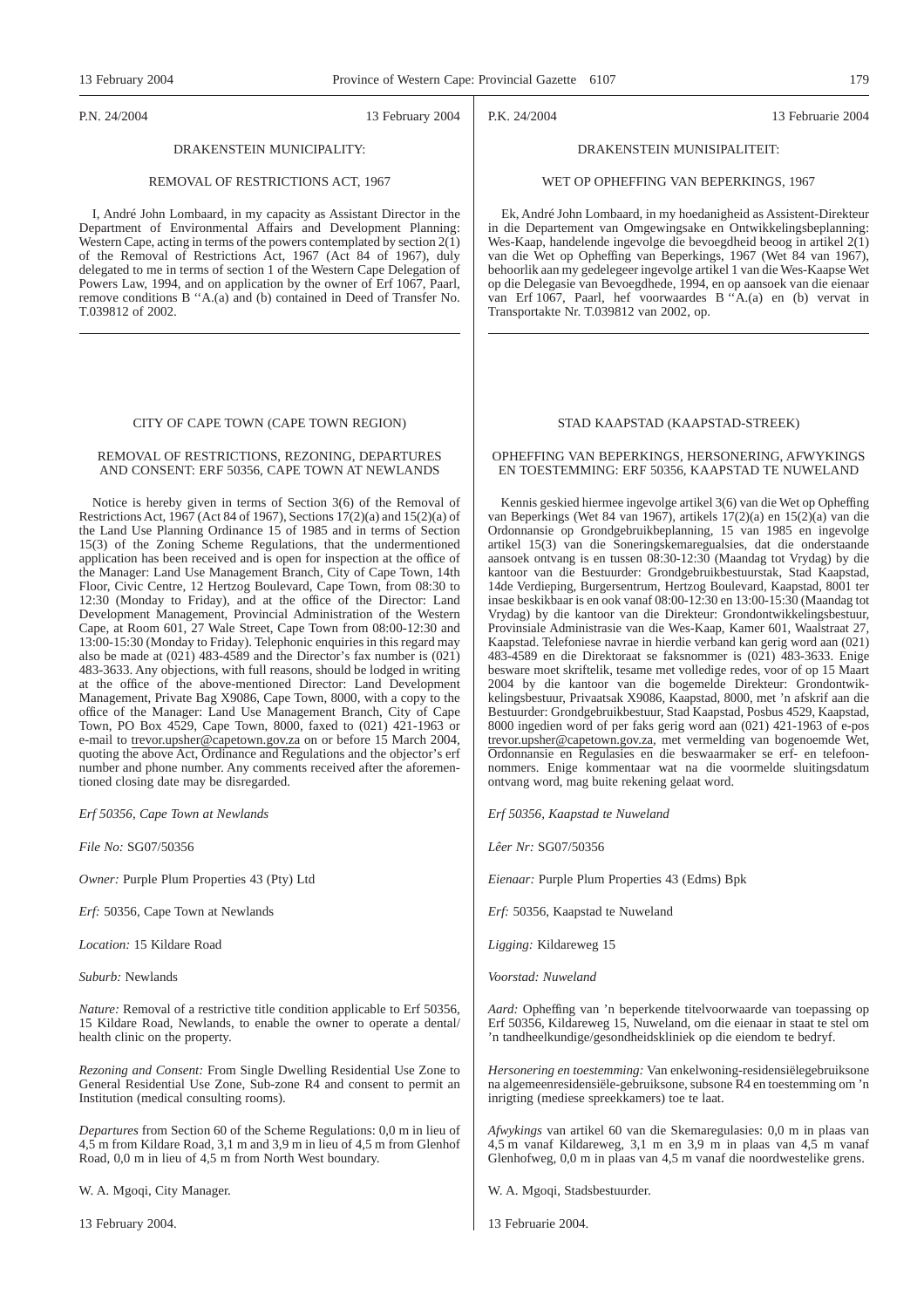### OVERSTRAND MUNICIPALITY GANSBAAI ADMINISTRATION 1. REMOVAL OF RFSTRICTIONS ACT, 1967 (ACT 84 OF 1967) 2. APPLICATION FOR CONSENT USE

#### (M/N 5/2004)

Notice is hereby given in terms of section 3(6) of the above Act that the undermentioned application has been received and is open for inspection at the office of the Area Manager, Overstrand Municipality, Gansbaai, and any enquiries may be directed to the said municipality at telephone number (028) 384-0111 or fax number (028) 384-0241. The application is also open to inspection at the office of the Director: Land Development Management, Provincial Government of the Western Cape at Room 601, 27 Wale Street, Cape Town from 08:00-12:30 and 13:00-15:30 (Monday to Friday). Telephonic enquiries in this regard may be made at (021) 483-8785 and the fax number of the Directorate is (021) 483-3633. Any objections, with full reasons therefor, should be lodged in writing at the Office of the above-mentioned Director Land Development Management, Private Bag X9086, Cape Town, 8000, with a copy to the above-mentioned Local Authority on or before TUESDAY, 23 MARCH 2004, quoting the above Act and the objector's erf number. Any comments received after the aforementioned closing date may be disregarded.

*Applicant Nature of Application*

- H. P. Bruinenberg 1. Removal of restrictive title conditions applicable to Erf 452, 14 Colenso Avenue, De Kelders, Gansbaai, in order to enable the owner to utilise a portion of the existing dwelling on the property as a guest-house.
	- 2. Application for consent use in terms of the Gansbaai Scheme Regulations in order to enable the owner to utilise a portion of the existing dwelling on the property as a guest-house with a maximum of three guest-rooms.

F. Myburgh, Area Manager, P.O. Box 26, Gansbaai 7220. 13 February 2004.

#### DRAKENSTEIN MUNICIPALITY

#### REMOVAL OF RESTRICTIONS ACT, 1967 (ACT 84 OF 1967) APPLICATION FOR SUBDIVISION OF PUBLIC PLACE, ERF 7322, CHAPELLE STREET, COURTRAI, PAARL

Notice is hereby given in terms of Section 3(6) of the above Act that the undermentioned application has been received and can be viewed during normal office hours at the office of the Head: Planning and Economic Development, Drakenstein Municipality, Berg River Boulevard, Paarl, and any enquiries may be directed to Mr J Pekeur, at telephone (021-807 4808) or fax (02l-872 8054). The application can also be viewed at the office of the Director, Land Development Management, Provincial Government of the Western Cape, at Room 601, 27 Wale Street, Cape Town, from 08:00-12:30 and 13:00-15:30 (Monday to Friday). Telephonic enquiries in this regard may be made at  $(0.21)$ 483-8780) and the Directorate's fax number is 021 483-3633.

Any objection, with full reasons therefore should be lodged in writing with the office of the above-mentioned Director: Land Development Management at Private Bag X9086, Cape Town, 8000, with a copy to the Municipal Manager, Drakenstein Municipality, P.O. Box 1, Paarl, 7622, by not later than, Monday, 22 March 2004, quoting the above Act as well as the objector's erf number. No late objections will be considered.

#### *Applicant Nature of Application*

Drakenstein Municipality Removal of restrictive title conditions applicable to Erf 7322, Chapelle Street, Courtrai, Paarl, to enable the owner to deduct Portion 2 ( $\pm 152$  m<sup>2</sup> in extent) from Erf 7322, and to consolidate it with Erf 10902. The Remainder  $(\pm 657 \text{ m}^2 \text{ in}$ extent) will remain Public Place).

#### MUNISIPALITEIT OVERSTRAND GANSBAAI ADMINISTRASIE

#### 1. WET OP OPHEFFING VAN BEPERKINGS, 1967 (WET 84 VAN 1967) 2. AANSOEK OM VERGUNNINGSGEBRUIK

#### (M/K 5/2004)

Kennis geskied hiermee ingevolge artikel 3(6) van bogenoemde Wet dat die onderstaande aansoek ontvang is en ter insae lê by die kantoor van die Areabestuurder, Munisipaliteit Overstrand, Gansbaai, en enige navrae kan gerig word aan genoemde munisipaliteit by telefoonnommer (028) 384-0111 of faksnommer (028) 384-0241. Die aansoek lê ook ter insae by die kantoor van die Direkteur: Grondontwikkelingsbestuur, Provinsiale Regering van die Wes-Kaap, by Kamer 601, Waalstraat 27, Kaapstad vanaf 08:00-12:30 en 13:00-15:30 (Maandag tot Vrydag). Telefoniese navrae kan gerig word aan (021) 483-8785 en die Direktoraat se faksnommer is (021) 483-3633. Enige besware, met volledige redes daarvoor, moet skriftelik by die kantoor van die bogenoemde Direkteur: Grondontwikkelingsbestuur, Privaatsak X9086, Kaapstad, 8000, met 'n afskrif aan die bogenoemde Areabestuurder, ingedien word voor of op DINSDAG, 23 MAART 2004, met vermelding van bogenoemde Wet en die beswaarmaker se erfnommer. Enige kommentaar wat na die voormelde sluitingsdatum ontvang word, mag moontlik nie in ag geneem word nie.

#### *Aansoeker Aard van Aansoek*

- H P BRUINENBERG 1. Opheffing van beperkende titelvoorwaardes van toepassing op Erf 452, Colensolaan 14, De Kelders, Gansbaai, ten einde die eienaar in staat te stel om 'n gedeelte van die bestaande woning op die eiendom vir 'n gastehuis te benut.
	- 2. Aansoek om vergunningsgebruik ingevolge die bepalings van die Gansbaai Soneringskemaregulasies ten einde die eienaar in staat te stel om 'n gedeelte van die bestaande woning op die eiendom vir 'n gastehuis met 'n maksimum van drie gastekamers te benut.

F. Myburgh, Areabestuurder. Posbus 26, Gansbaai 7220.

13 Februarie 2004.

#### DRAKENSTEIN MUNISIPALITEIT

#### WET OPHEFFING VAN BEPERKINGS, 1967 (WET 84 VAN 1967) AANSOEK OM ONDERVERDELING VAN PUBLIEKE PLEK, ERF 7322, CHAPELLESTRAAT, COURTRAI, PAARL

Kragtens Artikel 3(6) van bostaande Wet word hiermee kennis gegee dat die onderstaande aansoek ontvang is en gedurende normale kantoorure ter insae is by die kantoor van die Hoof: Beplanning en Ekonomiese Ontwikkeling, Drakenstein Munisipaliteit, Bergrivier Boulevard, Paarl, en enige navrae kan gerig word aan Mnr J Pekeur, by telefoon (021 807-4808) of faks (021 872-8054). Die aansoek is ook ter insae by die Kantoor van die Direkteur, Grondontwikkelingsbestuur, Provinsiale Regering van die Wes-Kaap, by Kamer 601, Waalstraat 27, Kaapstad, vanaf 08:00-12:30 en 13:00-15:30 (Maandag tot Vrydag). Telefoniese navrae in hierdie verband kan gerig word aan (021 483-8780) en die Direktoraat se faksnommer is (021 483-3633).

Enige besware met die volledige redes daarvoor, moet skriftelik by die kantoor van bogenoemde Direkteur: Grondontwikkelingsbestuur, Privaatsak X9086, Kaapstad, 8000, met 'n afskrif aan die Munisipale Bestuurder, Drakenstein Munisipaliteit, Posbus 1, Paarl, 7622, ingedien word teen nie later nie as Maandag, 22 Maart 2004, met vermelding van bogenoemde Wet en die beswaarmaker se erfnommer. Geen laat besware sal oorweeg word nie.

#### *Aansoeker Aard van Aansoek*

Drakenstein Munisipaliteit Opheffing van beperkende titelvoorwaardes van toepassing op Erf 7322, Chapellestraat, Courtrai, Paarl, ten einde die eienaar in staat te stel om Gedeelte 2  $(\pm 152 \text{ m}^2 \text{ groot})$  van Erf 7322 te onderverdeel, en met Erf 10902 te konsolideer. Die Restant  $(\pm 657 \text{ m}^2)$  word as Openbare Plek behou.

J. J. H. Carstens, Munisipale Bestuurder.

15/4/1 (7322)P x 15/4/1/1/5 13 Februarie 2004.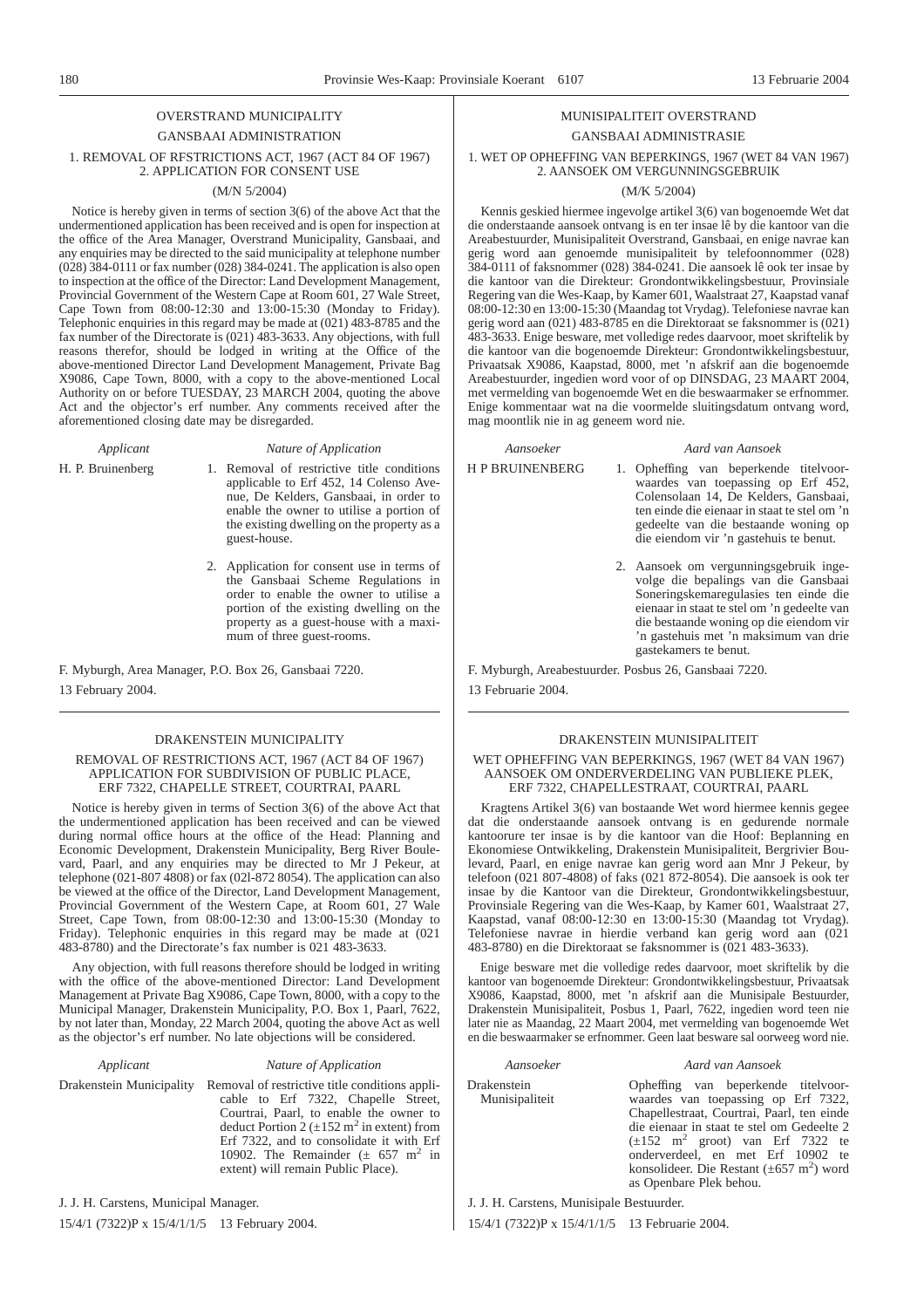#### **TENDERS**

**N.B.** Tenders for commodities/services, the estimated value of which exceeds R20 000, are published in the Government Tender Bulletin, which is obtainable from the Government Printer, Private Bag X85, Pretoria, on payment of a subscription.

#### BREEDE VALLEY MUNICIPALITY

#### APPLICATION FOR REZONING, SUBDIVISION AND CONSOLIDATION ERF 892, DE DOORNS

NOTICE IS HEREBY GIVEN in terms of Section 17(2)(a) of the Land Use Planning Ordinance 1985 (Ordinance 15 of 1985) that an application has been received for the rezoning of erf 892, De Doorns (Agricultural zone I to Authority zone) in order to allow the owner to erect reservoirs.

NOTICE IS HEREBY GIVEN in terms of Section 24(2)(a) of the Land Use Planning Ordinance 1985 (Ordinance 15 of 1985) that an application for the subdivision and consolidation of erf 892, De Doorns (Agricultural Zone I) has been received by the Breede Valley Municipality.

NOTICE IS HEREBY GIVEN in terms of Regulation 4(6) of the regulations published in the Government Gazette No. R1183 in terms of Section 26 of the Environmental Conservation Act (Act 73 of 1989) that the owner intends to carry out an Environmental Impact Assessment  $(FIA)$ 

Full particulars regarding the application are available at the office of the Director: Corporate Services, Room 213 (Mr. Bennett Hlongwana) Tel. No. 023 3482621, Civic Centre, Baring Street, Worcester.

Written objections, if any, should be addressed to the Municipal Manager, Private Bag X3046, Worcester, 6849 and must reach the undersigned on or before 16 March 2004.

A. A. Paulse, Municipal Manager.

(Notice No. 14/2004) 13 February 2004. 6458

#### CITY OF CAPE TOWN (BLAAUWBERG REGION)

#### REZONING: ERVEN 6246-51/56/57 AND 19959, MILNERTON

It is hereby notified that the undermentioned application has been received by the City of Cape Town and is open for inspection at Milpark Centre (Ground Floor), c/o Koeberg & Ixia Roads, Milnerton. Any objection, with full reasons, should be lodged in writing with the City Manager, PO Box 35, Milnerton, 7435, by no later than 5 March 2004, quoting the objector's erf number.

#### *Ref:* LC 6246-51/56/57 & 19959 M

*Nature of appplication:* The amendment of Township Establishment Conditions and rezoning from Stabling purposes to Industry General and Industry General Business in terms of the Montague Gardens and Metro Town Planning Scheme of Erven 6246-51/56/57 and 19959 situated in Sea Cottage Crescent, Milnerton to allow for the future development of light Industrial, office and business land uses. The unregistered consolidation of erf 19963 (consisting of Erven 19959 and 6258) is to be cancelled. The properties range from  $2\,870\,\mathrm{m}^2$  to  $7\,434\,\mathrm{m}^2$  in size.

*Applicant:* MLH Architects & Planners for Milnerton Estates Property **Developers** 

W. A. Mgoqi, City Manager.

13 February 2004. 6459

#### **TENDERS**

**L.W.** Tenders vir kommoditeite/dienste waarvan die beraamde waarde meer as R20 000 beloop, word in die Staatstenderbulletin gepubliseer wat by die Staatsdrukker, Privaatsak X85, Pretoria, teen betaling van 'n intekengeld verkrygbaar is.

#### **NOTICES BY LOCAL AUTHORITIES KENNISGEWINGS DEUR PLAASLIKE OWERHEDE**

#### BREEDEVALLEI MUNISIPALITEIT

#### AANSOEK OM HERSONERING, ONDERVERDELING EN KONSOLIDASIE VAN ERF 852, DE DOORNS

KENNIS GESKIED HIERMEE ingevolge die bepalings van Artikel 17(2)(a) van die Ordonnansie op Grondgebruikbeplanning (Ordonnansie 15 van 1985) dat 'n aansoek ontvang is waarin goedkeuring versoek word om die hersonering van erf 892, De Doorns vanaf Landbou Sone I na Owerheid Sone ten einde die eienaar in staat te stel om reservoirs op te rig.

KENNIS GESKIED HIERMEE ingevolge die bepalings van Artikel 24(2)(a) van die Ordonnansie op Grondgebruikbeplanning 1985 (Ordonnansie 15 van 1985) dat 'n aansoek om onderverdeling an konsolidasie van erf 892, De Doorns, Landbou Sone I deur die Breedevallei Munisipaliteit ontvang is.

KENNIS GESKIED HIERMEE in terme van Regulasie 4(6) van die Regulasies gepubliseer in Staatskoerant Nr. R1183 in terme van Artikel 26 van die Wet op Omgewingsbewaring (Wet 73 van 1989) dat die eienaar van voorneme is om 'n omgewingsimpakstudie te laat doen.

Volledige besonderhede van die aansoek is beskikbaar in die kantoor van die Direkteur: Korporatiewe Dienste, Kamer 213, Burgersentrum, Baringstraat, Worcester (Mnr. Bennet Hlongwana) Tel. Nr. 023 3482621.

Besware, indien enige, moet skriftelik gerig word aan die Munisipale Bestuurder, Privaatsak X3046, Worcester 6849 om die ondergetekende te bereik voor of op 16 Maart 2004.

A. A. Paulse, Munisipale Bestuurder.

(Kennisgewing Nr. 14/2004) 13 Februarie 2004. 6458

#### STAD KAAPSTAD (BLAAUWBERGSTREEK)

#### HERSONERING: ERVEN 6246-51/56/57 AND 19959, MILNERTON

Kennis geskied hiermee dat die onderstaande aansoek deur die Stad Kaapstad ontvang is en by die Milparksentrum (Grondverdieping), h/v Koeberg en Ixiastraat, Milnerton ter insae lê. Enige besware, met volledige redes daarvoor, moet teen nie later nie as 5 Maart 2004 skriftelik by die Stadsbestuurder, Posbus 35, Milnerton 7435 ingedien word met vermelding van die beswaarmaker se erfnommer.

#### *Verw:* LC 1794PK

*Aard van aansoek:* Die wysiging van stedelike stigtingsvoorwaardes en vanaf staldoeleindes na algemeenindustrieel en algemeenbesigheidindustrieel ingevolge die Montague Gardens en Metro Stadsbeplanningskema vir Erwe 6246-51/56/57 en 19959, geleë te Sea Cottagesingel, Milnerton om die toekomstige ontwikkeling van ligte industrieel, kantoor en besigheidsgebruike toe te laat. Die ongeregistreerde konsolidasie van erf 19963 (bestaande uit erwe 19959 en 6258) sal gekanselleer word. Die grootte van die persele wissel van 2 870 m<sup>2</sup> tot 7 434 m<sup>2</sup>.

*Aansoeker:* MLH Argitekte & Beplanners namens Milnerton Estates Property Developers

- W. A. Mgoqi, Stadsbestuuurder.
- 13 Februarie 2004. 6459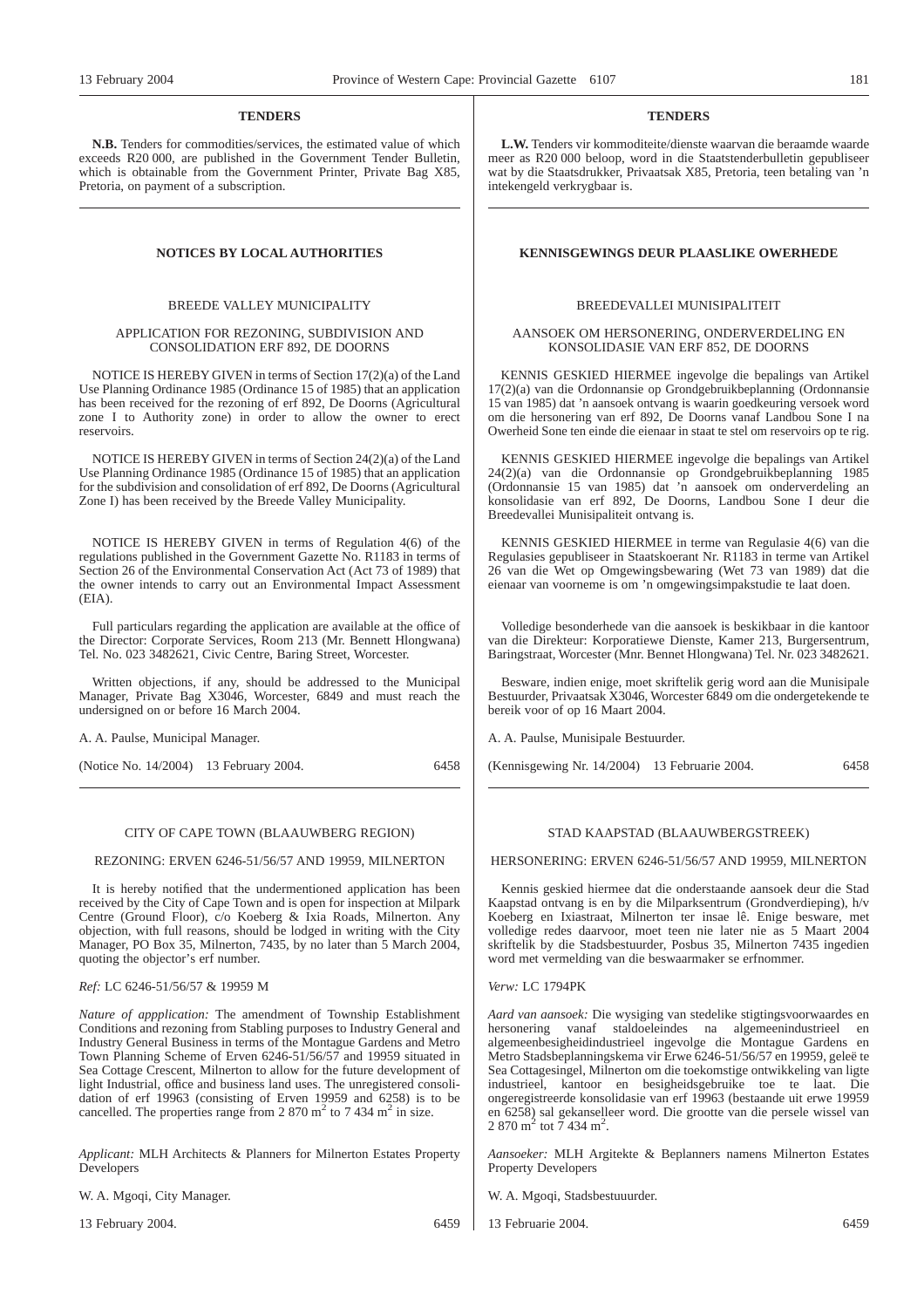#### CITY OF CAPE TOWN

#### CAPE TOWN REGION

#### CLOSING OF PORTION OF PUBLIC STREET ADJOINING ERF 39252 CAPE TOWN AT ATHLONE

(L.7/10/788bp) (Sketch Plan ST. 10298/1)

A portion of public street Erf 32100 Cape Town shown lettered ABCD on Sketch Plan ST. 10298/1 is hereby closed in terms of Section 6 of Council Bylaw LA. 12783 Promulgated 28th February 2003. (S/6777/v1 p.372)

CAPE TOWN ADMINISTRATION, Civic Centre, Cape Town.

13 February 2004. 6460

#### CITY OF CAPE TOWN (OOSTENBERG REGION)

#### SUBDIVISION, REZONING AND CONSENT USE: PORTION OF REMAINDER OF ERF 5561, KUILS RIVER

Notice is hereby given in terms of Section 24 of the Land Use Planning Ordinance, No. 15 of 1985, that the Council has received an application for the subdivision of the Remainder of Erf 5561 in order to cut off a portion of land  $(\pm 1,3$  ha in extent) on the north-easterly corner of the Amandel Drive/Gladioli Street intersection. Application is also made in terms of Section 17 of the same ordinance for the rezoning of the above-mentioned portion of land from Agricultural Zone to Business Zone B in order to accommodate a fastfood restaurant as well as a filling station with associated facilities, such as a convenience shop and car wash. Application is further made in terms of Regulation 2.4.4 of the Kuils River Scheme Regulations for the Council's Special Consent to operate the aforementioned filling station on the above-mentioned property. Further details of the proposal are open for inspection during normal office hours at Council's Town Planning Section, First Floor, Omniforum Building, 94 Van Riebeeck Road, Kuils River. Written comments and/or objections against the proposal, with reasons, must be addressed to the City Manager, City of Cape Town (Att: Mrs MA van Schalkwyk), Private Bag X16, Kuilsrivier, 7579 or 94 Van Riebeeck Road, Kuils River, 7580 and must be received by the Council's Registration Office, 2nd Floor, 94 Van Riebeeck Road, Kuils River on or before 5 March 2004. Objections received after this date will not be considered. (Notice number: 07/2004)

W. A. Mgoqi, City Manager.

13 February 2004. 6461

#### CITY OF CAPE TOWN (OOSTENBERG REGION)

#### AMENDMENT OF FRAMEWORK PLAN, DEPARTURES, CONSENT USE, APPROVAL OF SITE DEVELOPMENT PLAN AND LANDSCAPING PLAN: PORTION 133 OF THE LANGEBERG FARM NO 311, BRACKENFELL, THE SOUTHERN-MOST QUADRANT OF THE CAPE GATE DEVELOPMENT SITE

Notice is hereby given that the City of Cape Town has received an application with regard to Portion 133 of the Langeberg Farm no 311, Brackenfell, the southernmost quadrant of the Cape Gate Development Site. The City of Cape Town, on 10 December 2002, approved a ''Master Development Framework Plan'' for the Cape Gate Development Site, which constitutes Portions 129, 130, 133 and 148 of the Farm Langeberg 311, Brackenfell. The management and development of the Cape Gate site is controlled in accordance with this framework. An application has now been submitted for:

*The amendment of the approved Cape Gate Framework Plan with regard to Portion 133, which is 2,5 ha (25 000 m2 ) in extent.*

*Existing land use rights:*

(In terms of the Kraaifontein Scheme Regulations)

#### STAD KAAPSTAD

#### KAAPSTADSTREEK

SLUITING VAN GEDEELTE VAN PUBLIEKE STRAAT AANGRENSEND AAN ERF 39252 KAAPSTAD TE ATHLONE

(L.7/10/788/bp) (Sketsplan ST. 10298/1)

Die gedeelte van publieke pad Erf 32100 Kaapstad wat met die letters ABCD op Sketsplan ST. 10298/1 aangetoon word, word hiermee ingevolge Artikel 6 van Ordonnansie LA. 12785 geproklameer 28 Februarie 2003 gesluit. (S/6777 v1 p. 372)

KAAPSTAD ADMINISTRASIE, Burgersentrum, Kaapstad.

13 Februarie 2004. 6460

#### STAD KAAPSTAD (OOSTENBERGSTREEK)

ONDERVERDELING, HERSONERING EN VERGUNNINGSGEBRUIK: GEDEELTE VAN RESTANT ERF 5561, KUILSRIVIER

Kennis geskied hiermee ingevolge artikel 24 van die Ordonnansie op Grondgebruikbeplanning, Nr. 15 van 1985, dat die Raad 'n aansoek ontvang het om die onderverdeling van die restant van erf 5561 ten einde 'n gedeelte grond  $(± 1,3$  ha groot) op die noordoostelike hoek van die Amandelrylaan/Gladiolistraatkruising af te sny. Aansoek word ook ingevolge artikel 17 van dieselfde ordonnansie gedoen om die hersonering van bogenoemde grondgedeelte vanaf landbousone na sakesone B ten einde 'n kitskosrestaurant, asook 'n vulstasie met gepaardgaande fasiliteite, soos 'n geriefswinkel en motorwassery, daar op te rig. Voorts word ingevolge Regulasie 2.4.4 van die Kuilsrivierskemaregulasies aansoek gedoen om die Raad se spesiale toestemming ten einde genoemde vulstasie op genoemde grondgedeelte te bedryf. Nadere besonderhede van die aansoek lê gedurende kantoorure ter insae by die Raad se Stadsbeplanningsafdeling, Eerste Verdieping, Omniforumgebou, Van Riebeeckweg 94, Kuilsrivier. Skriftelike kommentaar en/of besware teen die aansoek, met redes daarvoor, moet gerig word aan Die Stadsbestuurder, Stad Kaapstad (Aandag: Mev MA van Schalkwyk), Privaatsak X16, Kuilsrivier 7579 of Van Riebeeckweg 94, Kuilsrivier 7580 en voor of op 5 Maart 2004 deur die Raad se Registrasiekantoor, 2de Verdieping, Van Riebeeckweg 94, Kuilsrivier ontvang word. Besware wat na hierdie datum ontvang word, sal nie oorweeg word nie. (Kennisgewingnommer: 07/2004)

W. A. Mgoqi, Stadsbestuurder.

13 Februarie 2004. 6461

#### STAD KAAPSTAD (OOSTENBERG-STREEK)

#### WYSIGING VAN RAAMWERKPLAN, AFWYKINGS, VERGUNNINGSGEBRUIK, GOEDKEURING VAN TERREINONTWIKKELINGSPLAN EN TERREINVERFRAAIINGSPLAN: GEDEELTE 133 VAN DIE PLAAS LANGEBERG NR. 311, BRACKENFELL, DIE MEES SUIDELIKE KWADRANT VAN DIE CAPE GATE ONTWIKKELINGSPERSEEL

Kennis geskied hiermee dat die Stad Kaapstad 'n aansoek ontvang het ten opsigte van Gedeelte 133 van die Plaas Langeberg nr 311, Brackenfell, die mees suidelike kwadrant van die Cape Gate Ontwikkelingsperseel. Die Stad Kaapstad het op 10 Desember 2002 die oorhoofse ontwikkelingsraamwerkplan vir die Cape Gate Ontwikkelingsperseel goedgekeur, wat bestaan uit gedeeltes 129, 130, 133 en 148 van die Plaas Langeberg 311, Brackenfell. Die bestuur en ontwikkeling van die Cape Gate perseel word gekontroleer ooreenkomstig die raamwerkplan. 'n Aansoek is nou ingedien om:

*Die wysiging van die goedgekeurde Cape Gate Raamwerkplan met betrekking tot gedeelte 133, wat 2,5 ha (25 000 m2 ) groot is.*

*Huidige grondgebruiksregte:*

Ingevolge die Kraaifontein Skemaregulasies: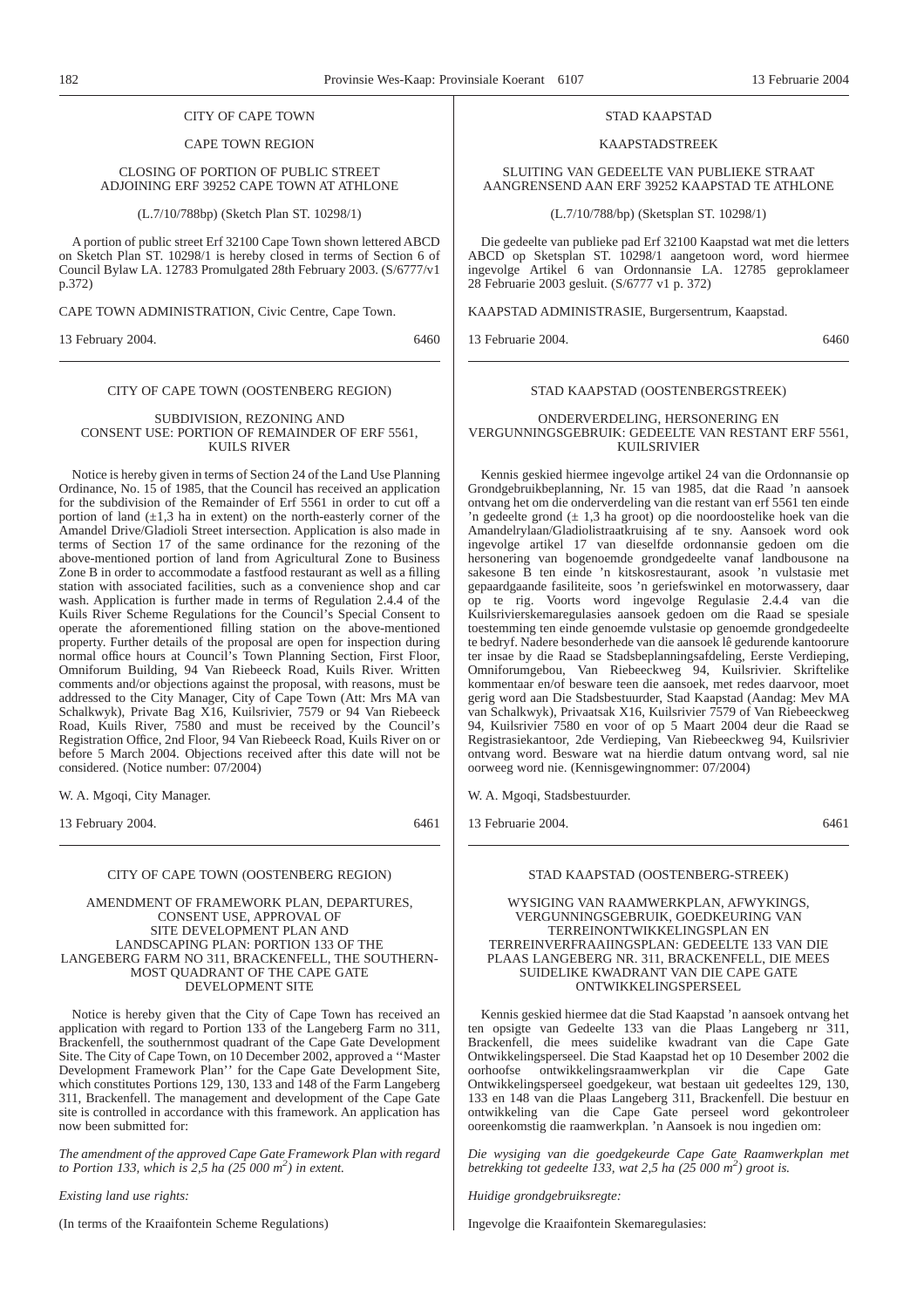#### *Zoning:* General Business

*Primary Use:* Shops, Business Premises, Licensed Hotels, Blocks of Flats and Residential buildings above the ground floor only, in both instances.

(In terms of the approved Framework dated December 2002)

*Proposed Land Use:* Offices

*Bulk:* 1

*Coverage:* 40%

*Height:* 6 storeys that allows for structured parking, where parking levels are counted as storeys, one on semi basement level and one as full basement

#### *Parking requirements:* 4 per 100 m<sup>2</sup> gross lettable area

The applicant thus has a right of  $25\ 000 \text{ m}^2$  GLA office development, which is to be re-allocated to an office and residential component. The amendment to the Framework Plan thus constitutes that the approved land use of offices for Portion 133 be extended to accommodate a mixed land use comprising of offices, apartments and a commercial component, which includes a laundry, gymnasium, restaurant, shop, crèche and a chapel, as well as the extension of the height requirement for the office component from 6 levels (with maximum 4 storeys above the mean ground level measured from the mid-point of the proposed structure) to 7 levels (with maximum 5 storeys above the mean ground level measured from the mid-point of the proposed structure) and for the residential component from 6 levels (with maximum 4 storeys above ground level measured from the mid-point of the proposed structure) to 10 levels (with maximum 8 storeys above ground level measured from the mid-point of the proposed structure). The actual height in meters of all buildings will not be in excess of 22,00 meters measured from the floor level of the ground storey to the ceiling of the highest storey.

The following table outlines the land use restrictions:

| Land Use                                                                                                                       | <b>GLA</b><br>(m <sup>2</sup> ) | Total<br>floor<br>area<br>(bulk)<br>$m2$ ) | Bulk<br>factor | Density | Height<br>in<br>meters   | Height<br>in<br>storeys                               | Parking<br>instead<br>of 797<br>bays<br>Provided<br>as two<br>base-<br>ment<br>levels as<br>well as<br>surface<br>parking |
|--------------------------------------------------------------------------------------------------------------------------------|---------------------------------|--------------------------------------------|----------------|---------|--------------------------|-------------------------------------------------------|---------------------------------------------------------------------------------------------------------------------------|
| Offices                                                                                                                        | 9 4 7 3                         | 12 8 8 5<br>m <sup>2</sup>                 | 1,2            |         | 20,25                    | Maxi-<br>mum 5<br>storeys<br>above<br>ground<br>level |                                                                                                                           |
| Residential                                                                                                                    | 14 647                          | 20 8 36<br>m <sup>2</sup>                  | 1,4            | 88u/ha  | 21,20                    | Maxi-<br>mum 8<br>storeys<br>above<br>ground<br>level |                                                                                                                           |
| Including a<br>commercial<br>component<br>such as a<br>Laundry,<br>Gymnasium,<br>Restaurant,<br>Shop as<br>well as a<br>Crèche | 640                             |                                            |                |         |                          |                                                       | Principle<br>of<br>shared<br>parking.<br>727 bays<br>instead<br>of 797<br>bays                                            |
| Chapel                                                                                                                         | 39                              |                                            |                |         | 5,87 m<br>up to<br>tower | Maxi-<br>mum 1<br>storey<br>above<br>ground<br>level  | Provided<br>as two<br>base-<br>ment<br>levels as<br>well as<br>surface<br>parking                                         |

#### *Sonering:* Algemeenbesigheid

*Primêre gebruik:* Winkels, besigheidsgeboue, gelisensieerde hotels, woonstelblokke en residensiële geboue slegs bokant die grondverdieping in albei gevalle.

*Ingevolge die Raamwerkplan soos goedgekeur in Desember 2002:*

*Voorgestelde grondgebruik:* Kantore

*Massa:* 1

*Dekking:* 40

*Hoogte:* 6 verdiepings wat gestruktureerde parkering toelaat, waar parkeervlakke getel word as verdiepings, een as 'n semikelderverdieping en een as 'n volle kelderverdieping

*Parkering:* 4 per 100 m<sup>2</sup> bruto verhuurbare vloeroppervlakte

Die aansoeker het dus 'n reg op 'n kantoorontwikkeling van 25 000 m<sup>2</sup> bruto verhuurbare vloeroppervlakte, wat hertoegeken sal word vir 'n kantoor en residensiële komponent. Die wysiging van die raamwerkplan behels dat die goedgekeurde grondgebruike vir kantore op gedeelte 133 uitgebrei word om voorsiening te maak vir die volgende gemengde grondgebruike: kantore, woonstelle en 'n kommersiële komponent wat 'n wassery, gimnasium, restaurant, winkel, bewaarskool en 'n kapel insluit, asook die uitbreiding van die hoogte van die kantoorkomponent vanaf 6 vlakke (met 'n maksimum van 4 verdiepings bo die gemiddelde grondverdieping, gemeet vanaf die middelpunt van die voorgestelde struktuur) na 7 verdiepings (met 'n maksimum van 5 verdiepings bo die gemiddelde grondverdieping, gemeet vanaf die middelpunt van die voorgestelde struktuur) en vir die residensiële komponent vanaf 6 verdiepings (met 'n maksimum van 4 verdiepings bo die gemiddelde grondverdieping, gemeet vanaf die middelpunt van die voorgestelde struktuur) na 10 verdiepings (met 'n maksimum van 8 verdiepings bo die gemiddelde grondverdieping, gemeet vanaf die middelpunt van die voorgestelde struktuur). Die hoogte in meter van al die geboue, gemeet vanaf die vloervlak van die grondverdieping tot by die plafon van die hoogste verdieping, sal nie 22,00 meter oorskry nie.

|  |  |  |  |  | Die volgende tabel dui die grondgebruikbeperkings aan: |  |
|--|--|--|--|--|--------------------------------------------------------|--|
|--|--|--|--|--|--------------------------------------------------------|--|

| Grondge-<br>bruik                                                                                                                | <b>Bruto</b><br>verhuur-<br>bare opp<br>(m <sup>2</sup> ) | Totale<br>vloer<br>opp(m <sup>2</sup> ) | Massa | Digtheid | Hoogte<br>in m             | Hoogte<br>in ver-<br>diepings                                       | Parkering                                                                   |
|----------------------------------------------------------------------------------------------------------------------------------|-----------------------------------------------------------|-----------------------------------------|-------|----------|----------------------------|---------------------------------------------------------------------|-----------------------------------------------------------------------------|
| Kantore                                                                                                                          | 9 4 7 3                                                   | 12 885<br>m <sup>2</sup>                | 1,2   |          | 20,25                      | Maks-<br>imum 5<br>ver-<br>diep-<br>ings bo<br>grondvlak            | Beginsel<br>van ge-<br>sament-<br>like<br>parkering.                        |
| Residensieel 14 647                                                                                                              |                                                           | 20 836<br>m <sup>2</sup>                | 1,4   | 88u/ha   | 21,20                      | Maksi-<br>mum <sub>8</sub><br>verdie-<br>pings bo<br>grondvlak      |                                                                             |
| Ingesluit 'n<br>kommersiële<br>komponent<br>met 'n<br>wassery,<br>gimnasium,<br>restaurant,<br>winkel<br>asook 'n<br>bewaarskool | 640                                                       | 20 836<br>m <sup>2</sup>                | 1,4   | 88e/ha   | 21,20                      | Maksi-<br>mum <sub>8</sub><br>verdie-<br>pings bo<br>grond-<br>vlak | 727<br>parkeer-<br>plekke<br>in plaas<br>van 797                            |
| Grondge-<br>bruik                                                                                                                | <b>Bruto</b><br>verhuur-<br>bare opp<br>(m <sup>2</sup> ) | Totale<br>vloer<br>opp(m <sup>2</sup> ) | Massa | Digtheid | Hoogte<br>in m             | Hoogte<br>in ver-<br>diepings                                       | Parkering                                                                   |
| Kantore                                                                                                                          | 9 4 7 3                                                   | 12 885<br>m <sup>2</sup>                | 1,2   |          | 20,25                      | Maks-<br>imum 5<br>verdie-<br>pings bo<br>grond-<br>vlak            | Beginsel<br>van ge-<br>sament-<br>like<br>parkering.                        |
| Kapel                                                                                                                            | 39                                                        |                                         |       |          | 5,87 m<br>tot by<br>toring | Maksi-<br>mum <sub>1</sub><br>verdie-<br>ping bo<br>grond-<br>vlak  | Voorsien<br>as 2<br>kelder<br>verdie-<br>pings en<br>oppervlak<br>parkering |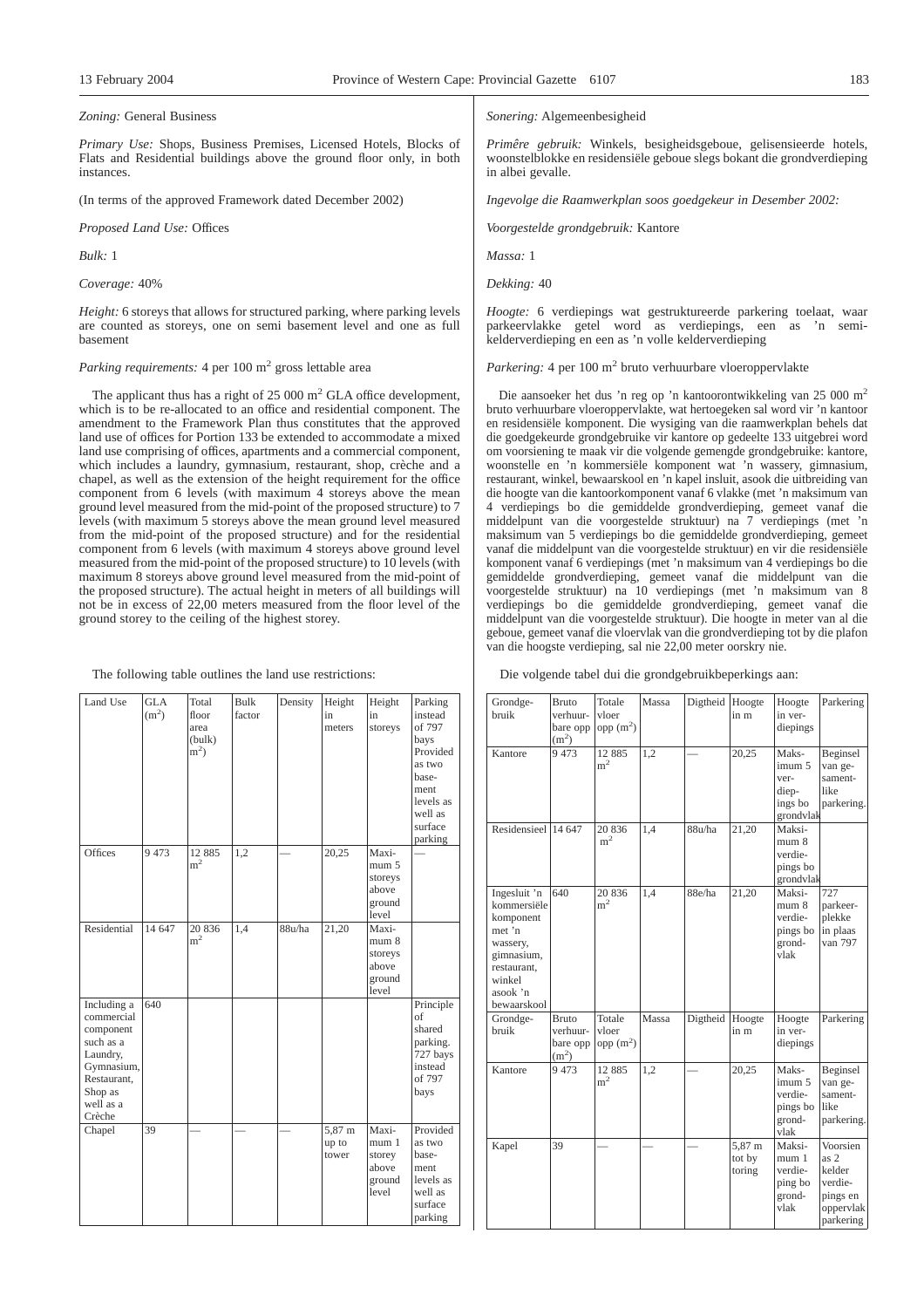| Departure in terms of Section $15(1)(a)(i)$ of the Land Use Planning<br>Ordinance, No 15 of 1985, from the Kraaifontein Zoning Scheme in order<br>to:                                                                                                                                                                                                                                                                           | Afwyking van die Kraaifontein Skemaregulasies ingevolge artikel<br>$15(1)(a)(i)$ van die Ordonnansie op Grondgebruikbeplanning, Nr 15 van<br>1985, om die volgende toe te laat:                                                                                                                                                                                                                                                   |
|---------------------------------------------------------------------------------------------------------------------------------------------------------------------------------------------------------------------------------------------------------------------------------------------------------------------------------------------------------------------------------------------------------------------------------|-----------------------------------------------------------------------------------------------------------------------------------------------------------------------------------------------------------------------------------------------------------------------------------------------------------------------------------------------------------------------------------------------------------------------------------|
| allow for residential uses on the ground floor;                                                                                                                                                                                                                                                                                                                                                                                 | Magtiging van residensiële gebruike op die grondverdieping,                                                                                                                                                                                                                                                                                                                                                                       |
| relax the required amount of parking bays from 797 to 727, which are to<br>be utilised as shared parking.                                                                                                                                                                                                                                                                                                                       | die verslapping van parkeervereistes vanaf 797 parkeerplekke na 727<br>parkeerplekke (beginsel van gesamentlike parkering word voorgestel)                                                                                                                                                                                                                                                                                        |
| A Consent Use in terms of the Kraaifontein Scheme Regulations in order<br>to permit for the following secondary uses:                                                                                                                                                                                                                                                                                                           | 'n Vergunningsgebruik ingevolge die Kraaifontein Skemaregulasies om<br>die volgende sekondêre gebruike toe te laat:                                                                                                                                                                                                                                                                                                               |
| Place of Public Worship (Chapel)                                                                                                                                                                                                                                                                                                                                                                                                | Plek van openbare aanbidding (kapel)                                                                                                                                                                                                                                                                                                                                                                                              |
| Place of Instruction (crèche)                                                                                                                                                                                                                                                                                                                                                                                                   | Plek van onderrig (bewaarskool)                                                                                                                                                                                                                                                                                                                                                                                                   |
| Approval of the Site Development Plan: The development will comprise<br>the following:                                                                                                                                                                                                                                                                                                                                          | Die goedkeuring van die terreinontwikkelingsplan: Die ontwikkeling sal<br>uit die volgende bestaan:                                                                                                                                                                                                                                                                                                                               |
| 3 Office buildings                                                                                                                                                                                                                                                                                                                                                                                                              | 3 kantoorgeboue                                                                                                                                                                                                                                                                                                                                                                                                                   |
| $4.160 \text{ m}^2 - 5$ floors above ground level                                                                                                                                                                                                                                                                                                                                                                               | 4 160 m <sup>2</sup> $-$ 5 verdiepings bo die grondvlak                                                                                                                                                                                                                                                                                                                                                                           |
| $3726 \text{ m}^2 - 5 \text{ \& } 4 \text{ floors above ground level}$                                                                                                                                                                                                                                                                                                                                                          | $3726 \text{ m}^2$ - 4 en 5 verdiepings bo die grondvlak                                                                                                                                                                                                                                                                                                                                                                          |
| $1587 \text{ m}^2$ – 3 floors above ground level                                                                                                                                                                                                                                                                                                                                                                                | $1587 \text{ m}^2$ — 3 verdiepings bo die grondvlak                                                                                                                                                                                                                                                                                                                                                                               |
| total of 9 473 m <sup>2</sup> GLA                                                                                                                                                                                                                                                                                                                                                                                               | Totaal van 9 473 m <sup>2</sup> bruto verhuurbare vloeroppervlakte                                                                                                                                                                                                                                                                                                                                                                |
| 2 Residential buildings                                                                                                                                                                                                                                                                                                                                                                                                         | 2 residensiële geboue                                                                                                                                                                                                                                                                                                                                                                                                             |
| building 1 consisting of 175 apartments and 8 floors $(21,20 \text{ m})$ above<br>ground level                                                                                                                                                                                                                                                                                                                                  | gebou 1 sal bestaan uit 175 eenhede en sal 8 (21,20 m) verdiepings bo die<br>grondvlak wees                                                                                                                                                                                                                                                                                                                                       |
| building 2 consisting of 88 apartments 7 floors above ground level                                                                                                                                                                                                                                                                                                                                                              | gebou 2 sal bestaan uit 88 eenhede en sal 7 verdiepings bo die grondvlak<br>wees                                                                                                                                                                                                                                                                                                                                                  |
| total 14 647 $m2$ GLA or 263 apartments                                                                                                                                                                                                                                                                                                                                                                                         | totaal van 14 647 m <sup>2</sup> bruto verhuurbare vloeroppervlakte of 263 eenhede                                                                                                                                                                                                                                                                                                                                                |
| Limited convenient commercial and supported facilities of 679 $m2$                                                                                                                                                                                                                                                                                                                                                              | Beperkte kommersiële gebruike (gerieflikheids- en aanvullende<br>fasiliteite) van 679 m <sup>2</sup> in grootte                                                                                                                                                                                                                                                                                                                   |
| consisting of a laundry, restaurant, shop, crèche and a chapel                                                                                                                                                                                                                                                                                                                                                                  | wat bestaan uit 'n wassery, restaurant, winkel, bewaarskool en 'n kapel                                                                                                                                                                                                                                                                                                                                                           |
| Two basement and surface parking areas                                                                                                                                                                                                                                                                                                                                                                                          | Twee kelderverdieping- en bogrondse parkeerareas                                                                                                                                                                                                                                                                                                                                                                                  |
| Approval of the Landscaping Plan                                                                                                                                                                                                                                                                                                                                                                                                | Goedkeuring van die terreinverfraaiingsplan                                                                                                                                                                                                                                                                                                                                                                                       |
| Further details of the proposal are open for inspection during normal<br>office hours at Council's offices in Brighton Road, Kraaifontein. Written<br>comments and/or objections against the proposal, with reasons, must be<br>submitted to the City Manager, City of Cape Town (attention: Mr CR<br>Bester), Private Bag X16, Kuils River, 7579 (94 Van Riebeeck Road) on<br>or before 8 March 2004. (Notice number: 08/2004) | Nadere besonderhede van die aansoek lê ter insae by die Raad se<br>kantore gedurende normale kantoorure te Brightonweg, Kraaifontein.<br>Skriftelike kommentaar en/of besware teen die aansoek, met redes<br>daarvoor, moet voor of op 8 Maart 2004 gerig word aan die<br>Stadsbestuurder, Stad Kaapstad (Vir aandag: mnr CR Bester), Privaatsak<br>X16, Kuilsrivier, 7579 (Van Riebeeckweg 94). (Kennisgewingnommer:<br>08/2004) |
| Your attention is also drawn to an <i>OPEN DAY</i> that will be held on<br>26 February 2004 from 16:00-19:00 at the Kraaifontein City Hall,<br>Brighton Road, Kraaifontein, in order to present and explain the<br>application/proposed development to the public.                                                                                                                                                              | U aandag word ook daarop gevestig dat 'n OPE DAG gehou sal word<br>op 26 Februarie 2004 om 16:00-19:00 in die Kraaifontein Stadsaal te<br>Brightonweg, Kraaifontein, ten einde die aansoek/voorgestelde<br>ontwikkeling aan die publiek voor te hou en te verduidelik.                                                                                                                                                            |
| W. A. Mgoqi, City Manager.                                                                                                                                                                                                                                                                                                                                                                                                      | W. A. Mgoqi, Stadsbestuurder.                                                                                                                                                                                                                                                                                                                                                                                                     |

W. A. Mgoqi, City Manager.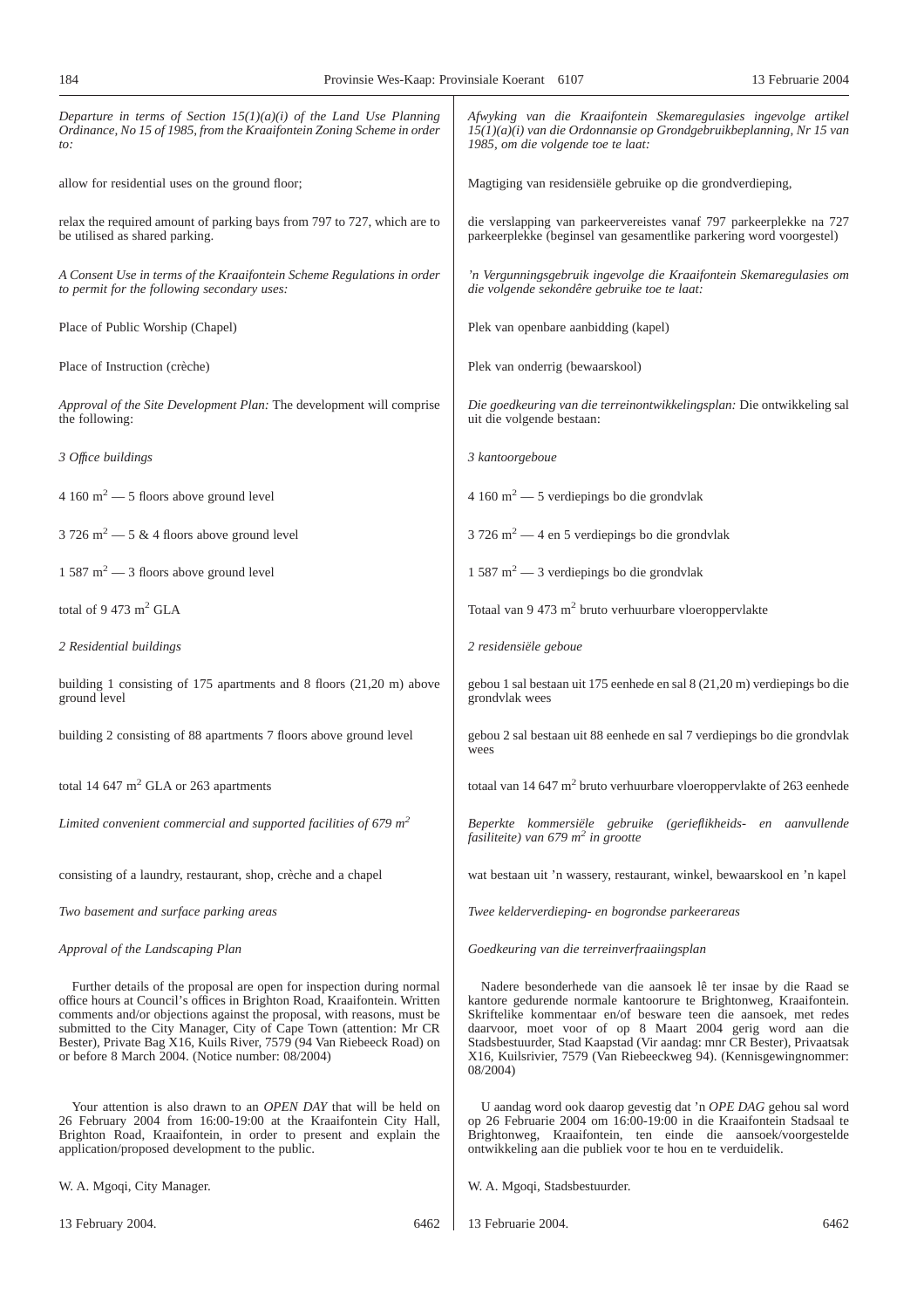#### CITY OF CAPE TOWN (SOUTH PENINSULA REGION)

#### TEMPORARY LAND USE DEPARTURE: ERF 5081, HOUT BAY

Opportunity is given for public participation in respect of proposals under consideration by the City of Cape Town. Any comment or objection, together with reasons, must be lodged in writing, preferably by registered mail, with reference quoted, to the City Manager, Private Bag X5, Plumstead, 7801 or forwarded to Fax (021) 710-8283 by no later than 5 March 2004. Details are available for inspection from 08:30-12:30 at the City of Cape Town, 1st Floor, 3 Victoria Road, Plumstead, 7800. In terms of Section 21(4) of the Municipal Systems Act, Act 32 of 2000 any person who cannot write may come during office hours to the above office and will be assisted to transcribe his/her comment or representation. Notice is hereby given in terms of Section 15(2) of the Land Use Planning Ordinance No 15 of 1985 that the following application is being considered:

*Erf 5081, Main Road, Hout Bay* (as shown on locality plan SPA-HBY 872)

*Applicant:* A Puttick

*Ref:* LUM/33/5081

*Nature of application:* Land use departure to permit the retailing of cement garden furniture and ornaments.

*Enquiries:* Mr M Barnes, tel. (021) 710-8202

*This application may also be viewed at both the Hangberg and Hout Bay libraries.*

W. A. Mgoqi, City Manager.

13 February 2004. 6463

#### CITY OF CAPE TOWN (SOUTH PENINSULA REGION)

#### TEMPORARY LAND USE DEPARTURE: ERF 146669, WYNBERG

Opportunity is given for public participation in respect of proposals under consideration by the City of Cape Town. Any comment or objection, together with reasons, must be lodged in writing, preferably by registered mail, with reference quoted, to the City Manager, Private Bag X5, Plumstead, 7801 or forwarded to fax (021) 710-8283 by no later than 5 March 2004. Details are available for inspection from 08:30-12:30 at the City of Cape Town, 1st Floor, 3 Victoria Road, Plumstead, 7800. In terms of Section 21(4) of the Municipal Systems Act, Act 32 of 2000 any person who cannot write may come during office hours to the above office and will be assisted to transcribe his/her comment or representation. Notice is hereby given in terms of Section 15(2) of the Land Use Planning Ordinance No 15 of 1985 that the following application is being considered:

*Erf 146669, c/o Church & Egham Streets, Wynberg* (as shown on locality plan no: SPM-WYN-239)

*Ref:* LUM/00/146669(2)

*Nature of application:* Temporary departure for the installation of a Multimedia IP Wireless base station and associated infrastructure (6 antennae & equipment room).

*Enquiries:* Ms D Samaai, tel. (021) 710-8249

*This application may also be viewed at the Wynberg library.*

W. A. Mgoqi, City Manager.

13 February 2004. 6464

#### STAD KAAPSTAD (SUIDSKIEREILAND-STREEK)

#### TYDELIKE GRONDGEBRUIKAFWYKING: ERF 5081, HOUTBAAI

Geleentheid word gebied vir openbare deelname ten opsigte van voorstelle onder oorweging deur die Stad Kaapstad. Enige kommentaar of beswaar moet, met redes en verwysing, teen nie later nie as 5 Maart 2004 skriftelik en verkieslik per aangetekende pos ingedien word by die Stadsbestuurder, Privaatsak X5, Plumstead 7801 of gefaks na (021) 710-8283. Besonderhede lè vanaf 08:30-12:30 ter insae beskikbaar by die Stad Kaapstad, 1ste Verdieping, Victoriaweg 3, Plumstead 7800. Ingevolge artikel 21(4) van die Wet op Munisipale Stelsels, Wet 32 van 2000, kan enige persoon wat nie kan skryf nie, gedurende kantoorure na bogenoemde kantoor kom waar hy/sy gehelp sal word om sy/haar kommentaar of vertoog neer te skryf. Kennis geskied hiermee ingevolge artikel 15(2) van die Ordonnansie op Grondgebruikbeplanning, Nr 15 van 1985 dat die volgende aansoek oorweeg word:

*Erf 5081, Hoofweg, Houtbaai* (soos op liggingsplan SPA-HBY 872 getoon)

*Aansoeker:* A Puttick

*Verw:* LUM/33/5081

*Aard van aansoek:* Grondgebruikafwyking om die kleinhandelverkope van sement-tuinmeubels en -ornamente toe te laat.

*Navrae:* Mnr M Barnes, tel. (021) 710-8202

*Hierdie aansoek kan ook by die Hangberg- en Houtbaai-biblioteek besigtig word.*

W. A. Mgoqi, Stadsbestuurder.

13 Februarie 2004. 6463

### STAD KAAPSTAD (SUIDSKIEREILAND-STREEK)

#### TYDELIKE GRONDGEBRUIKAFWYKING: ERF 146669, WYNBERG

Geleentheid word gebied vir openbare deelname ten opsigte van voorstelle onder oorweging deur die Stad Kaapstad. Enige kommentaar of beswaar moet, met redes en verwysing, teen nie later nie as 5 Maart 2004 skriftelik en verkieslik per aangetekende pos ingedien word by die Stadsbestuurder, Privaatsak X5, Plumstead 7801 of gefaks na (021) 710-8283. Besonderhede lè vanaf 08:30-12:30 ter insae beskikbaar by die Stad Kaapstad, 1ste Verdieping, Victoriaweg 3, Plumstead 7800. Ingevolge artikel 21(4) van die Wet op Munisipale Stelsels, Wet 32 van 2000, kan enige persoon wat nie kan skryf nie, gedurende kantoorure na bogenoemde kantoor kom waar hy/sy gehelp sal word om sy/haar kommentaar of vertoog neer te skryf. Kennis geskied hiermee ingevolge artikel 15(2) van die Ordonnansie op Grondgebruikbeplanning, Nr 15 van 1985 dat die volgende aansoek oorweeg word:

*Erf 146669, h/v Kerk- en Eghamstraat, Wynberg* (soos op liggingsplan nr SPM-WYN-239 getoon)

*Verw:* LUM/00/146669(2)

*Aard van aansoek:* Tydelike afwyking vir die installering van 'n Multimedia-IP-draadlose basisstasie en verwante infrastruktuur (6 antennas en toerustingkamer)

*Navrae:* Me D Samaai, tel. (021) 710-8249

*Hierdie aansoek kan ook by die Wynberg-biblioteek besigtig word.*

- W. A. Mgoqi, Stadsbestuurder.
- 13 Februarie 2004. 6464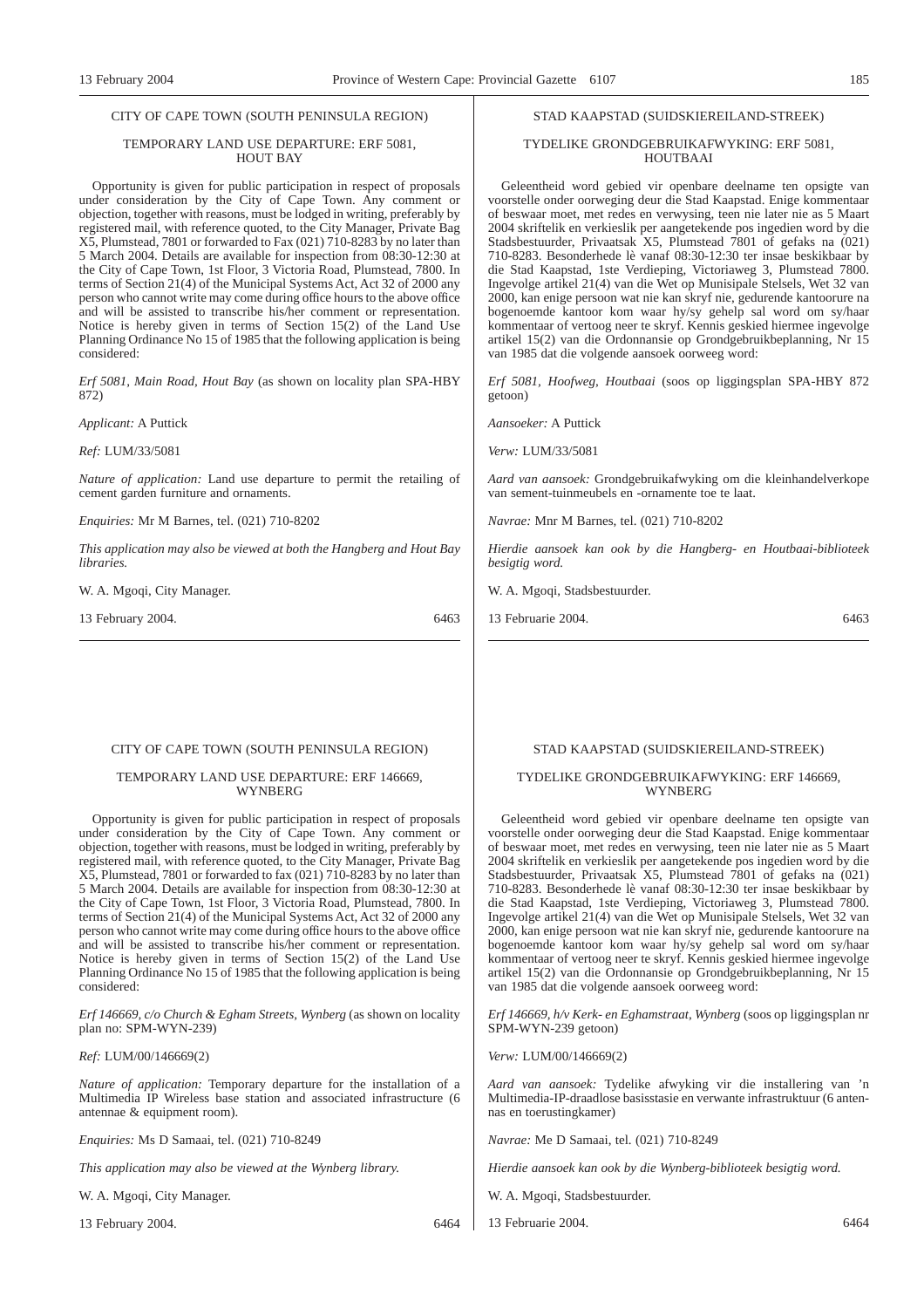#### CITY OF CAPE TOWN (SOUTH PENINSULA REGION)

#### TEMPORARY LAND USE DEPARTURE: ERF 88326, CAPE TOWN AT ST JAMES

Opportunity is given for public participation in respect of proposals under consideration by the City of Cape Town. Any comment or objection, together with reasons, must be lodged in writing, preferably by registered mail, with reference quoted, to the City Manager, Private Bag X5, Plumstead, 7801 or forwarded to fax (021) 710-8283 by no later than 5 March 2004. Details are available for inspection from 08:30-12:30 at the City of Cape Town, 1st Floor, 3 Victoria Road, Plumstead, 7800. In terms of Section 21(4) of the Municipal Systems Act, Act 32 of 2000 any person who cannot write may come during office hours to the above office and will be assisted to transcribe his/her comment or representation. Notice is hereby given in terms of Section 15(2) of the Land Use Planning Ordinance No 15 of 1985 that the following application is being considered:

*Erf 88326, Cape Town at 54 Main Road, St James (Bellemer Apartments)*

*Applicant:* Siemens/Warren Petterson

*Ref:* LUM/00/88326

*Nature of application:* Application for a temporary land use departure to permit the installation of two cellular communication antennae mounted to the rooftop of the building and the installation of a support equipment room in the liftshaft on Erf 88326, Cape Town (St James).

*Enquiries:* Mr G van Dyk, tel. (021) 710-8285

W. A. Mgoqi, City Manager.

13 February 2004. 6465

#### CITY OF CAPE TOWN (TYGERBERG REGION)

#### THE FORMER DIVISIONAL COUNCIL ZONING SCHEME: LAND USE DEPARTURE AND LEASE: ERF 6866, BELVEDERE ROAD, BISHOP LAVIS TO ERECT A CELLULAR BASE STATION WITH A MAST OF 25 M IN HEIGHT

Notice is hereby given in terms of the Land Use Planning Ordinance, 1985 (No 15 of 1985) and the Municipal Ordinance, 1974 (20 of 1974) that an application has been received for:

- 1. a land use departure for Erf 6866, Bishop Lavis to permit the erection of a cellular base station with a mast of 25 m in height on the public open space and;
- 2. the lease of the said portion of the property.

Further particulars are available by appointment from Mr L Bodington, 3rd Floor, Municipal Offices, Voortrekker Road, Parow (tel. (021) 938-8510) during normal office hours. Any objection to the proposed land use departure and lease, with full reasons, should be lodged in writing with the undersigned by no later than 16 March 2003. Kindly note that this office must refer all objections to the applicant for comments before the application can be submitted to Council for a decision.

*Applicant:* Warren Petterson Planning for Siemens

*Nature of Application:* Land use departure and lease to permit the erection of a cellular base station with a 25 m tower/mast on Erf 6866, Belvedere Road, Bishop Lavis. (T/CE 18/6/21/8, 0151)

W. A. Mgoqi, City Manager.

13 February 2004. 6466

#### STAD KAAPSTAD (SUIDSKIEREILAND-STREEK)

#### TYDELIKE GRONDGEBRUIKAFWYKING: ERF 88326, KAAPSTAD TE ST JAMES

Geleentheid word gebied vir openbare deelname ten opsigte van voorstelle onder oorweging deur die Stad Kaapstad. Enige kommentaar of beswaar moet, met redes en verwysing, teen nie later nie as 5 Maart 2004 skriftelik en verkieslik per aangetekende pos ingedien word by die Stadsbestuurder, Privaatsak X5, Plumstead 7801 of gefaks na (021) 710-8283. Besonderhede lè vanaf 08:30-12:30 ter insae beskikbaar by die Stad Kaapstad, 1ste Verdieping, Victoriaweg 3, Plumstead 7800. Ingevolge artikel 21(4) van die Wet op Munisipale Stelsels, Wet 32 van 2000, kan enige persoon wat nie kan skryf nie, gedurende kantoorure na bogenoemde kantoor kom waar hy/sy gehelp sal word om sy/haar kommentaar of vertoog neer te skryf. Kennis geskied hiermee ingevolge artikel 15(2) van die Ordonnansie op Grondgebruikbeplanning, Nr 15 van 1985 dat die volgende aansoek oorweeg word:

*Erf 88326, Kaapstad te Hoofweg 54, St James (Bellemer Apartments)*

*Aansoeker:* Siemens/Warren Petterson

*Verw:* LUM/00/88326

*Aard van aansoek:* Aansoek om 'n tydelike grondgebruikafwyking om die installering van twee sellulêre kommunikasie-antennas gemonteer op die dak van die gebou toe te laat, asook die installering van 'n steuntoerustingkamer in die hyserskag op erf 88326, Kaapstad (St James).

*Navrae:* Mnr G van Dyk, tel. (021) 710-8285

W. A. Mgoqi, Stadsbestuurder.

13 Februarie 2004. 6465

#### STAD KAAPSTAD (TYGERBERG-STREEK)

SONERINGSKEMA VAN DIE VOORMALIGE AFDELINGSRAAD: AFWYKING VAN DIE GRONDGEBRUIK EN VERHURING: ERF 6866, BELVEDERE-WEG, BISHOP LAVIS TER OPRIGTING VAN 'N SELLULÊRE BASISSTASIE MET 'n MAS VAN 25 M HOOG

Kennis geskied hiermee ingevolge die Ordonnansie Grondgebruikbeplanning, 1985 (Nr 15 van 1985) en die Munisipale Ordonnansie, 1974 (20 van 1974) dat 'n aansoek ontvang is om:

- 1. 'n afwykende grondgebruik vir erf 6866, Bishop Lavis om die oprigting van 'n sellulère basisstasie met 'n toring/mas van 25 m hoog toe te laat en;
- 2. die huur van 'n gedeelte van die eiendom.

Nadere besonderhede is gedurende kantoorure volgens afspraak by mnr L Bodington, 3de Verdieping, Munisipale Kantore, Voortrekkerweg, Parow (tel. (021) 938-8510) verkrygbaar. Enige besware teen die voorgestelde afwykende grondgebruik en huur, met volledige redes daarvoor, moet skriftelik by die ondergetekende ingedien word voor of op 16 Maart 2004. Neem asseblief kennis dat hierdie kantoor enige besware wat ontvang word vir kommentaar na die aansoeker moet verwys, alvorens die aansoek vir'n beslissing aan die Raad voorgelfr kan word.

*Aansoeker:* Warren Petterson Stadsbeplanning vir Siemens

*Aard van aansoek:* Afwykende grondgebruik en huur van erf 6866, Belvedereweg, Bishop Lavis. (T/CE 18/6/21/8, 0151)

- W. A. Mgoqi, Stadsbestuurder.
- 13 Februarie 2004. 6466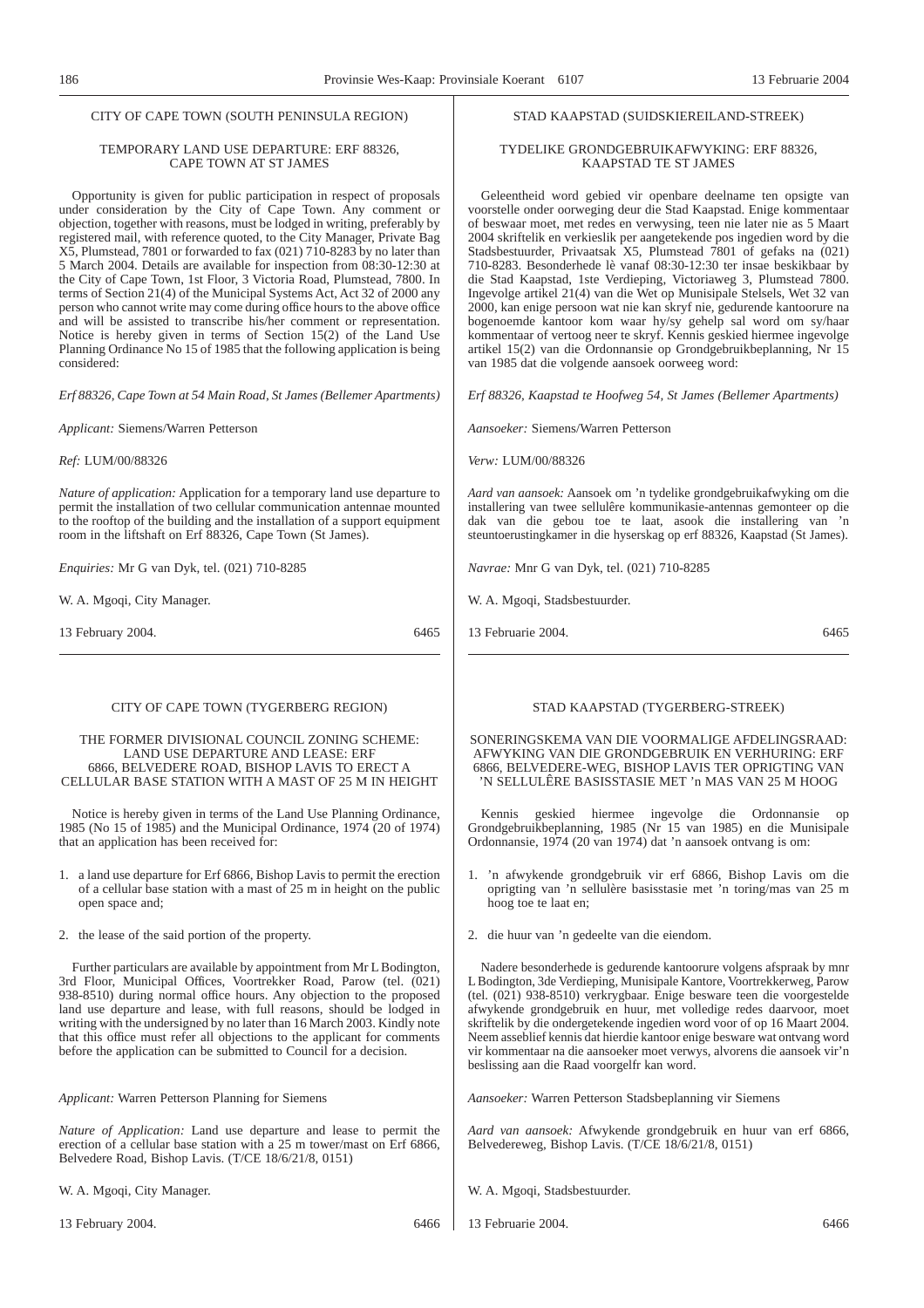#### CITY OF CAPE TOWN (TYGERBERG REGION)

#### PAROW ZONING SCHEME: LAND USE DEPARTURE: INSTALLATION OF MULTIMEADIA IP WIRELESS NETWORK BASE STATION ON THE ROOFTOP OF THE EXISTING BUILDING (PROTEA PARK APARTMENTS): ERF 807, C/O DE GRENDEL ROAD AND ME ROTHMAN STREET, PAROW NORTH

Notice is hereby given in terms of the Land Use Planning Ordinance, 1985 (No 15 of 1985) that an application has been received for a land use departure for Erf 807, Cnr De Grendel Road and ME Rothman Street, Parow North. The proposal entails the installation of a multimedia IP wireless network base station on the rooftop of the existing building (Protea Park Apartments). Further particulars are available by appointment from Mr L Bodington, 3rd Floor, Municipal Offices, Voortrekker Road, Parow (tel. (021) 938-8510) during normal office hours. Any objection to the proposed land use departure, with full reasons, should be lodged in writing with the undersigned by no later than 16 March 2004. Kindly note that this office must refer all objections to the applicant for comments before the application can be submitted to Council for a decision. (T/CE 18/6/13/9, 0157)

W. A. Mgoqi, City Manager.

13 February 2004. 6467

#### CITY OF CAPE TOWN (TYGERBERG REGION)

#### CLOSURE, REZONING AND ALIENATION: PORTION OF ROAD RESERVE ADJACENT TO ERF 26502, NEDERBURG STREET, WELGEMOED: MESSRS SHAVANTE INVESTMENTS (PTY) LTD

Notice is hereby given, in terms of Provincial Notice No. 5988 (Clause  $4(3)(a)$ , that the Council intends to:

- a) close a portion of road reserve adjacent to erf 26502 measuring  $\pm 28$  m<sup>2</sup> in extent;
- b) sell the closed portion of road reserve at a value of R15 000,00 (excluding VAT) to the owners of adjacent erf 26502; and
- c) in terms of Section 17 of the Land Use Planning Ordinance, 1985 (Ordinance No. 15 of 1985), rezone the closed portion of road reserve to Commercial Purposes for consolidation with erf 26502 for the purpose of a refuse yard.

The proposal is available for inspection, by appointment, at the office of Miss A Fransman (tel. (021) 918-2018) during office hours (08:00-13:00 and 13:30-16:30), Civic Centre, Voortrekker Road, Bellville and objections, if any, must reach the undersigned in writing at PO Box 2, Bellville, 7535 by not later than Monday, 15 March 2004. (TE 14/3/4/3/162)

W. A. Mgoqi, City Manager.

#### STAD KAAPSTAD (TYGERBERG-STREEK)

#### PAROW SONERINGSKEMA: AFWYKING VAN DIE GRONDDGEBRUIK: INSTALLERING VAN 'N MULTIMEDIA-IP-DRAADLOSE NETWERK-BASISSTASIE OP DIE DAK VAN DIE BESTAANDE GEBOU (PROTEA PARK WOONSTELLE): ERF 807, H/V DE GRENDELWEG EN ME ROTHMANSTRAAT, PAROW-NOORD

Kennis geskied hiermee ingevolge die Ordonnansie op Grondgebruikbeplanning, 1985 (No 15 van 1985) dat 'n aansoek ontvang is om 'n afwykende grondgebruik vir erf 807, h/v De Grendelweg en ME Rothmanstraat, Parow-Noord. Die voorstel behels die installering van 'n multimedia-IP-draadlose netwerk-basisstasie op die dak van die bestaande gebou (Protea Park Woonstelle). Nadere besonderhede is gedurende kantoorure volgens afspraak by mnr L Bodington, 3de Verdieping, Munisipale Kantore, Voortrekkerweg, Parow (tel. (021) 938-8510) verkrygbaar. Enige besware teen die voorgestelde afwykende grondgebruik, met volledige redes daarvoor, moet skriftelik by die ondergetekende ingedien word voor of op 16 Maart 2004. Neem asseblief kennis dat hierdie kantoor enige besware wat ontvang word vir kommentaar na die aansoeker moet verwys, alvorens die aansoek vir 'n beslissing aan die Raad voorgelê kan word. (T/CE 18/6/13/9, 0157)

W. A. Mgoqi, Stadsbestuurder.

13 Februarie 2004. 6467

#### STAD KAAPSTAD (TYGERBERG-STREEK)

#### SLUITING, HERSONERING EN VERVREEMDING: GEDEELTE VAN PADRESERWE AANGRENSEND AAN ERF 26502, NEDERBURGSTRAAT, WELGEMOED: MNRE SHAVANTE INVESTMENTS (EDMS) BPK

Kennis geskied hiermee, ingevolge Provinsiale Kennisgewing Nr. 5988 (klousule 4(3)(a)), dat die Raad van voorneme is om:

- a) 'n gedeelte padreserwe aangrensend aan erf 26502,  $\pm 28$  m<sup>2</sup> groot, te sluit;
- b) die geslote gedeelte padreserwe aan die eienaars van aangrensende erf 26502 teen 'n waarde van R15 000,00 (BTW uitgesluit) te verkoop; en
- c) ingevolge artikel 17 van die Ordonnansie op Grondgebruikbeplanning, 1985 (Ordonnansie 15 van 1985) die geslote gedeelte padreserwe na kommersiële doeleindes te hersoneer vir konsolidasie met erf 26502 vir die doeleindes van 'n vullisverwyderingsarea.

Die voorstel lê tydens kantoorure (08:00-13:00 en 13:30-16:30) ter insae, volgens afspraak, by die kantoor van mej A Fransman (tel.(021) 918-2018), Burgersentrum, Voortrekkerweg, Bellville en besware, indien enige, moet die ondergetekende skriftelik bereik te Posbus 2, Bellville 7535, nie later nie as Maandag, 15 Maart 2004. (TE 14/3/4/3/162)

W. A. Mgoqi, Stadsbestuurder.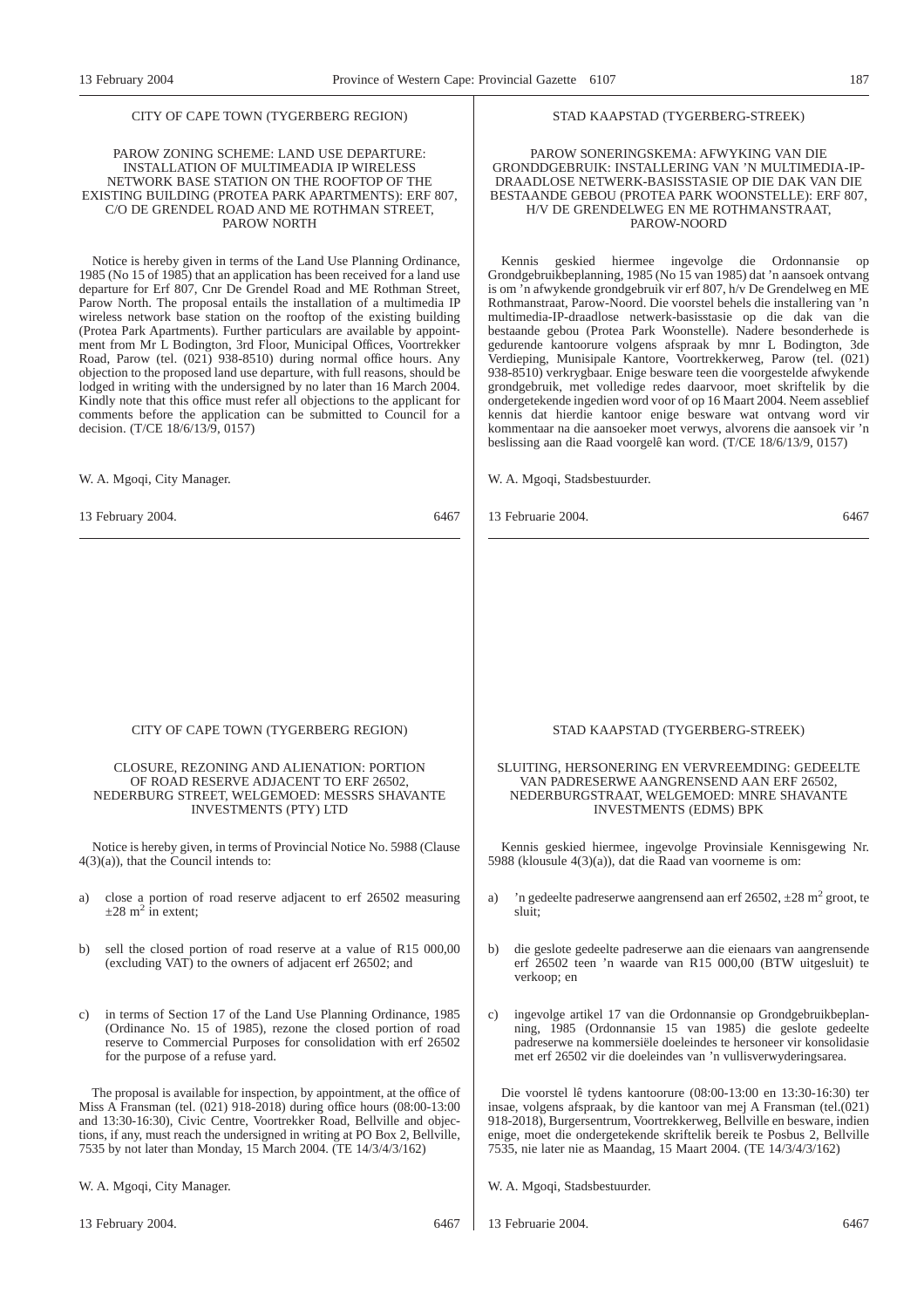#### DRAKENSTEIN MUNICIPALITY

#### APPLICATION FOR THE AMENDMENT OF THE PAARL/WELLINGTON URBAN STRUCTURE PLAN, REZONING, SUBDIVISION AND CONSENT USE: REMAINDER OF THE FARM PARYS NO. 685, PAARL DIVISION

Notice is hereby given in terms of Section 27 of the Physical Planning Act, 1991 (Act 125 1991), read together with Section 29(3) of the Development Facilitation Act, 1995 (Act 67 of 1995), Sections 17(2) & 24(2) of the Land Use Planning Ordinance, 1985 (Ord 15 of 1985), and Regulation 4.7 of the Scheme Regulations promulgated under PK 1048/1988, that an application as set out below has been received and can be viewed during normal office hours at the office of the Head: Planning and Economic Development, Administrative Offices, Berg River Boulevard, Paarl (Telephone 021-8074830):

*Applicant:* Urban Dynamics Town and Regional Planners

*Property:* Remainder of the Farm Parys No. 685, Paarl Division (Unregistered Erf 27438, Paarl)

*Owner:* Groot Parys Estate (Pty) Ltd

*Locality:*Located adjacent to Main Road 201 (Jan van Riebeeck Drive),  $\pm$  1,5 km north of the N1 off ramp, in the area generally known as Parys

*Size:* 77,3665 ha

*Proposal:* • The subdivision of the Remainder of the Farm Parys No. 685 Paarl Division in order to sever the portion of Main Road 201 (Jan van Riebeeck Drive) ( $\pm 4.460$  m<sup>2</sup>) which will due to the realignment thereof fall into disuse, and establish the aforementioned as a separate cadastral entity

•The consolidation of the above-mentioned portion and unregistered Erf 27439, Paarl (being a portion of the Farm Parys No. 685, Paarl Division)  $(\pm 5,4198$  ha) in order to create a new development property of  $\pm 5,87$  ha as a separate cadastral unit

•The amendment of the usage zone of the above-mentioned development property in terms of the Paarl/Wellington Urban Structure Plan from ′′Agricultural Purposes'' to ′′Urban Development''

•The rezoning of the aforementioned development property to ''Subdivisional Area'', for a development consisting of the following: ''Business zone I'', ''Agricultural zone II (Winery)'', ''Residential Zone I'' (Single Dwelling purposes), ''Open Space zone II'' (Private Open Space) reservation for Private Road purposes

•The subdivision of the development property as follows:

—Business precinct: One erf ( $\pm$  2,39 ha) being zoned as follows: "Business zone I" ( $\pm$  2,12 ha), "Residential I" ( $\pm$  300 m<sup>2</sup>) & "Agricultural zone II" ( $\pm$  1 700 m<sup>2</sup>)

-Residential precinct: One "Business zone I" erf  $(\pm 1200 \text{ m}^2)$ , 42 "Residential zone I" erven (approximate erf sizes of  $\pm$  500 m<sup>2</sup>), 6 "Open Space zone II" erven  $\&$  one erf reserved for Private Road purposes  $\cdot$ Access to the Residential precinct will be gained via an access servitude traversing the Business precinct

•Obtaining the following Special Consents from Council with regard to the following properties:

—''Tourist Facilities'' and a ''Farm Store'' applicable to the ''Agricultural zone II'' portion within the Business precinct

—''Flats'' applicable to the ''Business zone I'' portion within the Business precinct

—''Place of Entertainment''(for example a life style centre, club house & gymnasium for exclusive usage by residents) applicable to the ''Business zone I'' property within the Residential precinct

*Existing Zoning:* ''Agricultural zone I''

Motivated objections regarding the above application can be lodged in writing to reach the undersigned by not later than *Monday, 15 March 2004*. No late objections will be considered.

Persons who are unable to read or write, can submit their objection verbally at the Municipal Offices, Berg River Boulevard, Paarl, where they will be assisted by a staff member to put their comment in writing.

J. J. Carstens, Municipal Manager.

15/4/1 (F685)P 13 February 2004. 6469

#### DRAKENSTEIN MUNISIPALITEIT

#### AANSOEK OM WYSIGING VAN DIE PAARL/WELLINGTON STEDELIKE STRUKTUURPLAN, HERSONERING, VERGUNNINGSGEBRUIK EN ONDERVERDELING: RESTANT VAN DIE PLAAS PARYS NO 885, PAARL AFDELING

Kennis geskied hiermee, ingevolge Artikel 27 van die Wet op Fisiese Beplanning, 1991 (Wet 125 van 1991), saamgelees met Artikel 29(3) van die Wet op Ontwikkelingsfasilitering (Wet 67 van 1995), Artikels 17(2) & 24(2) van die Ordonnansie op Grondgebruikbeplanning, 1985 (Ord 15 van 1985), asook Regulasie 4.7 van die Skemaregulasies afgekondig onder PK 1048/1988, dat aansoek ontvang is en gedurende normale kantoorure ter insae is by die kantoor van die Hoof: Beplanning en Ekonomiese Ontwikkeling, Administratiewe Kantore, Bergrivier Boulevard, Paarl (Telefoon 021-8074830):

*Aansoeker:* Urban Dynamics Stads- en Streekbeplanners

*Eiendom:* Restant van die Plaas Parys No 685, Paarl Afdeling (Ongeregistreerde Erf 27438, Paarl)

*Eienaar:* Groot Parys Estate (Edms) Bpk

*Ligging:* Geleë aanliggend tot Hoofpad 201 (Jan van Riebeeckweg),  $\pm$ 1,5 km noord van die N1 afrit, in die area algemeen bekend as Parys

*Grootte:* 77,3665 ha

*Voorstel:* • Die onderverdeling van die Restant van die Plaas Parys No 685, Paarl Afdeling ten einde 'n gedeelte van Hoofpad 201 (Jan van Riebeeckweg) ( $\pm$  4 460 m<sup>2</sup> groot), wat as gevolg van die herbelyning van voorgenoemde pad in onbruik sal verval, as 'n aparte kadastrale eenheid te vestig

•Die konsolidasie van bovermelde gedeelte en ongeregistreerde Erf 27439, Paarl (synde 'n gedeelte van die Plaas Parys No 685, Paarl Afdeling)  $(\pm 5,4198$  ha groot) ten einde 'n nuwe ontwikkelingseiendom van 5,87 ha as 'n afsonderlike kadastrale eenheid daar te stel

•Die wysiging van bovermelde ontwikkelingseiendom se gebruiksbestemming in terme van die Paarl/Wellington Stedelike Struktuurplan vanaf ''Landboudoeleindes'' na ''Stedelike Ontwikkeling''

•Die hersonering van bovermelde ontwikkelingseiendom na ''Onderverdelingsgebied'' vir 'n ontwikkeling bestaande uit die volgende: ''Besigheidsone I'', ''Landbousone II'' (Wynkelder), ''Residensiële sone I'' (Enkelwoon), ''Ooppruimte sone II'' (Privaat Oopruimte) & reservering vir Privaat Paddoeleindes

•Die onderverdeling van die ontwikkelingseiendom soos volg:

—Besigheidskomponent: Een erf  $(\pm 2,39 \text{ ha})$  soos volg gesoneer: "Besigheidsone I''  $(\pm 2,12 \text{ ha})$ , "Residensiële sone I''  $(\pm 300 \text{ m}^2)$  & "Landbousone II"  $(\pm 1700 \text{ m}^2)$ 

—Residensiële komponent: Een "Besigheidsone I" erf  $(\pm 1200 \text{ m}^2)$ , 42 "Residensiële sone I" erwe (gemiddelde erfgroottes van  $\pm$  500 m<sup>2</sup>), 6 ''Oopruimte sone II'' erwe & een erf gereserveer vir Privaat Paddoeleindes — Toegang tot die Residensiële komponent sal via 'n toegangserwituut oor die Besigheidskomponent verkry word

•Die verkryging van die volgende Spesiale Raadstoestemmings ten opsigte van die volgende eiendomme:

—''Toeristefasiliteite'' en 'n ''Plaaswinkel'' van toepassing op die ''Landbousone II'' gedeelte binne die Besigheidskomponent

—''Woonstelle'' van toepassing op die ''Besigheidsone I'' gedeelte binne die Besigheidskomponent

—''Vermaaklikheidsplek'' (byvoorbeeld leefstylsentrum, klubhuis & gimnasium vir uitsluitlike gebruik deur die inwoners) van toepassing op die ''Besigheidsone I'' erf binne die Residensiële komponent

*Huidige sonering:* ''Landbousone I''

Gemotiveerde besware met betrekking tot bestaande aansoek kan skriftelik by die ondergetekende ingedien word, teen nie later nie as *Maandag, 15 Maart 2004*. Geen laat besware sal oorweeg word nie.

Indien 'n persoon nie kan lees of skryf nie, kan so 'n persoon sy kommentaar mondelings by die Munisipale Kantore, Bergrivier Boulevard, Paarl, aflê, waar 'n personeellid sal help om sy kommentaar/vertoë op skrif te stel.

J. J. H. Carstens, Munisipale Bestuurder.

15/4/1 (F685)P 13 Februarie 2004. 6469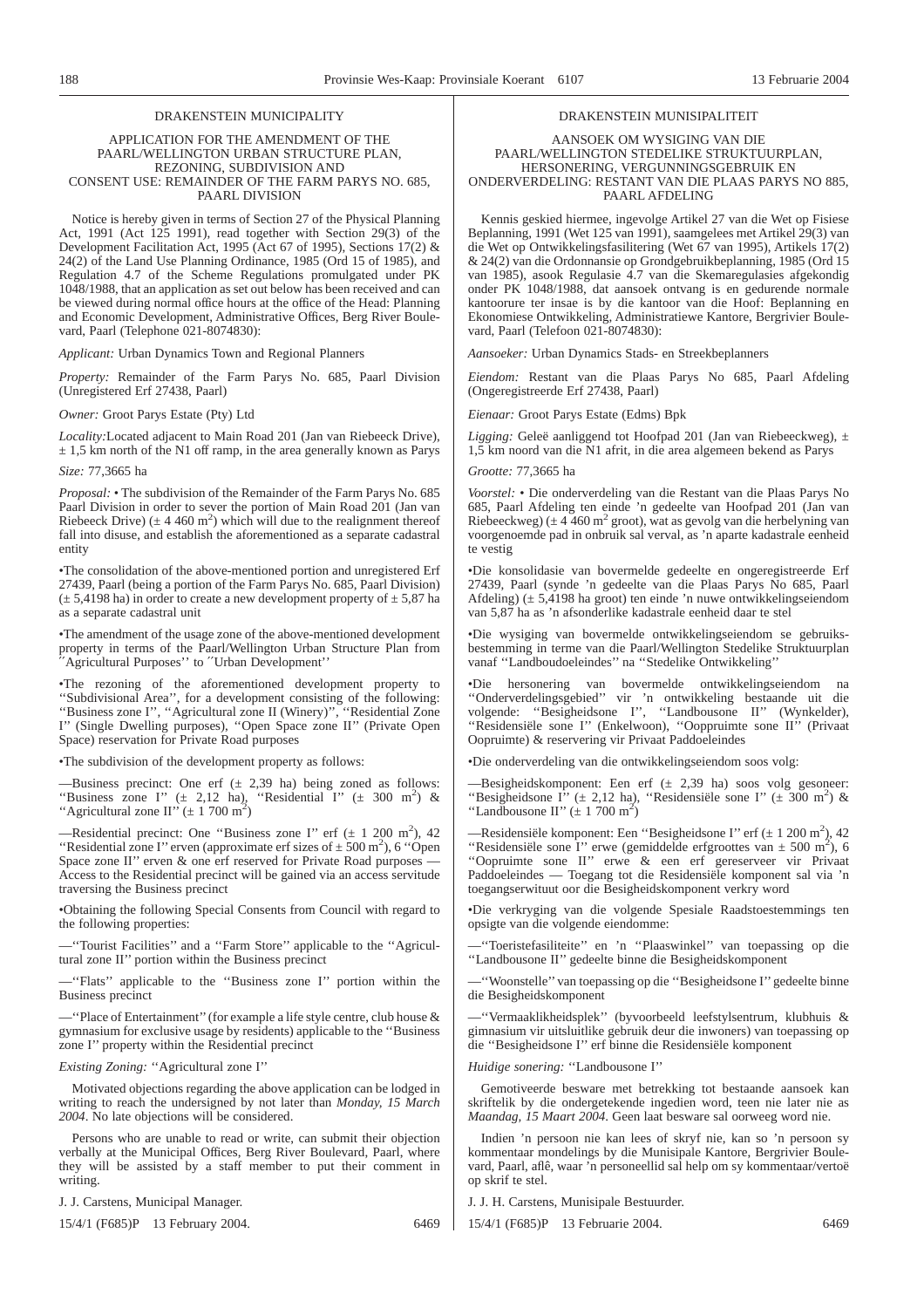#### CITY OF CAPE TOWN (TYGERBERG REGION)

#### REZONING: ERVEN 1750, 8653, 8654, 8656 AND 28972, ROGERS STREET, O'KENNEDYVILLE, BELLVILLE

Notice is hereby given in terms of the Land Use Planning Ordinance, 1985 (Ordinance 15 of 1985), that an application has been received for the rezoning of the above-mentioned property from Single Residential Area to General Residential. The application entails the consolidation of the above-mentioned properties and rezoning to General Residential. The proposed zoning parameters are inter alia a 1,53 bulk factor and 58% coverage. The proposals submitted comprise the erection of 84 apart-<br>ments with an average area of 60  $\text{m}^2$ . 171 Parking bays will be provided. Additional information is available on appointment from Mr SJ Krynauw, Urban Planning, Municipal Offices, Voortrekker Road, Bellville (tel. (021) 918-2157) during office hours. Any objections to the proposed use, should be fully motivated and lodged in writing at the offices of the Area Planner: East (Tygerberg Area) PO Box 2, Bellville, 7535 before or on 15 March 2004. (TE 18/6/1/5/7)

W. A. Mgoqi, City Manager.

13 February 2004. 6468

#### DRAKENSTEIN MUNICIPALITY

#### CLOSING OF PORTION OF ERE 2389 ADJACENT TO ERF 2477 PAARL: BERG RIVER BOULEVARD

Notice is hereby given in terms of Section 137(1) of Municipal Ordinance No 20 of 1974 that a portion of Erf 2389 adjacent to Erf 2477, Berg River Boulevard, Paarl is closed. (S/8952/51 v1 p. 381)

J. J. H. Carstens, Municipal Manager.

15/4/1 (2389)P 13 February 2004. 6470

#### DRAKENSTEIN MUNICIPALITY

CLOSING OF PORTIONS OF DES PRES STREET ADJACENT TO ERVEN 10854 AND 10860, PAARL

Notice is hereby given in terms of Section 137(1) of Municipal Ordinance No 20 of 1974 that portions of Des Press Street adjacent to Erven 10854 and 10860, Paarl is closed. (S/8952/59 v2 p 555)

J. J. H. Carstens, Municipal Manager.

15/4/1 (10854)P 13 February 2004. 6471

#### GEORGE MUNICIPALITY

#### NOTICE NO 39 OF 2004

#### PROPOSED CLOSURE, SUBDIVISION, REZONING AND ALIENATION OF A ROAD PORTION ADJACENT TO ERF 16672, KING GEORGE PARK, GEORGE

Notice is hereby given in terms of the provisions of Sections 17(2)a and 24(2) of the Land Use Planning Ordinance, 1985 (Ordinance 15 of 1985) that it is Council's intention to close, subdivide, rezone a road portion situated adjacent to erf 16672, George to General Residential purposes (group housing), to consolidate it with erf 16672 and to alienate it to the owner of erf 16672, George.

Full particulars of the aforegoing proposals are available for inspection at the office of the Chief: Town Planner during normal office hours. Any objections thereto must be lodged in writing to reach the undersigned not later than Monday, 15 March 2004.

T. I. Lötter, Municipal Manager, Civic Centre, York Street, George 6529.

13 February 2004. 6472

#### STAD KAAPSTAD (TYGERBERG-STREEK)

#### HERSONERING: ERWE 1750, 8653, 8654, 8656 EN 28972, ROGERSSTRAAT, O'KENNEDYVILLE, BELLVILLE

Kennis geskied hiermee ingevolge die Ordonnansie op Grondgebruikbeplanning, 1985 (Ordonnansie 15 van 1985), dat 'n aansoek ontvang is om die hersonering van die bogenoemde eiendom vanaf enkelwoonsone na algemenewoonsone. Die voorstel behels die konsolidasie van bovermelde eiendomme en die hersonering na algemenewoonsone. Die voorgestelde soneringsparameters is onder andere 'n 1,53-massafaktor en 58%-dekking. Die voorstelle wat ingedien is, behels die oprigting van 84 woonstelle met 'n gemiddelde oppervlak van 60 m<sup>2</sup>. 171 Parkeerplekke sal voorsien word. Nadere besonderhede is gedurende kantoorure volgens afspraak by mnr SJ Krynauw, Stadsbeplanning, Munisipale Kantore, Voortrekkerweg, Bellville (tel. (021) 918-2157) verkrygbaar. Enige besware teen die voorgestelde gebruik, met die volledige redes daarvoor, moet skriftelik beteken word op die kantoor van die Areabeplanner: Oos, Posbus 2, Bellville 7535 voor of op 15 Maart 2004. (TE 18/6/1/5/7)

W. A. Mgoqi, Stadsbestuurder.

13 Februarie 2004. 6468

#### DRAKENSTEIN MUNISIPALITEIT

#### SLUITING VAN GEDEELTE VAN ERF 2389 GRENSEND AAN ERF 2477 PAARL: BERGRlVIER BOULEVARD

Kennis geskied hiermee ingevolge Artikel 137(1) van die Munisipale Ordonnansie Nr 20 van 1974 dat gedeelte van Erf 2389 grensend aan Erf 2477, Bergrivier Boulevard, Paarl gesluit is.(S/8952/51 v1 p. 381)

J. J. H. Carstens, Munisipale Bestuurder.

15/4/1 (2389)P 13 Februarie 2004. 6470

#### DRAKENSTEIN MUNISIPALITEIT

#### SLUITING VAN GEDEELTES VAN DES PRESSTRAAT GRENSEND ERWE 10854 EN 10860, PAARL

Kennis geskied hiermee ingevolge Artikel 137(1) van die Munisipale Ordonnansie Nr 20 van 1974 dat gedeeltes van Des Presstraat grensend aan Erwe 10854 en 10860, Paarl gesluit is. (S/8952/59 v2 p 555)

J. J. H. Carstens, Munisipale Bestuurder.

15/4/1 (10854)P 13 Februarie 2004. 6471

#### MUNISIPALITEIT GEORGE

#### KENNISGEWING NR 39 VAN 2004

#### VOORGESTELDE SLUITING ONDERVERDELlNG HERSONERING EN VERVREEMDING VAN 'N PADGEDEELTE AANGRENSEND ERF 16672, KING GEORGE PARK, GEORGE

Kennis geskied hiermee ingevolge die bepalings van Artikel 17(2)a en 24(2) van die Ordonnansie op Grondgebruikbeplanning, 1985 (Ordonnansie 15 van 1985) dat die Raad van voorneme is om 'n padgedeelte aangrensend aan erf 16672, King George Park te sluit, te onderverdeel, te hersoneer na Algemene Woondoeleindes (Groepbehuising), te konsolideer met erf 16672 en aan die eienaar van erf 16672, George te vervreem.

Volledige besonderhede van die voorafgaande voorstelle is ter insae beskikbaar by die kantoor van die Hoof Stadsbeplanner gedurende gewone kantoorure. Enige besware daarteen moet skriftelik ingedien word nie later as Maandag, 15 Maart 2004, nie.

T. I. Lötter, Munisipale Bestuurder, Burgersentrum, Yorkstraat, George 6529.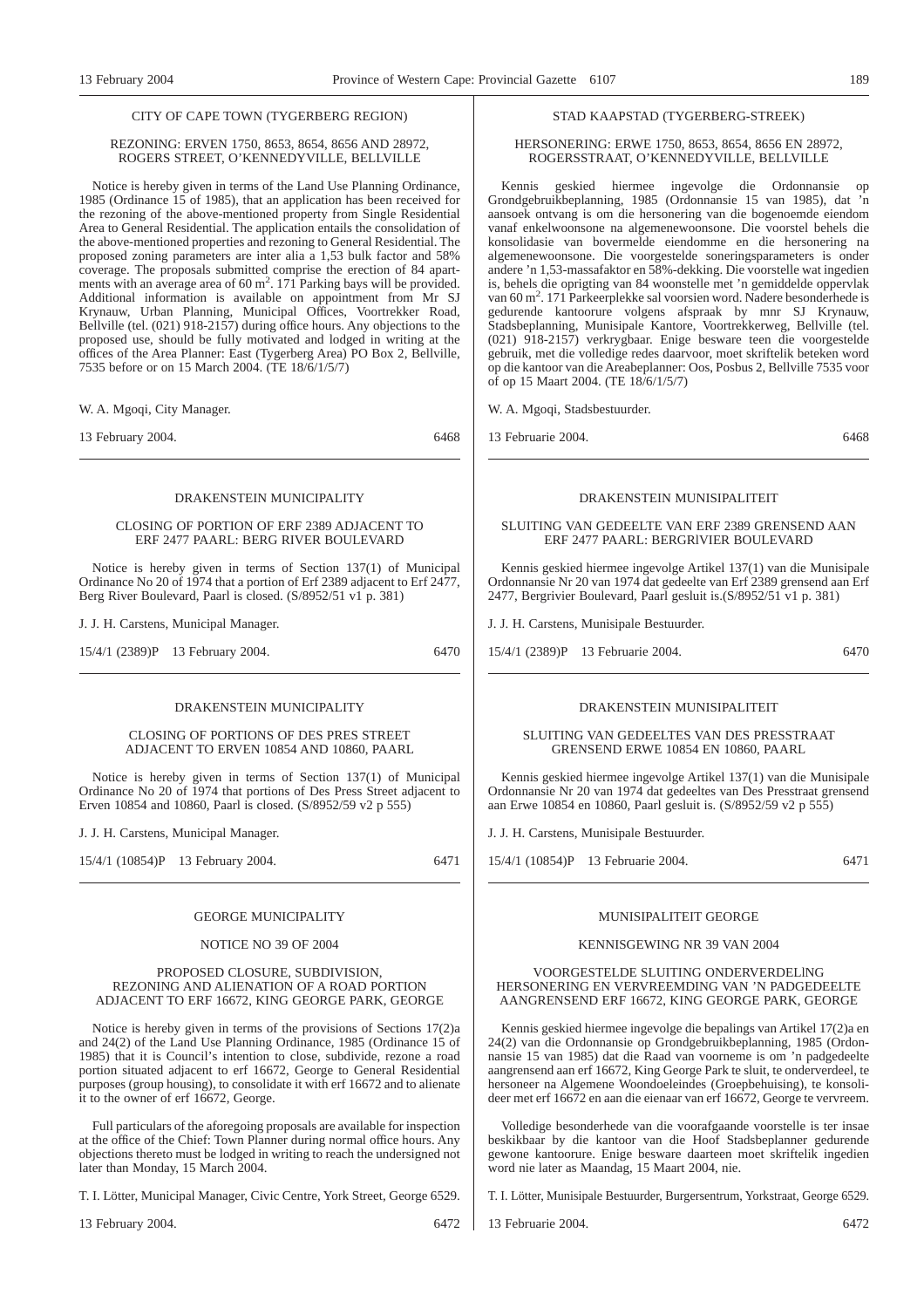#### GEORGE MUNICIPALITY

#### NOTICE NO 38 OF 2004

#### PROPOSED REZONING AND ALIENATION OF ERF 13959, AIRWAY ROAD, HEATHERPARK, GEORGE

Notice is hereby given in terms of the provisions of Section 16 of the Land Use Planning Ordinance, 1985 (Ordinance 15 of 1985) that it is Council's intention to rezone erf 13959, Airway Road, George from Local Authority to single residential purposes, consolidate it with erf 13289 and alienate it to the owner of erf 13289, Meent Street, George.

Full particulars of the aforegoing proposals are available at the office of Ms S Krige, Bloemhof Centre, York Street, George (Tel: 801 9117) during normal office hours. Any objections thereto must be lodged in writing to reach the undersigned not later than Monday, 15 March 2004.

T. I. Lötter, Municipal Manager, Civic Centre, York Street, George 6530.

13 February 2004. 6473

#### GEORGE MUNICIPALITY

#### NOTICE NUMBER 20 OF 2004

#### PROPOSED REZONING: ERF 2401, 35 ALBERT STREET, GEORGE

Notice is hereby given, in terms of Section 17(2)a of Ordinance 15 of 1985, that Council has received an application for the rezoning of abovementioned property from Single residential to Business.

Details of the proposal are available for inspection at the Council's office at Bloemhof Centre, York Street, George, during normal office hours, Mondays to Fridays. Enquiries: K Meyer, Reference: Erf 2401, George.

Motivated objections, if any, must be lodged in writing with the Chief Town Planner, by not later than 15 March 2004.

Any person, who is unable to write, can submit their objection verbally to the Council's offices where they will be assisted by a staff member to put their comments in writing.

T. I. Lötter, Municipal Manager, Civic Centre, York Street, George 6530.

13 February 2004. 6474

#### GEORGE MUNICIPALITY

#### NOTICE NUMBER 19 OF 2004

#### PROPOSED REZONING: ERF 9006, 16 NORTIER STREET, GEORGE

Notice is hereby given, in terms of Section 17(2)a of Ordinance 15 of 1985, that Council has received an application for the rezoning of abovementioned property from Single Residential to General Residential (three flats).

Details of the proposal are available for inspection at the Council's office at Bloemhof Centre, York Street, George, during normal office hours, Mondays to Fridays. Enquiries: K Meyer, Reference: Erf 2709, George.

Motivated objections, if any, must be lodged in writing with the Chief Town Planner, by not later than 15 March 2004.

Any person, who is unable to write, can submit their objection verbally to the Council's offices where they will be assisted by a staff member to put their comments in writing.

T. I. Lötter, Municipal Manager, Civic Centre, York Street, George 6530.

13 February 2004. 6475

#### MUNISIPALITEIT GEORGE

#### KENNISGEWING NR 38 VAN 2004

#### VOORGESTELDE HERSONERING EN VERVREEMDING VAN ERF 13959, AIRWAYWEG, HEATHERPARK, GEORGE

Kennis geskied hiermee ingevolge die bepalings van Artikel 16 van die Ordonnansie op Grondgebruikbeplanning, 1985 (Ordonnansie 15 van 1985) dat die Raad van voorneme is om erf 13959, Airwayweg, George te hersoneer vanaf Plaaslike Owerheid na enkelwoondoeleindes, dit te konsolideer met erf 13289 en te vervreem aan die eienaar van erf 13289, Meentstraat, George.

Volledige besonderhede van die voorstelle sal gedurende gewone kantoorure beskikbaar wees by me S Krige, Bloemhofsentrum, Yorkstraat, George (Tel: 801 9117). Enige besware teen die voorstelle moet skriftelik ingedien word nie later as Maandag, 15 Maart 2004 nie.

T. I. Lötter, Munisipale Bestuurder, Burgersentrum, Yorkstraat, George 6530.

13 Februarie 2004. 6473

#### MUNISIPALITEIT GEORGE

#### KENNISGEWING NOMMER 20 VAN 2004

VOORGESTELDE HERSONERING: ERF 2401 ALBERTSTRAAT 35, GEORGE

Kennis geskied hiermee dat die Raad 'n aansoek ontvang het, in terme van Artikels 17(2)a van Ordonnansie 15 van 1985, vir die hersonering van bogenoemde eiendom vanaf Enkelwoon na Sake.

Volledige besonderhede van die voorstel sal gedurende gewone kantoorure, Maandag tot Vrydag, ter insae wees by die Raad se kantoor te Bloemhofsentrum, Yorkstraat, George. Navrae: K Meyer, Verwysing: Erf 2401, George.

Gemotiveerde besware, indien enige, moet skriftelik by die Hoof Stadsbeplanner ingedien word nie later nie as 15 Maart 2004.

Indien 'n persoon nie kan skryf nie, kan sodanige persoon sy kommentaar mondelings by die Raad se kantoor aflê waar 'n personeellid sal help om die kommentaar/vertoë op skrif te stel.

T. I. Lötter, Munisipale Bestuurder, Burgersentrum, Yorkstraat, George 6530.

13 Februarie 2004. 6474

#### MUNISIPALITEIT GEORGE

#### KENNISGEWING NOMMER 19 VAN 2004

#### VOORGESTELDE HERSONERING: ERF 9006 NORTIERSTRAAT 16, GEORGE

Kennis geskied hiermee dat die Raad 'n aansoek ontvang het, in terme van Artikel 17(2)a van Ordonnansie 15 van 1985, vir die hersonering van bogenoemde eiendom vanaf Enkelwoon na Algemene Woon (drie woonstelle).

Volledige besonderhede van die voorstel sal gedurende gewone kantoorure, Maandag tot Vrydag, ter insae wees by die Raad se kantoor te Bloemhofsentrum, Yorkstraat, George. Navrae: K Meyer, Verwysing: Erf 2709, George.

Gemotiveerde besware, indien enige, moet skriftelik by die Hoof Stadsbeplanner ingedien word nie later nie as 15 Maart 2004.

Indien 'n persoon nie kan skryf nie, kan sodanige persoon sy kommentaar mondelings by die Raad se kantoor aflê waar 'n personeellid sal help om die kommentaar/vertoë op skrif te stel.

T. I. Lötter, Munisipale Bestuurder, Burgersentrum, Yorkstraat, George 6530.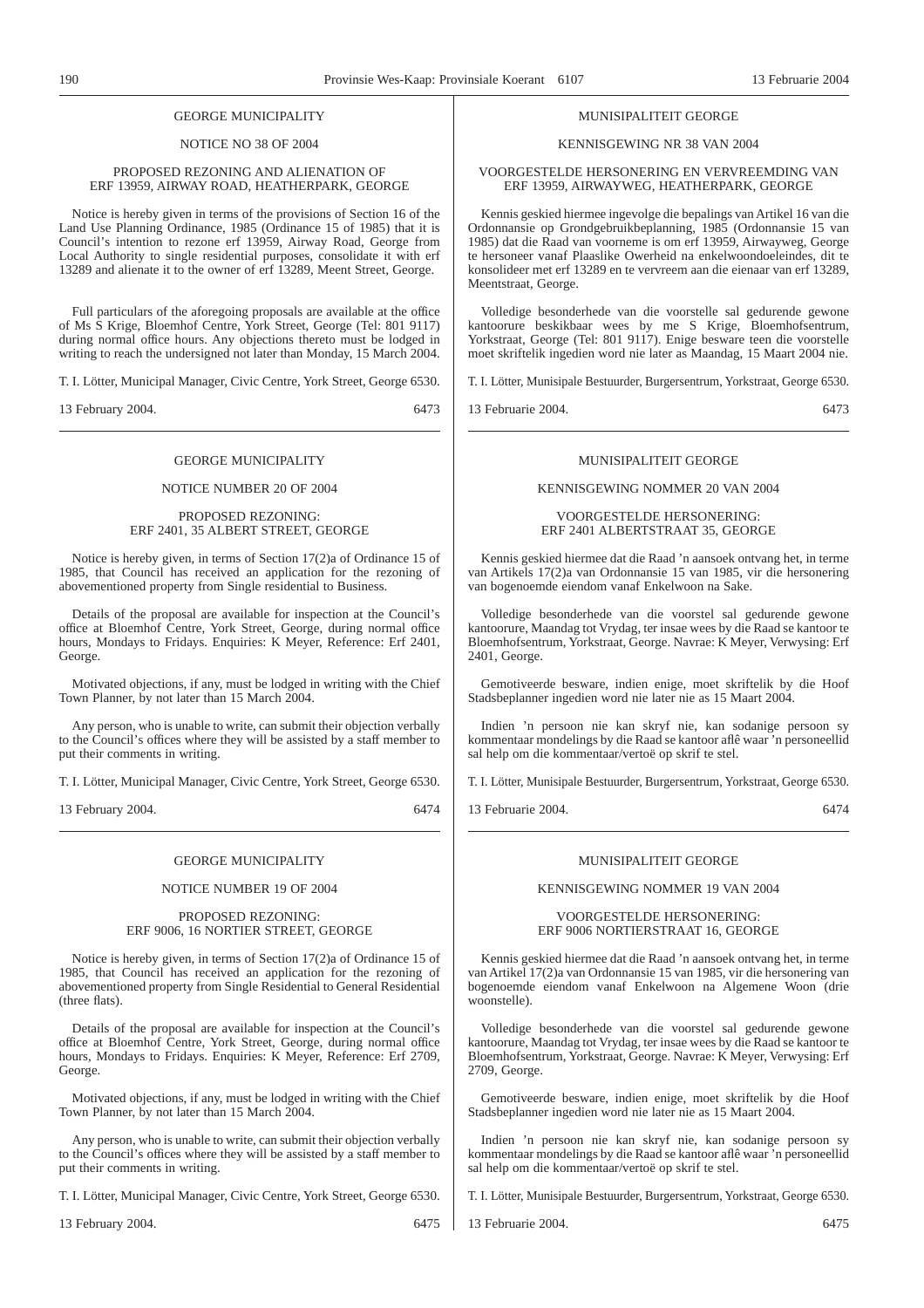#### GEORGE MUNICIPALITY

#### NOTICE NUMBER 28 OF 2004

#### PROPOSED SUBDIVISION, CONSOLIDATION AND STREET CLOSURE: BUFFELSFONTEIN 204/8 AND 45, DIVISION GEORGE (NORTH OF HEROLD'S BAY)

Notice is hereby given that Council has received the following application:

- 1. Closure of a portion of portion 39 of the Farm Buffelsfontein 204, Division George as indicated as a public street on General Plan no TP 9878, Town Herold's Bay, extension 2;
- 2. Alienation of Buffelsfontein 204/39, Division George to the owner of Buffelsfontein 204/45, Division George;
- 3. Subdivision of Buffelsfontein 204/8, Division George into two portions (Portion  $A = 0.7$  ha and Remainder = 69 ha) in terms of Section 24 of Ordinance 15 of 1985;
- 4. Consolidation of Portion A, closed portion street and Buffelsfontein 204/45, Division George.

Details of the proposal are available for inspection at the Council's office at Bloemhof Centre, York Street, George during normal office hours. Mondays to Fridays. Enquiries: J Visser, Reference: Buffelsfontein 204/8 and 45, Division George.

Motivated objections, if any, must be lodged in writing with the Chief Town Planner, by not later than 15 March 2004.

Any person, who is unable to write, can submit their objection verbally to the Council's offices where they will be assisted by a staff member to put their comments in writing.

T. I. Lötter, Municipal Manager, Civic Centre, York Street, George 6529.

13 February 2004. 6476

#### GEORGE MUNICIPALITY

#### NOTICE NUMBER 18 OF 2004

#### PROPOSED REZONING AND SUBDIVISION: ERF 76, BOSHOFF STREET, BLANCO

Notice is hereby given that Council has received the following application on the abovementioned property:

- 1. The rezoning in terms of Section 17(2)a of Ordinance 15 of 1985 from Agriculture to a Subdivisional Area;
- 2. The subdivision in terms of Section 24(2) of Ordinance 15 of 1985 into 44 Single Residential erven, 1 Private Open Space, 1 Private Road and 1 Portion Public Road.

Details of the proposal are available for inspection at the Council's office at Bloemhof Centre, York Street, George, during normal office hours, Mondays to Fridays, Enquiries: K Meyer, Reference: Erf 76, Blanco.

Motivated objections, if any, must be lodged in writing with the Chief Town Planner, by not later than 15 March 2004.

Any person, who is unable to write, can submit their objection verbally to the Council's offices where they will be assisted by a staff member to put their comments in writing.

T. I. Lötter, Municipal Manager, Civic Centre, York Street, George 6530.

13 February 2004. 6477

#### MUNISIPALITEIT GEORGE

KENNISGEWING NOMMER 28 VAN 2004

VOORGESTELDE QNDERVERDELING, KONSOLIDASIE EN STRAATKRUISING: BUFFELSFONTEIN 204/8 EN 45, AFDELING GEORGE (NOORD VAN HEROLDSBAAI)

Kennis geskied hiermee dat die Raad die volgende aansoek ontvang het:

- 1. Sluiting van 'n gedeelte van gedeelte 39 van die Plaas Buffelsfontein 204, Afdeling George soos aangetoon op Algemene Plan no TP9878 Dorp Heroldsbaai, Uitbreiding 2 as openbare straat;
- 2. Vervreemding daarvan aan die eienaar van Buffelsfontein 204/45, Afdeling George;
- 3. Onderverdeling van Buffelsfontein 204/8, Afdeling George in twee gedeeltes (Gedeelte  $A = 0.7$  ha en Restant = 69 ha) in terme van Artikel 24 van Ordonnansie 15 van 1985;
- 4. Konsolidasie van Gedeelte A, geslote gedeelte straat en Buffelsfontein 204/45, Afdeling George.

Volledige besonderhede van die voorstel sal gedurende gewone kantoorure, Maandag tot Vrydag, ter insae wees by die Raad se kantoor te Bloemhofsentrum, Yorkstraat, George. Navrae: J Visser, Verwysing: Buffelsfontein 204/8 en 45, Afdeling George.

Gemotiveerde besware, indien enige, moet skriftelik by die Hoof Stadsbeplanner ingedien word nie later nie as 15 Maart 2004.

Indien enige persoon nie kan skryf nie, kan sodanige persoon sy kommentaar mondelings by die Raad se kantoor aflê waar 'n personeellid sal help om die kommentaar/vertoë op skrif te stel.

T. I. Lötter, Munisipale Bestuurder, Burgersentrum, Yorkstraat, George 6529.

13 Februarie 2004. 6476

#### MUNISIPALITEIT GEORGE

#### KENNISGEWING NOMMER 18 VAN 2004

#### VOORGESTELDE HERSONERING EN ONDERVERDELING: ERF 76, BOSHOFFSTRAAT, BLANCO

Kennis geskied hiermee dat die Raad die volgende aansoek op bogenoemde eiendom ontvang het:

- 1. Die hersonering in terme van Artikel 17(2)a van Ordonnansie 15 van 1985, vanaf Landbou na 'n Onderverdelingsgebied;
- 2. Die onderverdeling in terme van Artikel 24(2) van Ordonnansie 15 van 1985 in 44 Enkelwoon erwe, 1 Privaat Oopruimte, 1 Privaat Pad en 1 gedeelte Publieke Pad.

Volledige besonderhede van die voorstel sal gedurende gewone kantoorure, Maandag tot Vrydag, ter insae wees by die Raad se kantoor te Bloemhofsentrum, Yorkstraat, George. Navrae: K Meyer, Verwysing: Erf 76, Blanco.

Gemotiveerde besware, indien enige, moet skriftelik by die Hoof Stadsbeplanner ingedien word nie later nie as 15 Maart 2004.

Indien 'n persoon nie kan skryf nie, kan sodanige persoon sy kommentaar mondelings by die Raad se kantoor aflê waar 'n personeellid sal help om die kommentaar/vertoë op skrif te stel.

T. I. Lötter, Munisipale Bestuurder, Burgersentrum, Yorkstraat, George 6530.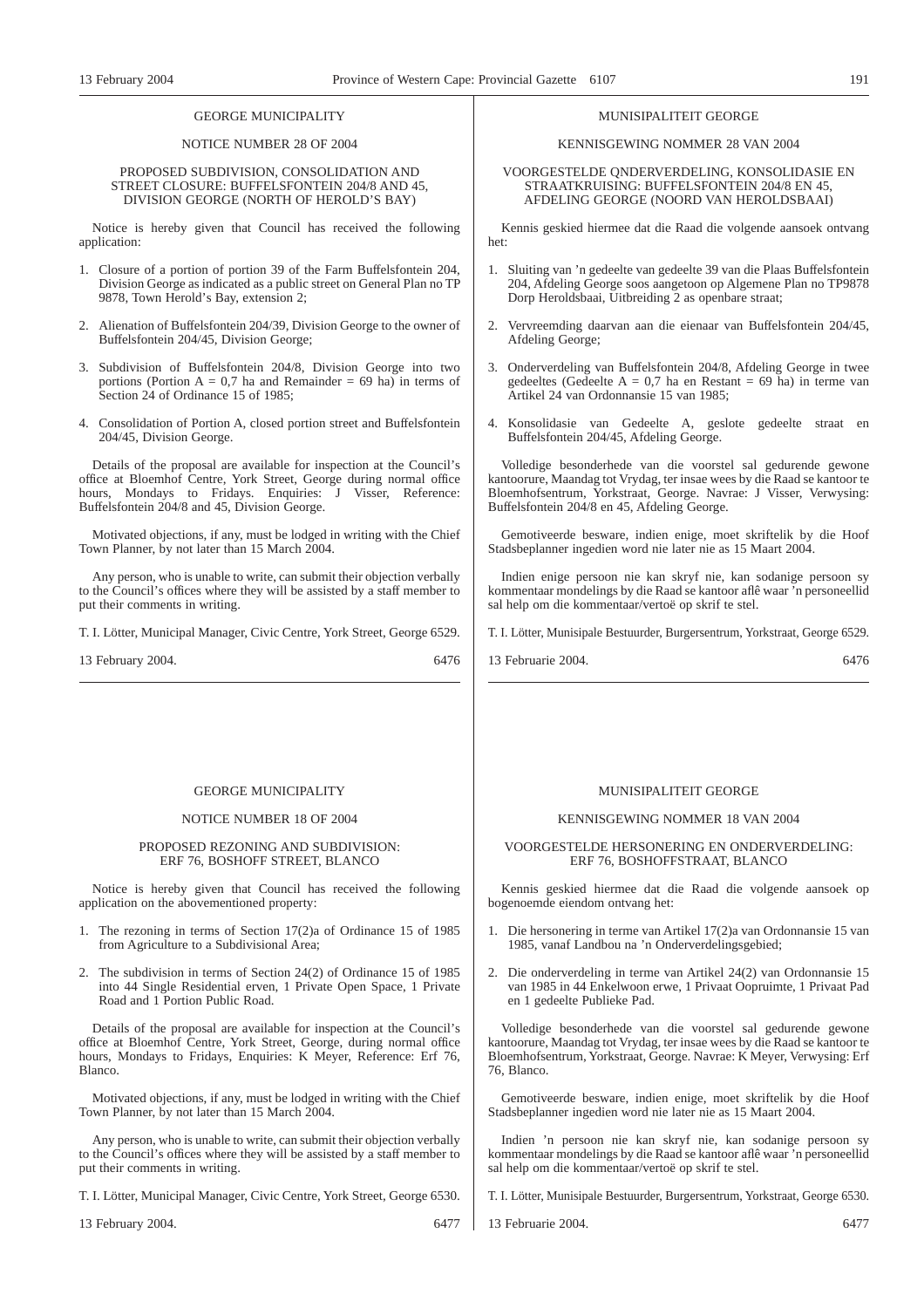#### LAND USE PLANNING ORDINANCE, 1985 (ORDINANCE 15 OF 1985)

#### LOCAL GOVERNMENT ACT: MUNICIPAL SYSTEMS, 2000 (ACT 32 OF 2000)

#### PROPOSED DEPARTURE AND SUBDIVISION: ERF 7455, KNYSNA (4 EAGLES WAY)

Notice is hereby given in terms of Sections 15(1)(a)(i) and 24 of the Land Use Planning Ordinance 15 of 1985 of that the undermentioned application has been received by the Acting Municipal Manager and is open for inspection at the Municipal Building, Clyde Street, Knysna. Any objections, with full reasons therefor, should be lodged in writing with the Acting Municipal Manager, PO Box 21, Knysna, 6570 on or before 15 March 2004 quoting the above Ordinance and the objector's erf number.

Notice is further given in terms of Section 21(4) of the Local Government Act: Municipal Systems 2000 (Act 32 of 2000) that people who cannot write can approach the Town Planning Section during normal office hours at the Municipal Offices where the Secretary will refer you to the responsible official whom will assist you in putting your comments or objections in writing.

#### *Nature of Application*

- 1. Application for a departure from the Knysna Zoning Scheme Regulations to allow a subdivision of smaller than  $1\ 000\ \text{m}^2$  in the Heads Township in terms of Section  $15(1)(a)(i)$  of the Land Use Planning Ordinance, 1985 (Ordinance 15 of 1985).
- 2. Application for the subdivision of the consolidated Erf 7455, Knysna into two portions (Portion A: 649 m<sup>2</sup>; Remainder 1 319 m<sup>2</sup>) along the original property boundaries, in terms of Section 24 of the Land Use Planning (Ordinance 15 of 1985).

*Appliant:* Integrated Development Planning & Management Town & Regional Planners, GIS, Project Management, Development Facilitation, Integrated Environmental Management and Surveying.

27 Market Street, P.O. Box 173, Knysna, 6570, Tel: (044) 3825071/ 3827161, Fax: (044) 3827162, email: vpm.survey@pixie.co.za

13 February 2004. 6478

#### SALDANHA BAY MUNICIPALITY

#### 4 (10) LOCAL STRUCTURE PLAN FOR THE GREATER OLIPHANTSKOP AREA AND SURROUNDS

For the purposes of ensuring a more focused and effective manner for development and management of future, spatial planning, consultants have been appointed to draft a structure plan for the Greater Oliphantskop Area and Surrounds, as depicted hereunder.

#### TAKE IN MAP

- The purpose of the spatial review is
- To revise the existing structure plan proposals
- To identify and compile spatial guidelines in the study area to address specific, strategic issues
- To identify and conserve areas with special character
- To identify projects for implementation
- To identify and address services problems in advance.

As part of the public participation process, it is requested that any written comments and input be forwarded or posted to:

Creative Profile Town Planners, P.O. Box 6590, Welgemoed, 7538

## Fax: 021-913 7731

Email: profile@netactive.co.za

These comments and inputs will be processed, discussed and where applicable, included in the spatial review process.

Open Day: All interested and affected parties are invited to attend the open day, where the consultants will discuss concepts and explain the future process to be followed.

Place: Municipal offices: Langebaan

Date: 19 February 2004 Time: 15h00-19h00

13 February 2004 6479

#### ORDONNANSIE OP GRONDGEBRUIKBEPLANNING, 1985 (ORDONNANSIE 15 VAN 1985)

#### WET OP PLAASELIKE REGERING: MUNISIPALE STELSELS 2000 (WET 32 VAN 2000)

#### VOORGESTELDE AFWYKING EN ONDERVERDELING: ERF 7455, KNYSNA, (EAGLESWEG 4)

Kennis geskied hiermee in gevolge Artikels 15(1)(a)(i) en 24 van Ordonnansie 15 van 1985 dat die onderstaande aansoek deur die Waarnemende Munisipale Bestuurder ontvang is en ter insae lê by die Munisipale Gebou, Clydestraat, Knysna. Enige besware met volledige redes daarvoor, moet skriftelik by die Waarnemende Munisipale Bestuurder, Posbus 21, Knysna, 6570 ingedien word op of voor 15 Maart 2004 met vermelding van bogenoemde Ordonnansie en beswaarmaker se erfnommer.

Ingevolge Artikel 21(4) van die Wet op Plaaslike Regering: Munisipale Stelsels, 2000 (Wet 32 van 2000) word hiermee verder kennis gegee dat persone wat nie kan skryf nie die Stadsbeplanningsafdeling kan nader tydens normale kantoorure waar die Sekretaresse u sal verwys na die betrokke amptenaar wat u sal help om u kommentaar of besware op skrif te stel.

#### *Aard van aansoek*

- 1. Aansoek vir 'n Afwyking van die Knysna Soneringskema Regulasies om 'n onderverdeling van kleiner as 1000 m<sup>2</sup> toe te laat in ''The Heads'', in terme van Artikel 15(1)(a)(i) van die Ordonnansie op Grondgebruikbeplanning, 1985 (Ordonnansie 15 van 1985).
- 2. Aansoek vir die onderverdeling van die gekonsolideerde Erf 7455, Knysna in twee gedeeltes (Gedeelte A:  $649 \text{ m}^2$ ; Restant: 1 319 m<sup>2</sup>), in ooreenstemming met die oorspronklike erf grense, in terme van Artikel 24 van die Ordonnansie op Grondgebruikbeplanning (Ordonnansie 15 van 1985).

*Aansoeker:* Integrated Development Planning & Management Town & Regional Planners, GIS, Project Management, Development Facilitation, Integrated Environmental Management and Surveying.

27 Market Street, P.O. Box 173, Knysna, 6570, Tel: (044) 3825071/ 3827161, Fax: (044) 3827162, email: vpm.survey@pixie.co.za

13 Februarie 2004. 6478

#### SALDANHABAAI MUNISIPALITEIT

#### 4 (10) PLAASLIKE STRUKTUURPLAN VIR GROTER OLIPHANTSKOP GEBIED EN OMGEWING

Ten einde die toekomstige ruimtelike beplanning van die Groter Oliphantskopgebied en Omgewing soos hieronder uitgebeeld op 'n meer gefokusde en doeltreffende manier te ontwikkel en bestuur, is konsultante aangestel om 'n struktuurplan vir die gebied op te stel.

## TAKE IN MAP

Die doel van die ruimtelike oorsig is:

- Om bestaande struktuurplanvoorstelle te hersien
- Om ruimtelike riglyne in die studiegebied te identifiseer en saam te stel om spesifieke strategiese probleme aan te spreek
- Om gebiede met besondere karakter te identifiseer en bewaar
- Om projekte vir implementering te identifiseer
- Om diensteprobleme vroegtydig aan te spreek.

As deel van die publieke deelnameproses word geskrewe kommentaar en insette gevra wat gefaks of gepos kan word na:

Creative Profile Stadsbeplanners, Posbus 6590, Welgemoed, 7538 Faks: 021-913 7731

#### Epos: profile@netactive.co.za

Die insette sal verwerk bespreek en waar van toepassing, by die studieproses ingesluit word.

Ope-dag: Alle belanghebbende en geaffekteerde groepe word uitgenooi om die volgende ope-dag by te woon, waar die konsultante konsepte vir bespreking sal voorsien, en die proses vorentoe sal verduidelik.

Plek: Munisipale kantore: Langebaan

Datum: 19 Februarie 2004 Tyd: 15h00-19h00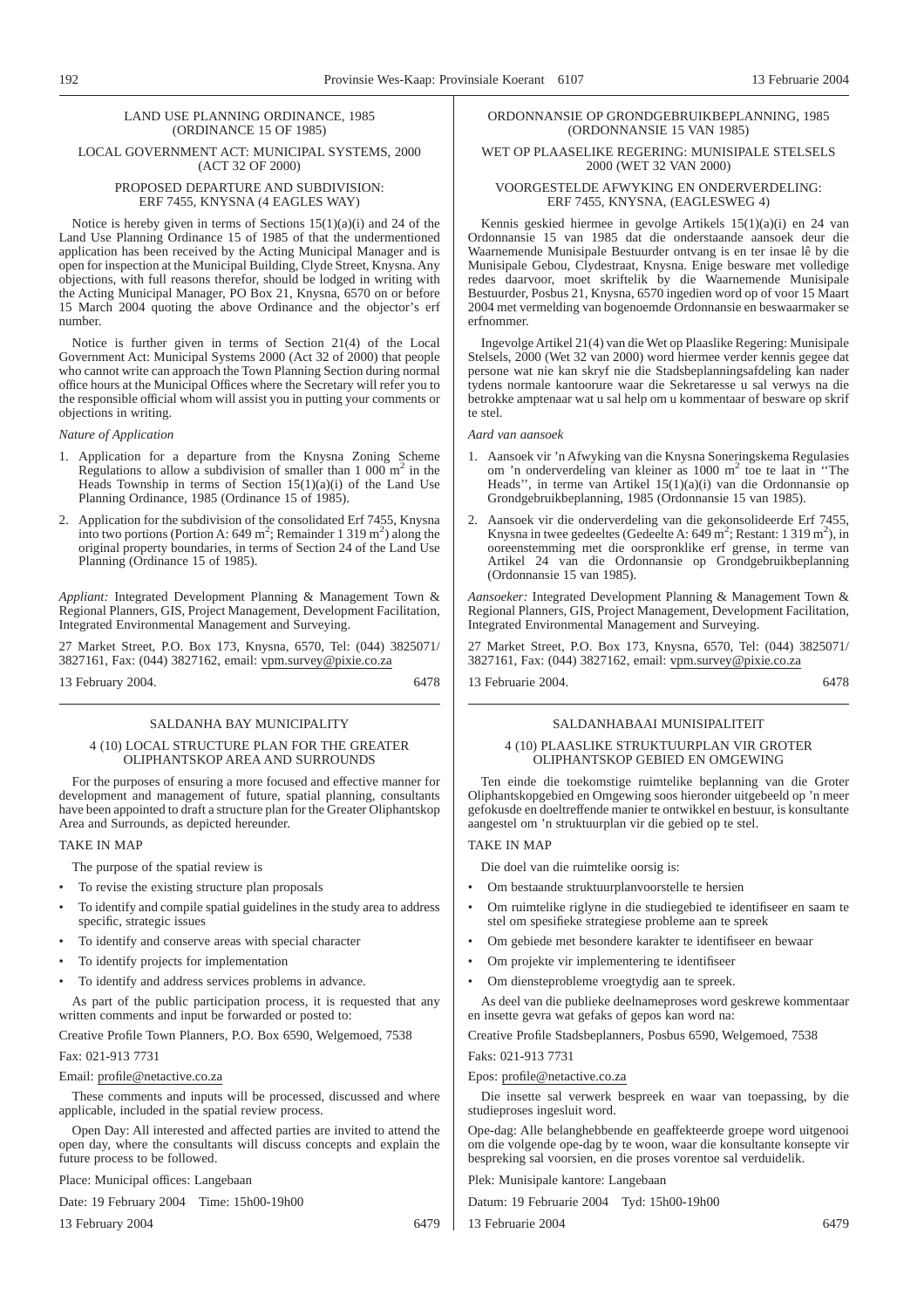#### STELL ENBOSCH MUNICIPALITY

#### OFFICIAL NOTICE: APPLICATION FOR REZONING OF PORTION OF FARM 1063, STELLENBOSCH DIVISION

Notice is hereby given in terms of Section 17(2) of the Land Use Planning Ordinance, 1985 (Ordinance 15 of 1985) and in terms of Regulation 4.7 of the Scheme Regulations promulgated by PN 1048/ 1988, that the Town Council received an application for a rezoning and consent use as set out below and that it can viewed at the Municipal office at Plein Street, Stellenbosch (Telephone: 021-808 8111) during office hours from 8:00 till 12:45.

*Property:* Farm No. 1063, De Clupmuts, Stellenbosch Division

*Applicant:* C K Rumboll and Partners

#### *Owner:* Heins Trust

*Location:* The property is situated  $\pm$  10 km north of Stellenbosch, adjacent to the R44 Main Road, between Stellenbosch and Klapmuts. The property gains direct access to the R44 Main Road.

#### *In extent:* 186,24 ha

*Proposal:* Application is made for:

- 1. The rezoning of a portion of the property  $(\pm 1365 \text{ m}^2)$  from Agricultural Zone I to Agricultural Zone II, in order to erect a wine cellar on the property. Some existing buildings will also be used as part of the winery.
- 2. A consent use to operate a tourist facility (restaurant and wine tasting facility) of  $\pm$  110 m<sup>2</sup> from the above mentioned winery complex.

Motivated objections and/or comments can be lodged in writing at the office of the Chief Town Planner, Department of Planning and Economic Development Services, Town Hall, Plein Street, Stellenbosch or P O Box 17, Stellenbosch, 7599, before or on 2004-03-12.

Municipal Manager.

| Notice No 14 dated 2004-02-13 13 February 2004. |  | 6480 |
|-------------------------------------------------|--|------|
|-------------------------------------------------|--|------|

#### SWARTLAND MUNICIPALITY

#### NOTICE 203/03/04

#### PROPOSED REZONING OF PORTION OF ERF 1655, RIEBEEK WEST

Notice is hereby given in terms of section 17 of Ordinance 15 of 1985 that Council intends to rezone a portion of erf 1655, in extent  $\pm 1.17$  ha, situated in Merindol Street, Riebeek West from residential zone I to residential zone III for the erection of a town house development. Further particulars of the proposed development is as follows:

- Maximum 20 residential units may be erected
- Units may not exceed 2 storeys high
- Entrance will be from Merindal Street
- A 1,8 m high wall will be erected along the full length of the border of the property
- An accessible garbage removal site will be within the development.
- The development will have a controlled vehicle entrance.
- A homeowner organization will be established.

Further particulars are available during office hours (weekdays) at the office of the Chief: Planning and Development, Department Corporate Services, Municipal Office, Church Street, Malmesbury.

Any comments may be lodged in writing with the undersigned not later than 15 March 2004.

C. F. J. van Rensburg, Municipal Manager, Municipal Office, Private Bag X52, Malmesbury.

13 February 2004. 6481

#### MUNISIPALITEIT STELLENBOSCH

#### AMPTELIKE KENNISGEWING: AANSOEK OM HERSONERING VAN 'N GEDEELTE VAN PLAAS 1063, STELLENBOSCH AFDELING

Kennis geskied hiermee ingevolge Artikel 17(2) van die Ordonnansie op Grondgebruikbeplanning, 1985 (Ordannansie 15 van 1985) en ingevolge Artikel 4.7 van die Skemaregulasies afgekondig by PK 1048/1988, dat die Stadsraad 'n aansoek ontvang het vir 'n hersonering en 'n vergunningsgebruik soos hieronder uiteengesit, en dat dit gedurende kantoorure vanaf 8:00 tot 12:45 ter insae is by die Munisipale kantore te Pleinstraat, Stellenbosch (Telefoon: 021-808-8111).

*Eiendom:* Plaas No. 1063, De Clapmuts, Afdeling Stellenbosch

*Aansoeker:* C K Rumboll en Vennote

*Eienaar:* Heins Trust

*Ligging:* Die eiendom is geleë ± l0 km noord van Stellenbosch, aangrensend tot die R44 Hoofpad, tussen Stellenbosch en Klapmuts. Die eiendom kry direk toegang tot die R44 Hoofpad.

*Grootte:* 186,24 ha

*Voorstel:* Aansoek word gemaak vir:

- 1. Die hersonering van 'n gedeelte van die eiendom  $(\pm 1365 \text{ m}^2)$  vanaf Landbousone I na Landbousone II, ten einde 'n wynkelder op die eiendom te kan oprig. Van die bestaande geboue sal ook aangewend word as deel van 'n nuwe wynkelder,
- 2. 'n vergunningsgebruik om 'n toeriste fasiliteit te bestuur (retaurant en wynproe-fasiliteit) van  $\pm$  110 m<sup>2</sup> vanaf bogenoemde wynkelder kompleks.

Gemotiveerde besware kan skriftelik by die kantoor van die Hoofstadsbeplanner Departement Beplanning en Ekonomiese Ontwikkelingsdienste, Stadhuis, Pleinstraat, Stellenbosch of Posbus 17, Stellenbosch, 7599, ingedien word voor of op 2004-03-12.

Munisipale Bestuurder.

Kennisgewing Nr 14 gedateer 2004-02-13 13 Februarie 2004. 6480

#### MUNISIPALITEIT SWARTLAND

#### KENNISGEWING 203/03/04

#### VOORGESTELDE HERSONERING VAN GEDEELTE VAN ERF 1655, RIEBEEK-WES

Kennis geskied hiermee ingevolge artikel 17 van Ordonnansie 15 van 1985 dat hierdie Raad van voorneme is om 'n gedeelte van erf 1655, groot ±1,17 ha geleë h/v Kerk- en Merindalstraat, Riebeek-Wes te hersoneer vanaf residensiële sone I na residensiële sone III vir die oprigting van 'n dorpshuis ontwikkeling. Verdere besonderhede van die voorgenoemde ontwikkeling is soos volg:

- Maksimum van 20 wooneenhede mag opgerig word
- Wooneenhede mag hoogstens 2 verdiepings wees
- Ingang sal vanaf Merindalstraat wees
- 'n 1,8 m hoë muur sal langs die volle lengte van die eiendom se grens opgerig word
- die ontwikkeling sal 'n beheerde voertuig ingang hê.
- 'n toeganklike vullisverwyderingsplek sal binne die ontwikkeling wees.
- 'n huiseienaarsvereniging sal gestig word.

Verdere besonderhede is gedurende gewone kantoorure (weeksdae) by die kantoor van die Hoof: Beplanning en Ontwikkeling, Departement Korporatiewe Dienste, Munisipale Kantoor, Kerkstraat, Malmesbury beskikbaar.

Enige kommentaar kan skriftelik by die ondergetekende ingedien word nie later nie as 15 Maart 2004.

C. F. J. van Renseburg, Munisipale Bestuurder, Munisipale Kantoor, Privaatsak X52, Malmesbury.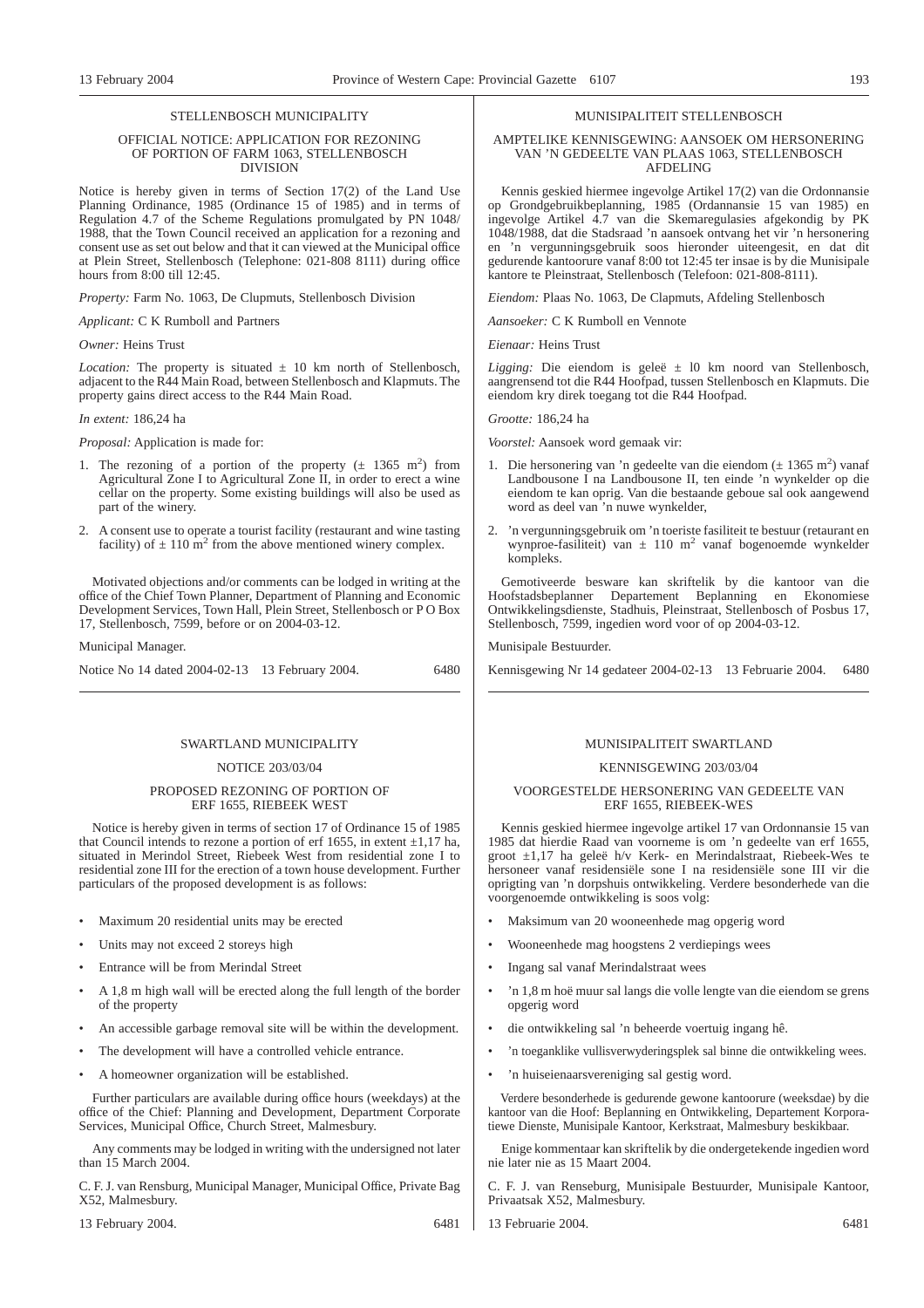#### THEEWATERSKLOOF MUNICIPALITY

#### PROPOSED SUBDIVISION AND REZONING OF REMAINDER OF THE FARM RADYN NO 24, CALEDON (VILLIERSDORP)

Notice is hereby given in terms of the provisions of sections 17 and 24 of the Land Use Planning Ordinance, 1985 (No. 15 of 1985), that the Municipal Manager has received the under-mentioned application, which is available for inspection during office hours  $(08-00-13:00)$  and 14:00-16:00) at the Municipal Offices, Plein Street, Caledon.

|                   | Urban Dynamics Western The Subdivision of Remainder of the Farm |
|-------------------|-----------------------------------------------------------------|
| Cape Town and Re- | Radyn No 24 into two portions namely:                           |
| gional Planners   | Portion $1 = \pm 2.6110$ ha                                     |
|                   | Remainder $= \pm 585.6$ ha                                      |
|                   | The Rezoning of Portion 1 ( $\pm$ 2.6110 ha) to                 |
|                   | an Area reserved for Cemetery Use                               |
|                   |                                                                 |

*Applicant Nature of Application*

Written comments or objections, if any, stating reasons and directed to the Municipal Manager, P.O. Box 24, Caledon, 7230, quoting the notice number, will be received no later than 12 March 2004.

In the event of a person not being able to write, the person may verbally state his/her comment or objection at the Municipal Offices, Plein Street, Caledon, where a personal member will assist in formulating his/her comment or objections in writing.

D. J. Adonis, Acting Municipal Manager.

File Reference Number: L/175, Caledon District

Notice Number: KOR. 58 13 February 2004. 6482

#### MUNISIPALITEIT THEEWATERSKLOOF

#### VOORGESTELDE ONDERVERDELING EN HERSONERING VAN RESTANT PLAAS RADYN NR. 24, CALEDON (VILLIERSDORP)

Kennis geskied hiermee ingevolge die bepalings van artikels 17 en 24 van die Ordonnansie op Grondgebruikbeplanning, 1985 (Nr. 15 van 1985) dat die onderstaande aansoek deur die Munisipale Bestuurder ontvang is, wat gedurende kantoorure (08:00-13:00 en 14:00-16:00) by die Munisipale Kantore te Pleinstraat, Caledon ter insae lè.

| Aansoeker                                                 | Aard van Aansoek                                                                                                                                                                                                                                               |
|-----------------------------------------------------------|----------------------------------------------------------------------------------------------------------------------------------------------------------------------------------------------------------------------------------------------------------------|
| Urban Dynamics Wes-<br>Kaap Stads- en<br>Streekbeplanners | Die Onderverdeling van Restant van die Plaas<br>Radyn Nr. 24 in twee gedeeltes naamlik:<br>Gedeelte $1 = \pm 2.6110$ ha<br>Restant = $585.6$ ha<br>Die Hersonering van Gedeelte 1 $(\pm 2.6110)$<br>ha) na 'n Gebied gereserveer vir Begraaf-<br>plaas Gebruik |

Skriftelike besware of kommentare, indien enige, met volledige redes daarvoor en gerig aan die Munisipale Bestuurder, Posbus 24, Caledon, 7230, met vermelding van die kennisgewingnommer, word ingewag nie later as 12 Maart 2004.

Indien 'n persoon nie kan lees of skryf nie, kan so 'n persoon sy kommentare of besware mondelings by die Munisipale Kantore, Pleinstraat, Caledon, aflê waar 'n personeellid sal help om sy/haar kommentaar of besware op skrif te stel.

D. J. Adonis, Waarnemende Munisipale Bestuurder.

Verwysingsnommer: L/175, Caledon Distrik

Kennisgewingnommer: KOR. 58 13 Februarie 2004. 6482

#### THEEWATERSKLOOF MUNICIPALITY

#### PROPOSED REZONING OF PORTION 17 OF THE FARM JAN NIEMANDS BOSCH 465, CALEDON DISTRICT

Notice is hereby given in terms of the provisions of Section 17 of the Land Use Planning Ordinance, 1985 (Ordinance 15 of 1985) that the Municipal Manager has received the under mentioned application, which is available for inspection during office hours (08:00-13:00 and 14:00- 16:00) at the Municipal Office, Plein Street, Caledon. Written objections, if any, stating reasons and directed to the Municipal Manager, P.O. Box 24, Caledon, 7230, quoting the stated notice number, will be received from 13 February 2004 up to 12 March 2004.

| Applicant                         | Nature of Application                                                                      |
|-----------------------------------|--------------------------------------------------------------------------------------------|
| R. T. Nell and<br>$C. G. R.$ Nell | The rezoning of Portion 17 of the farm Jan<br>Niemands Bosch 465 to Agricultural<br>Zone I |

Notice is further given in terms of section 21(4) of the Local Government Act Municipal Systems, 2000 (Act 32 of 2000) that persons who cannot write can approach the Town Planning Section during normal office hours where the Secretary will refer you to the responsible official whom will assist you in putting your comments or objections in writing.

D. J. Adonis, Acting Municipal Manager.

File reference: L/176, Caledon District

Notice No: KOR. 59 13 February 2004. 6483

#### MUNISIPALITEIT THEEWATERSKLOOF

#### VOORGESTELDE HERSONERING VAN GEDEELTE 17 VAN DIE PLAAS JAN NIEMANDS BOSCH 465, DISTRIK CALEDON

Kennis geskied hiermee ingevolge die bepalings van artikel 17 van die Ordonnansie op Grondgebruikbeplanning, 1985 (Ordonnansie 15 van 1985), dat die onderstaande aansoek deur die Munisipale Bestuurder ontvang is, wat gedurende kantoorure (08:00-13:00 en 14:00-16:00) by die Munisipale Kantoor, Pleinstraat, Caledon ter insae lê. Skriftelike besware, indien enige, met volledige redes daarvoor en gerig aan die Munisipale Bestuurder, Posbus 24, Caledon, 7230, met vermelding van die kennisgewingnommer, word ingewag vanaf 13 Februarie 2004 tot 12 Maart 2004.

| Aansoeker       | Aard van Aansoek                        |
|-----------------|-----------------------------------------|
| R. T. Nell en   | Die Hersonering van Gedeelte 17 van die |
| $C. G. E.$ Nell | Plaas Jan Niemands Bosch 465 na         |
|                 | Landbousone I                           |

Kennis geskied ook ingevolge Artikel 21(4) van die Wet op Plaaslike Regering Munisipale Stelsels, 2000 (Wet 32 van 2000) dat persone wat nie kan skryf nie die Stadsbeplanningsafdeling kan nader tydens normale kantoorure waar die Sekretaresse u sal verwys na die betrokke amptenaar wat u sal help om u kommentaar of besware op skrif te stel.

D. J. Adonis, Waarnemende Munisipale Bestuurder.

Lêerverwysing: L/176, Distrik Caledon

Kennisgewing Nr.: KOR. 59 13 Februarie 2004. 6483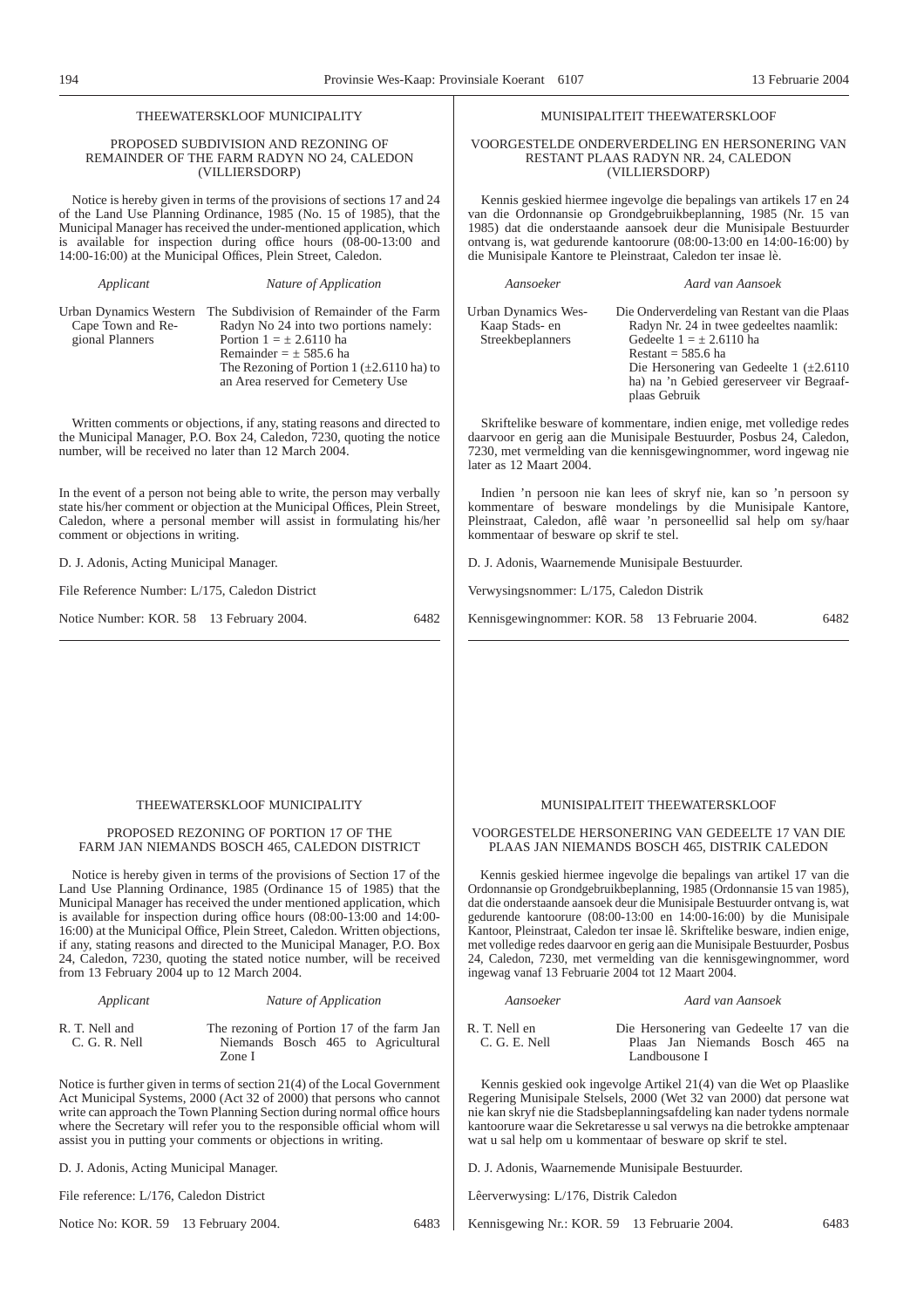#### SALDANHA BAY MUNICIPALITY

#### NOTICE OF CALLING FOR OBJECTIONS TO PROVISIONAL ADDITIONAL VALUATION ROLL: 2003/4

Notice is hereby given in terms of Section 19 of the Property Valuation Ordinance, 1993 that the 2003/4 Provisional Additional Valuation Roll is open for inspection at the office of the local authority of the Saldanha Bay Municipality as from 13 February to 26 March 2004.

The owner of any property recorded on such roll may, in terms of the provisions of Section 19 of the said Ordinance, object to the valuation placed on his property and such objection must reach the Municipal Manager on or before 26 March 2004.

The prescribed form for the lodging of an objection is available at the address given hereunder. Your attention is specifically drawn to the fact that no person is entitled to raise any objection before the valuation board, unless such person has timeously lodged an objection on the prescribed form before the expiry date.

Objections can be forwarded to:

L. A. Scheepers, Municipal Manager, Private Bag X12, 12 Main Street, Vredenburg 7380.

N/19/04 5/3/3/2 13 February 2004. 6484

#### SWELLENDAM MUNICIPALITY

#### BY-LAW RELATING TO THE CONTROL AND USE OF THE BREEDE RIVER: AMENDMENT

Notice is hereby given in terms of section 12(3)(b) of the Local Government: Municipal Systems Act, 2000 (Act No. 32 of 2000) that the Municipal Council intends to amend the By-law relating to the control and use of the Breede River.

The proposed amendment of the By-law is available for inspection at the Municipal Office in Swellendam during office hours. Representations or comment with regard to the proposed amendment of the By-law if any, must be lodged in writing with the Municipal Manager before or on 12 March 2004.

T. Botha, Municipal Manager, Municipal Office, P.O. Box 20, Swellendam 6740.

(Notice 17/2004) 13 February 2004. 6485

#### CENTRAL KAROO DISTRICT MUNICIPALITY

#### REGULATIONS REGARDING THE PREVENTION AND SUPPRESSION OF NUISANCES

#### *Definition*

1. In these regulations, unless the context indicates otherwise:—

*''offensive material''*: garden garbage, refuse, scrap, scrap machinery, litter, scrap metal, unused crushed motors, machinery or any other building activities or any rubbish which could be dumped on any land or premises with inclusion of new or used building material which is not necessarily needed in regard with bona fide building activities that are actually taking place on any land, and any fixed material, liquid or gas which is repugnant, dangerous or can be a hazard to the health of the residents or which in any way affects the normal comfort of the public in any way;

*''owner''*: what is attached thereto in section 2 of the Municipal Ordinance, 1974 (Ordinance 20 of 1974);

*''costs''*: the amount that is determined by a properly authorized officer of the Council;

*''premises''*: any land whatsoever, whether unbuilt, occupied or with buildings thereon, which is situated in the municipal area;

#### MUNISIPALITEIT SALDANHABAAI

KENNISGEWING WAT BESWARE TEEN VOORLOPIGE AANVULLENDE WAARDASIELYS AANVRA: 2003/4

Kennis word hierby ingevolge Art 19 van die Ordonnansie op Eiendomswaardering, 1993 gegee dat die 2003/4 Voorlopig Aanvullende Waardasielys ter insae lê in die kantoor van die plaaslike owerheid van die Munisipaliteit Saldanhabaai vanaf 13 Februarie tot 26 Maart 2004.

Die eienaar van enige eiendom wat in sodanige lys opgeteken is, kan ingevolge die bepalings van Art 19 van gemelde Ordonnansie beswaar aanteken teen die waardasie wat op sy eiendom geplaas is en sodanige beswaar moet die Munisipale Bestuurder voor of op 26 Maart 2004 bereik.

Die voorgeskrewe vorm vir die indiening van 'n beswaar is by die adres hieronder aangedui beskikbaar. Aandag word spesifiek gevestig op die feit dat geen persoon geregtig is om enige beswaar voor die waardasieraad te opper nie, tensy 'n beswaar op die voorgeskrewe vorm betyds voor die vervaldatum ingedien is nie.

Besware kan versend word aan:

L.A. Scheepers, Munisipale Bestuurder, Privaatsak X12, Hoofstraat 12, Vredenburg 7380.

K/19/04 5/3/3/2 13 Februarie 2004. 6484

#### MUNISIPALITEIT SWELLENDAM

#### VERORDENING INSAKE DIE BEHEER OOR EN GEBRUIK VAN DIE BREËRIVIER: WYSIGING

Kennis geskied hiermee ingevolge artikel 12(3)(b) van die Wet op Plaaslike Regering: Munisipale Stelsels, 2000 (Wet No. 32 van 2000) dat die Munisipale Raad van voorneme is om die Verordening insake die beheer oor en gebruik van die Breërivier te wysig.

Die voorgestelde wysiging van die Verordening lè ter insae gedurende kantoorure by die Munisipale kantoor te Swellendam. Skriftelike vertoë of kommentaar op die voorgestelde wysiging van die Verordening moet die Munisipale Bestuurder voor of op 12 Maart 2004 bereik.

T. Botha, Munisipale Bestuurder, Munisipale Kantoor, Posbus 20, Swellendam 6740.

(Kennisgewing 17/2004) 13 Februarie 2004. 6485

SENTRAAL-KAROO DISTRIKSMUNISIPALITEIT

#### VERORDENING INSAKE DIE VOORKOMING EN ONDERDRUKKING VAN OORLASTE

#### *Woordbepaling*

1. In hierdie verordening, tensy uit die samehang anders blyk, beteken:—

*''aanstootlike materiaal''* tuinvullis, vuilgoed, afvalgoed, afvalmasjinerie, rommel, afvalyster, in onbruik geraakte motors, masjinerie of enige ander bouwerksaamhede of enige vullis wat op enige grond of perseel gestort kan word, met inbegrip van nuwe of gebruikte boumateriaal wat nie noodwendig nodig is in verband met bona fide boubedrywighede wat werklik op enige grond aan die gang is nie, en omvat dit enige vaste stof, vloeistof of gas wat aanstootlik of gevaarlik of nadelig vir die gesondheid van die inwoners is of kan word, of wat wesenlike inbreuk maak op die gewone gemak of gerief van die publiek;

*''eienaar''* wat daaraan geheg word in artikel 2 van die Munispale Ordonnansie 1974 (Ordonnansie 20 van 1974);

*''koste''* die bedrag wat deur 'n behoorlik gemagtigde werknemer van die Raad bepaal word;

*''perseel''* enige grond of stuk grond, hetsy met verbeterings daarop al dan nie, geokkupeer al dan nie, of privaat of openbaar;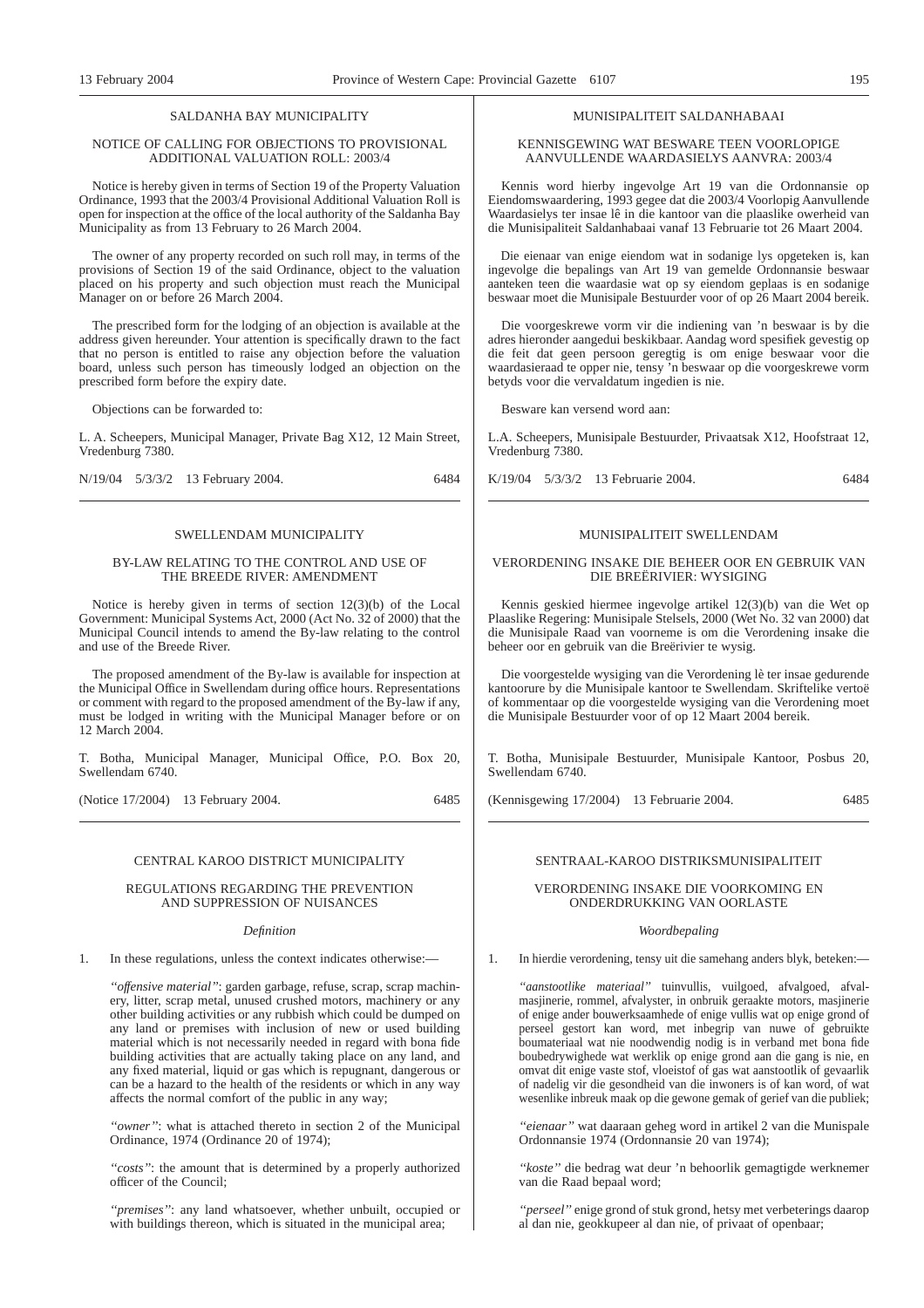*''nuisance''*: the disturbance of resting and peace in the vicinity or on private premises when one is in or on such premises, making unbecoming sounds, shouting, making a row or singing, or loudspeakers, radios and televisions or something similar to continuous and used hard;

*''public nuisance''* and *''public place'':* that is attached to it in section 2 of the Municipal Ordinance, 1974 (Ordinance 20 of 1974);

*''commit''*: with regards to any nuisance, to cause the nuisance or to allow it;

*''Council'':* the Central Karoo District Municipality and encompassing any employee, official or agent of Council who executes competencies or duties or functions that are delegated by Council to him or her;

*''street''* also *''public road'':* as defined in section 2 of the Ordinance on Roads, 1976;

*''garden'':* any island or circle in any street or public parking area that is outlaid as a rockery or garden or planted with trees or shrubs;

*''improvement'':* any building, structure, construction or similar object of any nature or size.

- 2. (1) No one may place fruit shells, glass pieces, paper or any material or thing which may probably impede or worsen, endanger or cause injuries to persons in such a park, garden or camping site, tip, dump, plunge or throw-off.
	- (2) No one may allow that any plastic bottles, plastic bags, paper cartons, broken bottles, glass or earthware, or any fruit or vegetable shells or any garbage be thrown on any street, premises, foot path or public place or allow that this be thrown or dumped.
	- (3) No owner or occupier of a shop or business premises or unbuilt land that borders on such shop or business premises, may use any stoep or veranda of such shop or business premises or unbuilt land which borders on such shop or business premises or allow that it be used for the purpose of storing, piling, dumping, doing away, displaying, keeping, selling things, objects or commercial ware.
	- (4) No owner or occupier of any shop or business premises or unbuilt land that borders on such shop or business premises, use or let it be used or allow any border or portion thereof that is a thoroughfare for the public or in sight used for the purposes of any waste material, refuse, crates, cartons, containers or other objects of a similar nature to be piled, dumped, stored or done away with.
	- (5) No owner or occupier of any shop or business premises may by means of loose or fixed structures, objects close or allow that it be closed unless by means of buildings of a permanent nature that are constructed in accordance with plans that have been approved by Council.
- 3. Notwithstanding the provisions of any other regulations, nobody may:—
	- (1) in or on any premises, street, sewerage, furrow, dirty sewerage, thoroughfare, public plane or town land offload, pile or place or let be offloaded, place or allow that it be therein or thereon offloaded, piled or be placed except on the place or places that are from time to time approved for such purposes; provided that Council actually gives permission to public garages, workshops, and other undertakings conditional to the terms that are attached to each case, for the keeping, piling, repair, dismantling, or re-assembling of any motor vehicle or other vehicle or apparatus on premises that have been approved by Council;

*''oorlas''* die versteuring van die openbare rus en vrede in die omgewing of op 'n private perseel wanneer iemand wat in of op sodanige perseel is, onbetaamlike geluide maak, skreeu, twis, rusie maak of sing, of luidsprekers, radio's en televisiestelle of iets dergeliks aanhoudend en te hard gebruik;

*''openbare oorlas''* en *''openbare plek''* wat in artikel 2 van die Munisipale Ordonnansie. 1974 (Ordonnansie 20 van 1974), daaraan geheg word;

*''pleeg''* met betrekking tot enige oorlas, om die oorlas te veroorsaak of toe te laat;

*''raad''* die Sentraal-Karoo Distriksmunisipaliteit en omvat dit enige werknemer, beampte of agent van die raad wat bevoegdhede uitoefen of pligte of funksies vervul wat deur die Raad aan hom of haar gedelegeer is;

*''straat''* ook *''openbare pad''* soos omskryf in artikel 2 van die Ordonnansie op Paaie, 1976;

*''tuin''* enige eiland of sirkel in enige straat of openbare parkeerterrein wat as rotstuin of tuin uitgelê of met bome of struike beplant is:

*''verbetering''* enige gebou, struktuur, konstruksie of dergelike voorwerp van watter aard of grootte ookal.

- 2. (1) Niemand mag enige vrugteskille, glasstukke, papier of enige stof of ding wat waarskynlik die skoon toestand van enige park, tuin, of kampeerterrein sal belemmer of ergenis, gevaar of besering aan persone in sodanige park, tuin of kampeerterrein sal veroorsaak, stort, laat bly, uitstort, laat val of plaas nie.
	- (2) Niemand mag enige plastiekbottels, plastieksakke, papierkartonne, gebreekte bottels, glas of erdeware, of enige vrugte- of groenteskille of enige vullis op enige straat, perseel, voetpad of openbare plek gooi of stort of toelaat dat dit daarop gegooi of gestort word nie.
	- (3) Geen eienaar of okkupeerder van enige winkel of sakeperseel of onbeboude grond wat aan sodanige winkel of sakeperseel grens, mag enige stoep of veranda van sodanige winkel of sakeperseel of onbeboude grond wat aan sodanige winkel of sakeperseel grens, gebruik of laat gebruik of toelaat dat dit gebruik word vir die doel om goedere, voorwerpe of handelsware op te berg, op te stapel, te stort, weg te doen, uit te stal, te hou, te verkoop of vir verkoop aan te bied nie.
	- (4) Geen eienaar of okkupeerder van enige winkel of sakeperseel of onbeboude grond wat aan sodanige winkel of sakeperseel grens, mag sodanige winkel of sakeperseel, grens of enige gedeelte daarvan wat vir die publiek toeganklik of sigbaar is, gebruik, of laat gebruik of toelaat dat dit gebruik word vir die doel om enige afvalmateriaal, vullis, kratte, kartonne, houers of ander voorwerpe van 'n dergelike aard op te berg, op te stapel, te stort, weg te doen of te hou nie.
	- (5) Geen eienaar of okkupeerder van enige winkel of sakeperseel mag enige stoep of veranda van sodanige winkel of sakeperseel deur middel van los of vaste strukture, voorwerpe of middels toemaak of laat toemaak of toelaat dat dit daarmee toegemaak word nie, behalwe deur middel van geboue van 'n permanente aard wat opgerig word ooreenkomstig planne wat deur die Raad goedgekeur is.
- 3. Ondanks die bepalings van enige ander verordening mag niemand—
	- (1) aanstootlike materiaal in of op enige perseel, straat, riool, watersloot, vuilriool, deurgang, openbare plein of dorpsgrond aflaai, ophoop of plaas of laat aflaai, ophoop op plaas of toelaat dat dit daarin of daarop afgelaai, opgehoop of geplaas word nie, behalwe op die plek of plekke wat van tyd tot tyd vir sodanige doeleindes afgesonder of goedgekeur is; met dien verstande egter dat die Raad toestemming aan openbare garages, werkswinkels en ander ondernemings kan verleen, onderworpe aan die voorwaardes wat in elke geval gestel word, vir die hou, opberging, herstel, aftakeling of hermontering van enige motorvoertuig of ander voertuig of apparaat op persele wat deur die Raad goedgekeur is;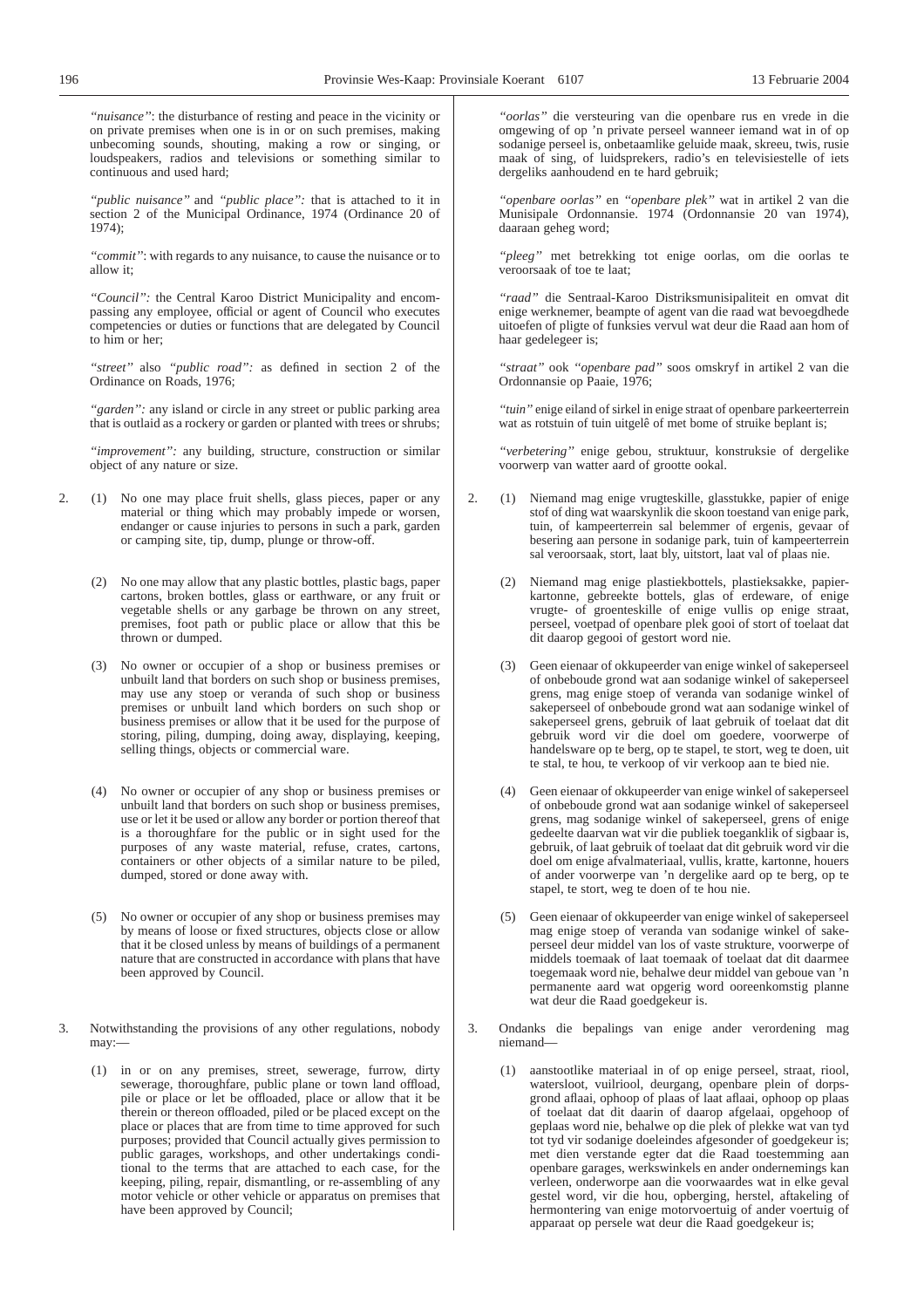- (2) execute work on any premises or a building or use land for purposes that are calculated to blemish such erf or to break into the convenience or the comfort of the neighbours or to be a source of danger to any person. If Council is of the opinion that this stipulation is being violated, they may order that such work or use immediately be stopped until the previous condition is restored;
- (3) deal commercially or practice any profession on any premises which in the opinion of Council is a source of inconvenience or nuisance for the environment or could be;
- (4) allow that any premises with bushes, weed or grass or other plants excluding cultivated trees, shrubs and grass, be grown in such a manner that these in the opinion of Council, or any other properly authorized employee of Council could be used as hideouts for vagrants, wild animals or animals or that these could endanger public health or the safety of a member of the community or the spreading of fires;
- (5) allow that any premises be filled with dirty stray or rodent animals, snakes, mosquitoes, flies, ticks, lice, bush lice or other insects that are harmful for health, infected or allow that any unpleasant smell or gases be emitted on such premises;
- (6) allow that the fencing of any premises be in a dilapidated, unsightful or abandoned state;
- (7) allow that a structure or any portion thereof on any premises be in a dilapidated, abandoned or unsightful state or be in an unusable state to the extent that its gutter system, pipes, dirty sewerage, sewerage, water, refuse water and flushing equipment and all other appliances that form part or is fixed to any building or structure are not in good and working order;
- (8) allow that garden refuse or any garbage be burnt on any premises unless with the written permission of Council;
- (9) on his premises keep an animal or bird that constantly makes too much noise, bothering the neighbours or that is a nuisance to them;
- (10) on any premises tip night soil or keep or cause to tip or keep or allow that it be tipped or kept, unless in a proper sanitary facility that is approved by Council and is in accordance with any regulation of Council;
- (11) on his premises, keep a sanitary facility or let it be kept or allow that it be kept thereon which is of such nature that it is a nuisance or offensive or disadvantageous or hazardous for health;
- (12) pollute, misuse, or damage of a public facility or a facility in any public building or a public facility that has been provided;
- (13) carry or transport or allow that any offensive material or thing, liquid or solid that is offensive or dangerous or disadvantageous to health or could be through or in any street or public place unless such offensive material or thing is covered with proper material to prevent that any nuisance may arise;
- (14) carry or do away with or any unauthorized place;
- (15) allow that the carcass of any animal that is his property or which is under his control and that has died on his premises be kept unburied;
- (16) tolerate or allow a stream, dam, pool, tributary, sewer, gutter, watercourse, washing basin, bath, tank, flushing closet, private urinal or ash hole or any land or premises that belong to him or is occupied by him or for which he is responsible to be so dirty or dangerous or disadvantageous for public health;
- werk op enige perseel uitvoer of 'n gebou of grond gebruik vir doeleindes wat daarop bereken is om sodanige erf te ontsier of om inbreuk te maak op die gerief of gemak van die bure of om 'n bron van gevaar vir enige persoon te word nie. Indien die Raad van mening is dat hierdie bepaling verontagsaam word, kan hy gelas dat sodanige werk of gebruik onmiddellik gestaak word en tot die vorige toestand herstel word;
- (3) enige handel dryf of sake doen of beroep beoefen op enige perseel wat na die mening van die Raad 'n bron van ongerief of ergenis vir die omgewing is of kan word nie;
- (4) toelaat dat enige perseel met bosse, onkruid of gras of ander plantegroei, uitgesonderd gekweekte bome, struike en gras, begroei word in so 'n mate dat dit na die mening van die Raad, of enige behoorlik gemagtigde werknemer van die Raad, gebruik kan word as 'n skuilplek vir rondlopers, wilde diere of ongediertes of dat dit die openbare gesondheid of die veiligheid van 'n lid van die gemeenskap kan bedreig of die verspreiding van brande kan bevorder;
- (5) toelaat dat enige perseel vuil, verwaarloos of met knaagdiere, slange, muskiete, vlieë, bosluise, luise of ander insekte wat skadelik is vir die gesondheid, besmet is of toelaat dat enige onaangename reuke of gasse op sodanige perseel afgegee word nie;
- (6) toelaat dat die omheinig van enige perseel in 'n vervalle, onooglike of verwaarloosde toestand raak nie;
- (7) toelaat dat 'n struktuur of enige gedeelte daarvan op enige perseel in 'n vervalle, verwaarloosde of onooglike toestand raak, of in gebreke bly om die dakwaterwegdoenstelsel, pype, vuilriole, riole, water-, afvalwater- en spoelklosettoerusting en alle ander toebehore wat deel uitmaak van of bevestig is aan enige gebou of struktuur, in 'n goeie en heel toestand te hou nie;
- (8) toelaat dat tuinvullis of enige afvalmateriaal op enige perseel verbrand word nie, behalwe met die Raad se skriftelike toestemming;
- (9) op sy perseel 'n dier of voël aanhou wat gedurig en te veel lawaai, die bure steur of vir hulle tot oorlas is nie;
- (10) nagvuil op enige perseel stort of hou of laat stort of hou of toelaat dat dit daarop gestort of gehou word nie, behalwe in 'n behoorlike sanitêre gemak wat deur die Raad goedgekeur is en ooreenkomstig enige verordering van die Raad;
- (11) op sy perseel 'n sanitêre gemak hou of laat hou of toelaat dat dit daarop gehou word wat van so 'n aard is dat dit 'n oorlas of aanstootlik of nadelig of gevaarlik vir die gesondheid is nie;
- (12) 'n openbare gemak of 'n gemak wat in enige openbare gebou of openbare vermaaklikheidsplek voorsien is, bevuil, misbruik of beskadig nie;
- (13) enige aanstootlike materiaal of ding, vloeibaar of vas, wat aanstootlik of gevaarlik of nadelig vir die gesondheid is of kan word, deur of in enige straat of openbare plek dra of vervoer of toelaat dat dit daardeur of daarin gedra of vervoer word nie, tensy sodanige aanstootlike materiaal of ding met geskikte materiaal bedek is ten einde te voorkom dat enige oorlas ontstaan;
- (14) 'n dooie liggaam op enige ongemagtigde plek begrawe of wegdoen nie;
- (15) toelaat dat die karkas van enige dier wat sy eiendom is of onder sy beheer is en wat op sy perseel of elders gevrek het, onbegrawe bly nie;
- (16) duld of toelaat dat 'n spruit, dam, poel, sloot, riool, geut, waterloop, opwasbak, bad, tenk, spoelkloset, privaat urinaal of asput op enige grond of perseel wat aan hom behoort of deur hom geokkupeer word, of waarvoor hy verantwoordelik is, so vuil is of gevaarlik of nadelig vir die openbare gesondheid is nie;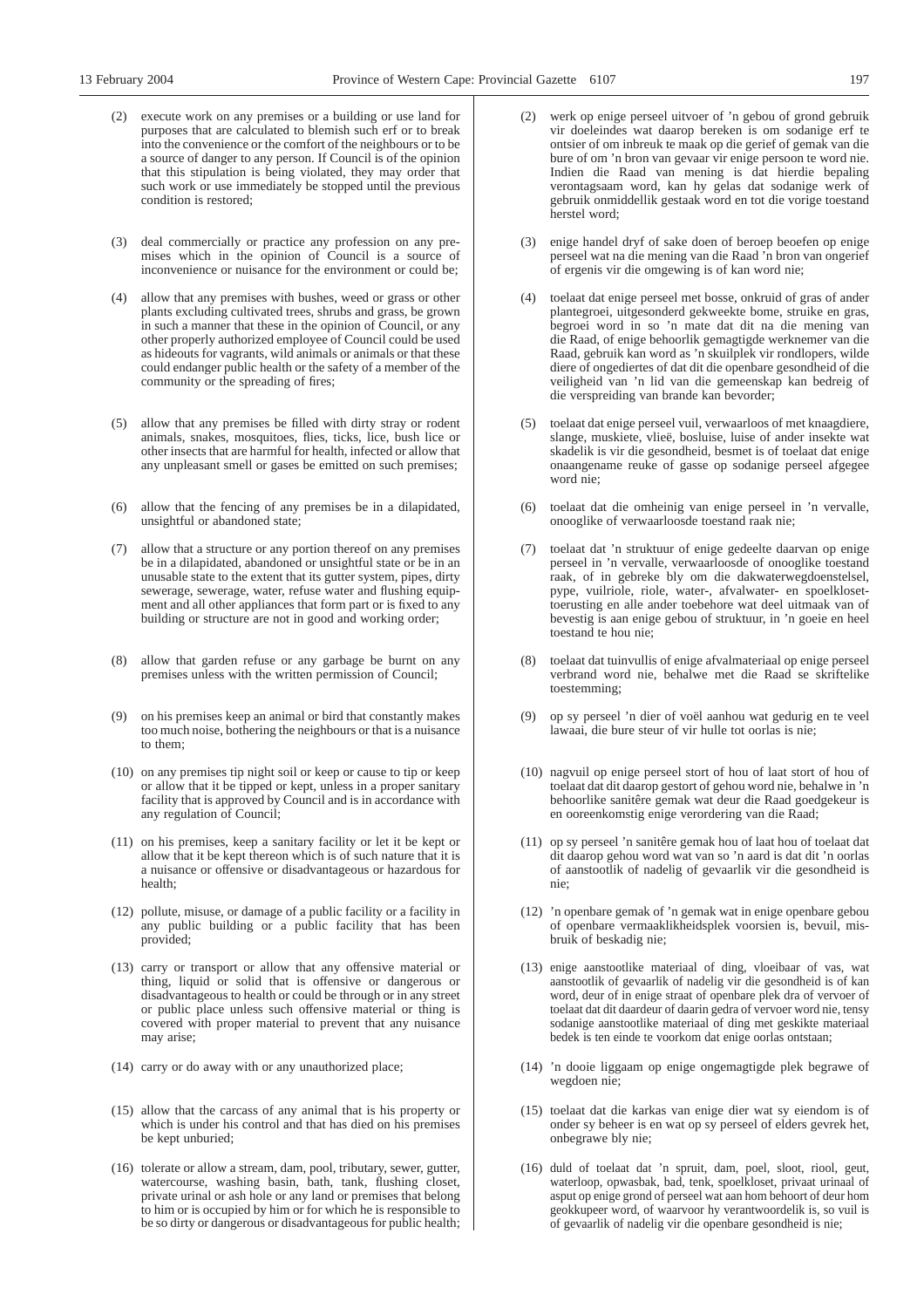- (17) cause or allow that any dirty or polluted water or any dirty liquid or offensive material flow or run down from premises that belong to him or occupied by him irrespective of whether it is for commercial; business, manufacturing, residential or occupied for any other purposes in a street or any land;
- (18) commit a deed or let it be committed or allow that be committed that could lead to the pollution of water of which the inhabitants of the area have the right of use or that is provided to such inhabitants or exclusively;
- (19) in a public stream, pool or water trough put therein himself or an animal or a piece of cloth or other object or thing or in a public fire hydrant or fountain or a place that has not been set aside for such purpose;
- (20) at any time during the day or night disturb public peace in a public place or on another property that does not belong to him, or on private premises, by making unbecoming sounds or by shouting, hooting continuously, to make noise, quarrelling or making squabbles or to sing or music instruments, gramophones or playing something similar continuously, or by loudspeaker, radio-tape appliances or something similar or to use it loudly or to bring a crowd of people together or by fighting or invite a fight, or to beat by stick or other weapon or to swing it or to use or intimidating manner or by any other riotous, violent or unbecoming behaviour;
- (21) in a street or public place advertise merchandise or services by means of merchandise or services by means of a megaphone, loudspeaker or similar instrument or shouting continuously or to beat a gong, to press hooters or to ring bells in such a way that it cause public nuisance in the neighbourhood;
- (22) in any street or public place or gather on pavements or hold meetings;
- (23) in any public place or on other property that does not belong to a person use insulting or intimidatory language or do something that probably will disturb peace or that is viewed to disturb peace;
- (24) in any street or public place beg charity by displaying wounds, sores, deficiencies or donation letters to get charity;
- (25) clean or wash any vehicle or any offensive object or piece of tool in any street or public place;
- (26) cut off trees in any street or public place; or
- (27) purposefully damage or fiddle with any property of Council.
- 4. (1) In case any offensive material, object or thing of whatever nature has been piled, offloaded, dumped or tipped on any premises, street, thoroughfare, public plain or town land, or where any premises are overgrown with bushes, weed, grass or plant growth contrary to the provisions of sections 3(1) and  $(4)$ ,

Council may issue a notice to—

- (a) the person who is directly or indirectly responsible for such pile-up, offloading, dumping or tipping,
- (b) the owner of such material, object or thing irrespective of whether he is responsible or not for such pile-up, offloading, dumping or tipping,
- (c) the owner of the premises whereon such pile-up, offloading, dumping has taken place irrespective of whether he is responsible or not,
- (d) the owner of the premises that are overgrown with bushes, weed, grass or plant growth,

wherein it is required of such person or owner to do away

- (17) veroorsaak of toelaat dat enige vuil of besoedelde water of enige vuil vloeistof of aanstootlike materiaal vanaf 'n perseel wat aan hom behoort of deur hom geokkupeer word, ongeag of dit vir handels-, sake-, vervaardigings-, woon- of enige ander doeleindes geokkupeer word, in 'n straat of op enige grond afloop of vloei nie;
- (18) 'n daad pleeg of laat pleeg of toelaat dat dit gepleeg word wat kan lei tot die besoedeling van water ten opsigte waarvan inwoners van die gebied die reg van gebruik het of wat vir die gebruik van sodanige inwoners verskaf of afgesonder is nie;
- (19) in 'n openbare stroom, poel of watertrog baai of hom of 'n dier of 'n kledingstuk of ander voorwerp of ding daarin of by 'n openbare brandkraan of fontein of plek wat nie deur die Raad vir enige sodanige doel afgesonder is, was nie;
- (20) te eniger tyd gedurende die dag of nag die openbare vrede in 'n openbare plek of op 'n ander eiendom wat nie aan hom behoort nie, of in of op 'n privaat perseel, versteur deur onbetaamlike geluide te maak of deur te skreeu, aanhoudend te toeter, te raas, te twis of rusie te maak, of te sing of musiekinstrumente, grammofone of iets dergeliks aanhoudend te speel of te bespeel, of deur luidsprekers, radio- opvangtoestelle of iets dergeliks aanhoudend of te hard te gebruik nie, of deur 'n skare mense byeen te bring, of deur te baklei of 'n bakleiery uit te lok, of deur met 'n stok of ander wapen te slaan of dit te swaai of op 'n dreigende wyse te gebruik, of deur enige ander oproerige, gewelddadige of onbetaamlike gedrag nie;
- (21) ware of dienste in 'n straat of openbare plek adverteer deur middel van 'n megafoon, luidspreker of dergelike toestel of deur aanhoudend te skeeu, op 'n ghong te slaan, toeters te druk of klokke te lui op so 'n wyse dat dit 'n openbare oorlas in die buurt uitmaak nie;
- (22 in enige straat of openbare plek rond te slenter of op sypaadjies vergader of saamdrom nie;
- (23) in enige openbare plek of op ander eiendom wat nie aan 'n persoon behoort nie, beledigende of dreigende taal besig of iets doen wat waarskynlik die vrede sal versteur of wat daarop bereken is om die vrede te versteur nie;
- (24) in enige straat of openbare plek om aalmoese bedel of deur die vertoning van wonde, sere beserings, gebreke of bedelbriewe aalmoese probeer verkry nie;
- (25) enige voertuig of enige aanstootlike voorwerp of stuk gereedskap in enige straat of openbare plek skoonmaak of was nie;
- (26) in enige straat of openbare plek bome afsaag nie; of
- (27) enige eiendom van die Raad opsetlik beskadig of aan peuter nie.
- 4. (1) Indien enige aanstootlike materiaal, voorwerp of ding van watter aard ookal op enige perseel, straat, deurgang, openbare plein of dorpsgrond opgehoop, afgelaai, opgeberg of gestort is, of waar enige perseel met bosse, onkruid, gras of plantegroei oorgroei is in stryd met artikel 3(1) en (4), kan die Raad 'n kennisgewing beteken aan—
	- (a) die persoon wat regstreeks of onregstreeks vir sodanige ophoping, aflaai, opberging of storting verantwoordelik is,
	- (b) die eienaar van sodanige materiaal, voorwerp of ding, ongeag of hy vir sodanige ophoping, aflaai, opberging of storting verantwoordelik is of nie,
	- (c) die eienaar van die perseel waarop sodanige ophoping, aflaai, opberging of stortings plaasvind, ongeag of hy daarvoor verantwoordelik is of nie, of
	- (d) die eienaar van die perseel wat met bosse, onkruid, gras of plantegroei oorgroei is,

waarin daar van sodanige persoon of eienaar vereis word om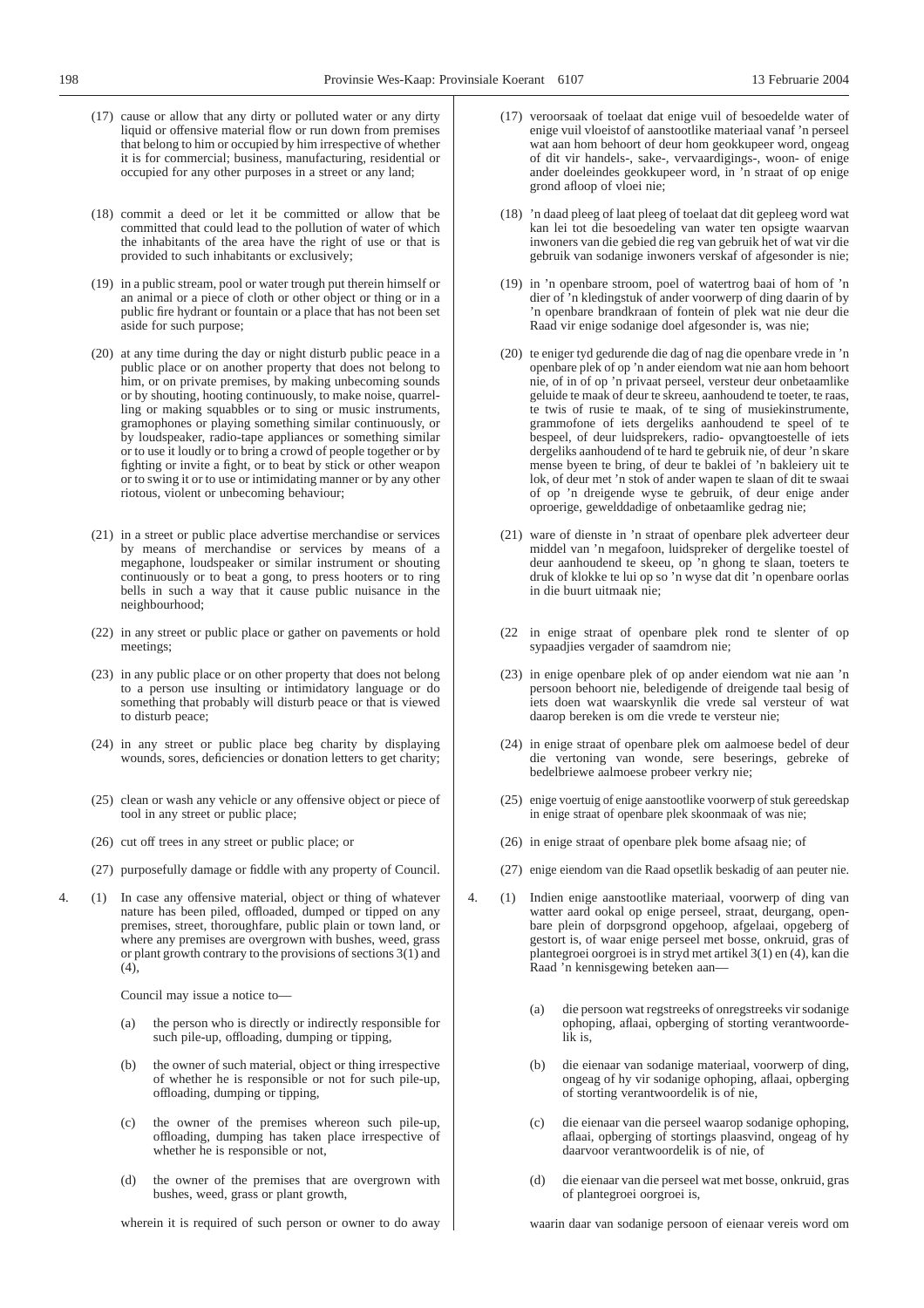with such material object or to remove within a period of fourteen days such overgrowth with the satisfaction of Council from the date of such notice or within the further period that is granted by Council in writing.

- (2) In case the owner is in the breach of the fourteen days afforded him in terms of subsection (1) from the date of any notice to meet the requirements of such notice, Council may on cost of the owner instead of instituting further steps, by means of his employees or contractors, together with any assistants and consultants that are required immediately enter such premises and remove any such trees, shrubs, weed, grass, stones and rubble and flammable material from such premises. The costs of such work is in any competent court redeemable by Council from the owner who stays in breach.
- 5. Everyone who is busy with building work, road construction or construction work of any kind must, when it is required of him, provide complete sanitary facility for himself and his employees to the satisfaction of and in agreement with any requirements that are demanded by Council.
- 6. Nobody may without the permission of Council, for human habitation occupy or allow that it be occupied a caravan, tent or other similar shelter of any nature except on authorized caravan or camping site controlled by Council or is approved; provided constructed is on private premises with a block of flats whereon a residence with all the required toilet facilities has been erected for a period of maximum of 60 days for the temporary use of visitors who have been accommodated on the premises.
- 7. Everyone who transgresses a provision of these regulations is guilty of an offence and by being found guilty is liable to a fine of a maximum of R1 000,00 and in the case of a continuing offence with an additional fine of a maximum of R50,00 for everyday that such offence is committed continuously. 6486

#### CENTRAL KAROO DISTRICT MUNICIPALITY

#### REGULATIONS REGARDING THE KEEPING OF ANIMALS

#### *Definition*

1. In these regulations, unless inconsistent with the context:—

*''animals''*: sheep and goats;

*''municipal area''*: the area under the jurisdiction and control of the council;

*''nuisance''*: any dealing, failure or condition which according to the District Municipality may be hazardous to the health or offensive or disadvantageous or that fundamentally infringes on the ordinary comfort or convenience of the public or that disadvantageous touches the safety of the public or which infringes on the silence of the surrounding;

*''premises''*: any land whatsoever, whether unbuilt, occupied or which buildings thereon, which is situated in the municipal area;

*''structure''*: a stable, penthouse, kraal, covering or building which used to keep animals therein, to bring them under cover or to camp them off.

*''council''*: the council of the Central Karoo District Municipality and including any employee of the council who performs competencies or duties or functions which are delegated to him or her;

*''domestic animals''*: any dogs, cats, small marmots, hamsters, rabbits, chinchillas or birds that are not kept for breeding or commercial purpose, and has any other word or expression, when it is used in this regulation, the meaning thereof that is attached to the Municipal Ordinance, 1974 (Ordinance 20 of 1974).

sodanige materiaal, voorwerp of ding weg te doen, te vernietig of te verwyder of om sodanige oorgroeisel ten genoeë van die Raad te verwyder binne 'n tydperk van veertien dae vanaf die datum van sodanige kennisgewing of binne die verdere tydperk wat die Raad op skriftelike aansoek toestaan.

- (2) Ingeval die eienaar in gebreke bly om binne veertien dae vanaf die datum van enige kennisgewing wat ingevolge subartikel (1) aan hom beteken word, aan die vereistes van sodanige kennisgwing voldoen, kan die Raad op koste van die eienaar in plaas daarvan om 'n vervolging in te stel, deur middel van sy werknemers of aannemers, tesame met enige assistente en raadgewers wat nodig is, sodanige perseel onmiddellik betree en enige sodanige bome, bosse, onkruid, gras, klippe en puin en vlambare stowwe vanaf sodanige perseel verwyder. Die koste van sodanige werk is in enige bevoegde hof deur die Raad verhaalbaar van die eienaar wat in gebreke bly.
- 5. Iedereen wat met bouwerk, padbou of konstruksiewerk van enige aard besig is moet, wanneer dit van hom vereis word, voldoene sanitêre geriewe vir hom en sy werknemers verskaf ten genoeë van en ooreenkomstig enige vereistes gestel deur die Raad.
- 6. Niemand mag sonder die toestemming van die Raad 'n woonwa, tent of ander soortgelyke beskutting van enige aard vir menslike bewoning okkupeer of toelaat dat dit daarvoor geokkupeer word nie, behalwe op 'n gemagtige woonwa- of kampeerterrein wat deur die Raad beheer word of andersins goedgekeur is; met dien verstande dat 'n woonwa, tent of beskutting wat geparkeer of opgerig is op 'n private woonperseel waarop 'n woning met al die nodige was- en toiletgeriewe opgerig is, vir 'n tydperk van hoogstens 60 dae vir die tydelike huisvestiging van besoekers gebruik mag word.
- 7. Iedereen wat 'n bepaling van hierdie verordering oortree, is skuldig aan 'n misdryf en by skuldigbevinding strafbaar met 'n boete van hoogstens R1 000,00 en in die geval van 'n voortdurende misdryf met 'n addisionele boete van hoogstens R50,00 vir elke dag wat sodanige misdryf voortduur. 6486

#### SENTRAAL-KAROO DISTRIKSMUNISIPALITEIT

#### VERORDENING INSAKE DIE AANHOU VAN DIERE

#### *Woordbepaling*

1. In hierdie verordening, tensy onbestaanbaar met die sinsverband, beteken—

*''diere''*: skape en bokke;

*''munisipale gebied''*: die gebied onder die jurisdiksie en beheer van die Raad;

*''oorlas''*: onder meer enige handeling, versuim of toestand wat na die mening van die Distriksmunisipaliteit skadelik vir die gesondheid of aanstootlik of nadelig is of wat wesenlik inbreuk maak op die gewone gemak of gerief van die publiek of die veiligheid van die publiek nadelig raak of wat inbreuk maak op die stilte van die omgewing;

*''perseel''*: enige grond hoegenaamd, hetsy onbebou, geokkupeer of met geboue daarop, wat binne die munisipale gebied geleë is;

*''raad''*: die Raad van die Sentraal-Karoo Distriksmunisipaliteit en omvat dit enige werknemer van die Raad wat bevoegdhede uitoefen of pligte of funksies vervul wat deur die Raad aan hom of haar gedelegeer is;

*''struktuur''*: 'n stal, afdak, kraal, bedekking of gebou wat gebruik word om diere daarin aan te hou, onder dak te bring of af te kamp;

*''troeteldiere''*: enige honde, katte, marmotjies, hamsters, konyne, pelsmuise of voëls wat nie vir aanteel- of handelsdoeleindes aangehou word nie, en het enige ander woord of uitdrukking, wanneer dit in hierdie verordening gebruik word, die betekenis wat daaraan geheg word in die Munisipale Ordonnansie, 1974 (Ordonnansie 20 van 1974).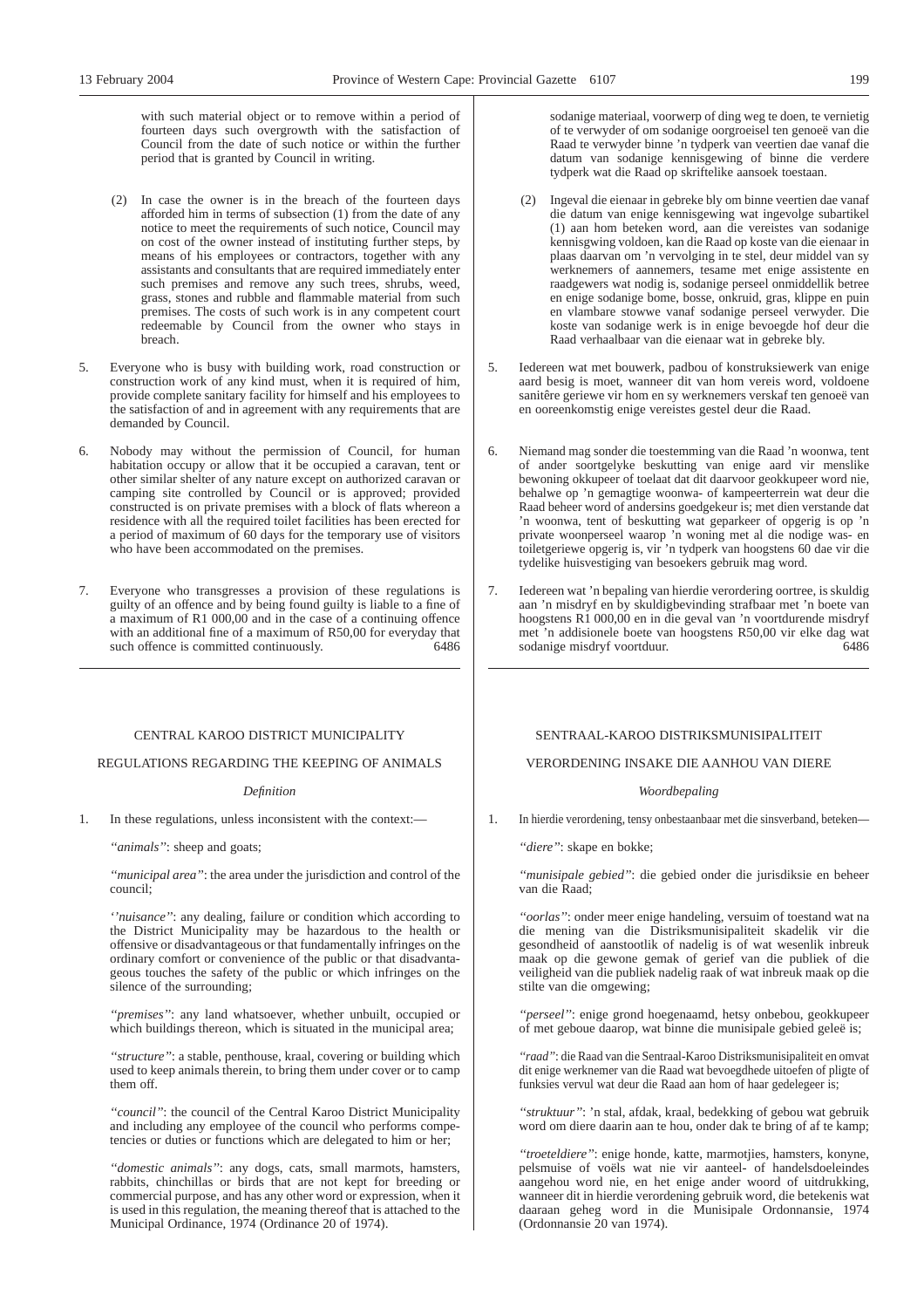#### *Repeal*

2. The following regulation is hereby repealed:

(a) Standard regulation regarding the keeping of animals promulgated by the Administrator at P.N. 280 on 5 April 1963 and accepted by the Koup Divisional Council on 21 December 1971 with P.N. 913.

#### *Written permission*

3. Nobody may without the written permission of the Council keep any animals (excluding domestic animals) on any premises or property and such permission could be withdrawn if any time there exists a nuisance or the requirements of this regulation are not adhere to.

Where animals are already kept on premises before the coming into effect of these regulations, owners or occupiers of the premises where these animals are kept must within thirty (30) days after the effective date of these regulations lodge an application with the council.

The application for keeping animals must be lodged on the prescribed form, available at the offices of the Council, be completed and there is an application fee of R50,00 (fifty rand) payable to Council with the submission of such an application fee from time to time as Council deems it necessary, by special decision be increased by Council.

*Number of animals that may be kept and size of structures*

4. An owner or occupier of premises may at no time keep more than 5 (five) animals, excluding domestic animals, within a structure or premises or allow that these be kept.

A structure wherein animals are kept may not have a surface that exceeds 15 (fifteen) square metres; provided that a surface, where less than five animals are kept does not make up less than the three square metres required per animal.

Council can when deemed necessary, by special decision, determine the number of animals that may be kept or the size of the structure wherein these animals are, also the area wherein such animals may be forbidden.

*Forbidden animals and certain concessions by the Council*

5. An owner or occupier of premises may not allow that any horses, mules, donkeys, cattle, pigs, indigenous mammals or any other wild animals be kept or allow that these may be kept.

Council can however, in special cases and conditions determined by the Council after a written request by an owner or occupier of premises allow that a forbidden animal mentioned above, for a period that does not exceed forty-eight hours, be kept on premises. If Council is of the opinion that the keeping of a forbidden animal or animals is a nuisance, Council can by written notice immediately withdraw the permission to keep a forbidden animal or animals on premises.

Council can if deemed necessary, by special decision change, amend or withdraw the permission to keep a forbidden animal or animals.

#### *Plans for structures must be approved*

6. An application for permission to keep animals must be accompanied by a detailed ground plan whereon all existing structures and also the proposed structure, with distances from other buildings and other boundaries are shown.

Detailed plans and specifications must be presented to Council for approval pertaining to a structure wherein the animals would be kept.

Notwithstanding any different stipulations contained in these regulations, Council may refuse to approve the application and plans unless it is of the opinion that the property on account of light

#### *Herroeping*

- 2. Die volgende regulasie word hierby herroep:
	- Standaardregulasie insake die Aanhou van Diere deur die Administrateur afgekondig by P.K. 280 op 5 April 1963 en aanvaar deur die Afdelingsraad Koup op 21 Desember 1971 by P.K. 913.

#### *Skriftelike toestemming*

3. Niemand mag sonder die skriftelike toestemming van die Raad enige diere (uitgesonderd troeteldiere) op enige perseel of eiendom aanhou of toelaat dat dit daarop aangehou word nie, en sodanige vergunning kan teruggetrek word indien daar te eniger tyd 'n oorlas ontstaan of die vereistes van hierdie verordening nie nagekom word nie.

Waar diere reeds op persele aangehou word voor die inwerkingtreding van hierdie verordening moet eienaars of okkupeerders van persele waarop diere aangehou word binne dertig (30) dae na inwerkingtreding van hierdie verordening by die Raad daarom aansoek doen.

'n Aansoek om die aanhou van diere moet op 'n voorgeskrewe aansoekvorm, beskikbaar by die kantore van die Raad, voltooi word en is 'n aansoekfooi ten bedrae van R50,00 (vyftig rand) aan die Raad betaalbaar met die indiening van só 'n aansoek. Aansoekfooie kan van tyd tot tyd en soos wat die Raad dit nodig ag, by spesiale besluit, deur die Raad verhoog word.

*Aantal diere wat aangehou mag word en grootte van strukture*

4. 'n Eienaar of okkupeerder van 'n perseel mag op geen stadium meer as 5 (vyf) diere, uitgesonderd troeteldiere, binne 'n struktuur op 'n perseel aanhou of toelaat dat dit aangehou word nie.

'n Struktuur waarin diere aangehou word mag nie 'n oppervlakte van meer as 15 (vyftien) vierkante meter beslaan nie; met dien verstande dat 'n oppervlakte, waar minder as vyf diere aangehou word, nie minder as die drie vierkante meter per dier beslaan nie.

Die Raad kan indien hy dit nodig ag, by spesiale besluit, die aantal diere wat aangehou mag word of grootte van strukture waarin diere aangehou word, asook die gebied waarbinne sodanige diere verbied word, bepaal.

#### *Verbode diere en sekere toegewings deur die Raad*

5. 'n Eienaar of okkupeerder van 'n perseel mag nie toelaat dat enige perde, muile, donkies, beeste, varke, inheemse soogdiere of enige ander wilde diere te eniger tyd op 'n perseel aangehou word, of toelaat dat dit daarop aangehou word nie.

Die Raad kan egter in spesiale gevalle, en op voorwaardes deur die Raad bepaal, na 'n skriftelike versoek deur 'n eienaar of okkupeerder van 'n perseel toelaat dat 'n verbode dier hierbo genoem vir 'n tydperk, wat nie agt-en-veertig uur oorskry nie, aangehou word. Indien die Raad van mening is dat die aanhou van 'n verbode dier of diere 'n oorlas skep, kan die Raad by skriftelike kennisgewing die vergunning om die aanhou van 'n verbode dier of diere op 'n perseel onmiddellik intrek.

Die Raad kan indien hy dit nodig ag, by spesiale besluit, die vergunning om die aanhou van 'n verbode dier of diere verander, wysig of intrek.

#### *Planne vir strukture moet goedgekeur word*

6. 'n Aansoek om 'n vergunning om diere aan te hou moet vergesel wees van 'n gedetailleerde terreinplan waarop alle bestaande strukture asook die voorgestelde struktuur, met afstande vanaf ander geboue en die padgrens, aangedui word.

Gedetailleerde planne en spesifikasies moet voorgelê word aan en goedgekeur word deur die Raad ten opsigte van 'n struktuur waarin diere aangehou gaan word.

Ondanks enige andersluidende bepalings in hierdie verordening vervat, kan die Raad weier om die aansoek en planne goed te keur indien hy van mening is dat die eiendom vanweë die ligging of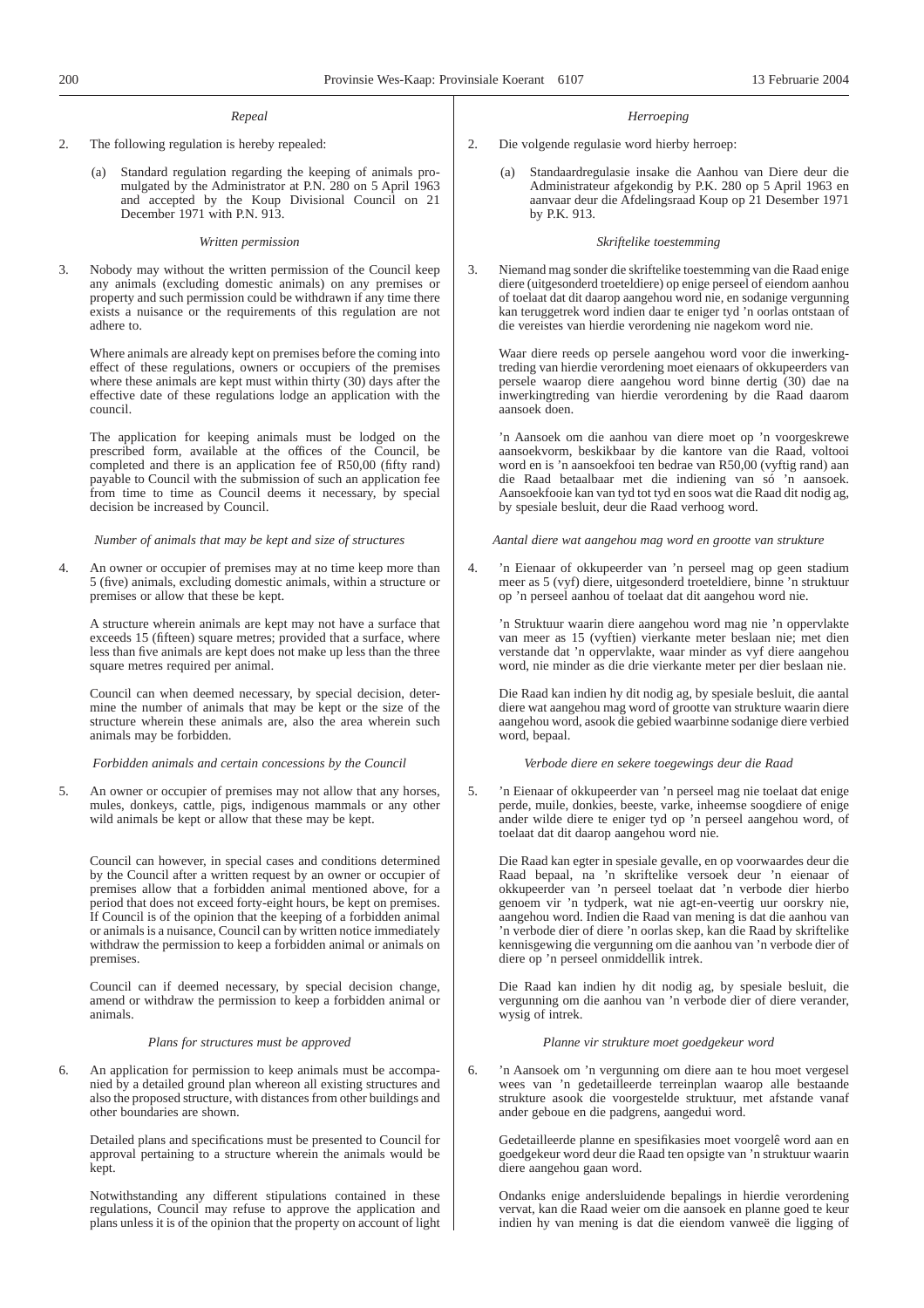or geographical features thereof is unsuitable for the keeping of animals thereon.

Council can also from time to time change, amend or withdraw such permission, which has already been granted.

*Structures must meet the requirements*

7. A structure wherein animals are kept must be built in a proper manner or fenced in with material that is approved by the Council.

No structure must be situated within a distance of 15 (fifteen) metres from any residential building and personnel rooms and a structure may also not be less than 8 (eight) metres from any road border.

Every portion of a structure must be properly maintained and be painted as frequently as Council may deem necessary.

No animals may be kept in a structure which according to the opinion of Council is undesirable or improper on account of light or the building thereof or the way it is used.

- 7.1 The structure must be suitable to accommodate animals:
	- 7.1.1 A structure must be constructed in such a way that it protects animals from sun, cold, wind and rain.
	- 7.1.2 The health of the animals may not be jeopardized and there must be enough air and light.
	- 7.1.3 The material used to construct the structure must be such that it does not cause injuries to the animals.
	- 7.1.4 Containers with clean drinking water should be available at all times.
- 7.2 The structure must be firm:
	- 7.2.1 Poles must be deep enough and firmly anchored.
	- 7.2.2 The sides of the structure could be of wire, zinc or brick.
- 7.3 The structure must be neat:
	- 7.3.1 The structure must be built in such a way that it can be cleaned regularly.
	- 7.3.2 The structure must be rounded off neatly and in the case where the structure is built of zinc or brick, must be painted neatly on the outside, as frequently as the council deems necessary.
	- 7.3.3 The structure must be cleaned regularly.
- 7.4 Piling up of manure or garbage:
	- 7.4.1 Any one who keeps an animal may not allow the pile up of manure or garbage to the extent that it is a nuisance or danger to health.
	- 7.4.2 Every person must, as is required at least twice a week remove all manure and stable manure from such structure or cause it to be removed and be placed where Council from time to time will for this purpose identify.

No one may allow more than four days between two manure or garbage removals to pass, whether such removals take place in the same week or not.

Council may, when deemed necessary, order that manure be removed more than two times per week.

7.4.3 No one may remove manure or cause it to be removed from a structure to any place (including private geografiese kenmerke daarvan ongeskik is vir die aanhou van diere daarop.

Die Raad kan ook van tyd tot tyd sodanige vergunning wat reeds verleen is verander, wysig of intrek.

*Strukture moet aan die vereistes voldoen*

7. 'n Struktuur waarin diere aangehou word moet op 'n deeglike wyse gebou of omhein wees van materiaal wat die Raad goedkeur.

Geen struktuur mag geleë wees binne 'n afstand van 15 (vyftien) meter van enige woning en personeelkamers nie en mag 'n struktuur ook nie nader as 8 (agt) meter van enige padgrens wees nie.

Elke deel van 'n struktuur moet behoorlik in stand gehou of geverf word en so dikwels as wat die Raad dit nodig ag.

Geen diere mag aangehou word in 'n struktuur wat na die mening van die Raad onwenslik of aanstootlik is vanweë die ligging of bou daarvan of die wyse waarop dit gebruik word nie.

- 7.1 Die struktuur moet geskik wees om diere te huisves:
	- 7.1.1 'n Struktuur moet sodanig ingerig word om diere te beskerm teen son, koue, wind en reën.
	- 7.1.2 Die diere se gesondheid mag nie benadeel word nie en moet daar genoegsame lug en lig teenwoordig wees.
	- 7.1.3 Die materiaal waarvan die struktuur gebou word moet sodanig wees dat dit nie die diere beseer nie.
	- 7.1.4 Bakke of krippe met skoon drinkwater moet te alle tye voorsien word.
- 7.2 Die struktuur moet stewig wees:
	- 7.2.1 Pale moet diep genoeg en stewig ge-anker wees.
	- 7.2.2 Die sye van die struktuur kan van draad, sink of stene wees.
	- 7.2.3 Die struktuur moet sterk genoeg wees om die diere binne te hou.
- 7.3 Die struktuur moet netjies wees:
	- 7.3.1 Die struktuur moet so gebou word dat dit maklik skoongemaak kan word.
	- 7.3.2 Die struktuur moet netjies afgerond word en in die geval waar 'n struktuur van sink of steen gebou word, moet dit aan die buitekant netjies geverf word, so dikwels as wat die Raad dit nodig ag.
	- 7.3.3 Strukture moet gereeld skoongemaak word.
- 7.4 Ophoping van mis of vullis:
	- 7.4.1 Enigiemand wat 'n dier aanhou mag nie 'n ophoping van mis of vullis toelaat sodat dit 'n oorlas of gevaar vir die gesondheid is nie.
	- 7.4.2 Elke persoon moet, en soos dit vereis sou word, minstens twee maal per week alle mis en stalmis vanuit sodanige struktuur verwyder of laat verwyder en op 'n plek laat stort wat die Raad van tyd tot tyd vir die doel aanwys.

Niemand mag meer as vier dae tussen twee verwyderings laat verloop nie, hetsy sodanige verwyderings in dieselfde week uitgevoer word al dan nie.

Die Raad kan, indien hy dit nodig ag, gelas dat mis meer as twee maal 'n week verwyder word.

7.4.3 Niemand mag mis vanuit 'n struktuur na enige plek (insluitend private eiendomme) wat nie deur Raad, soos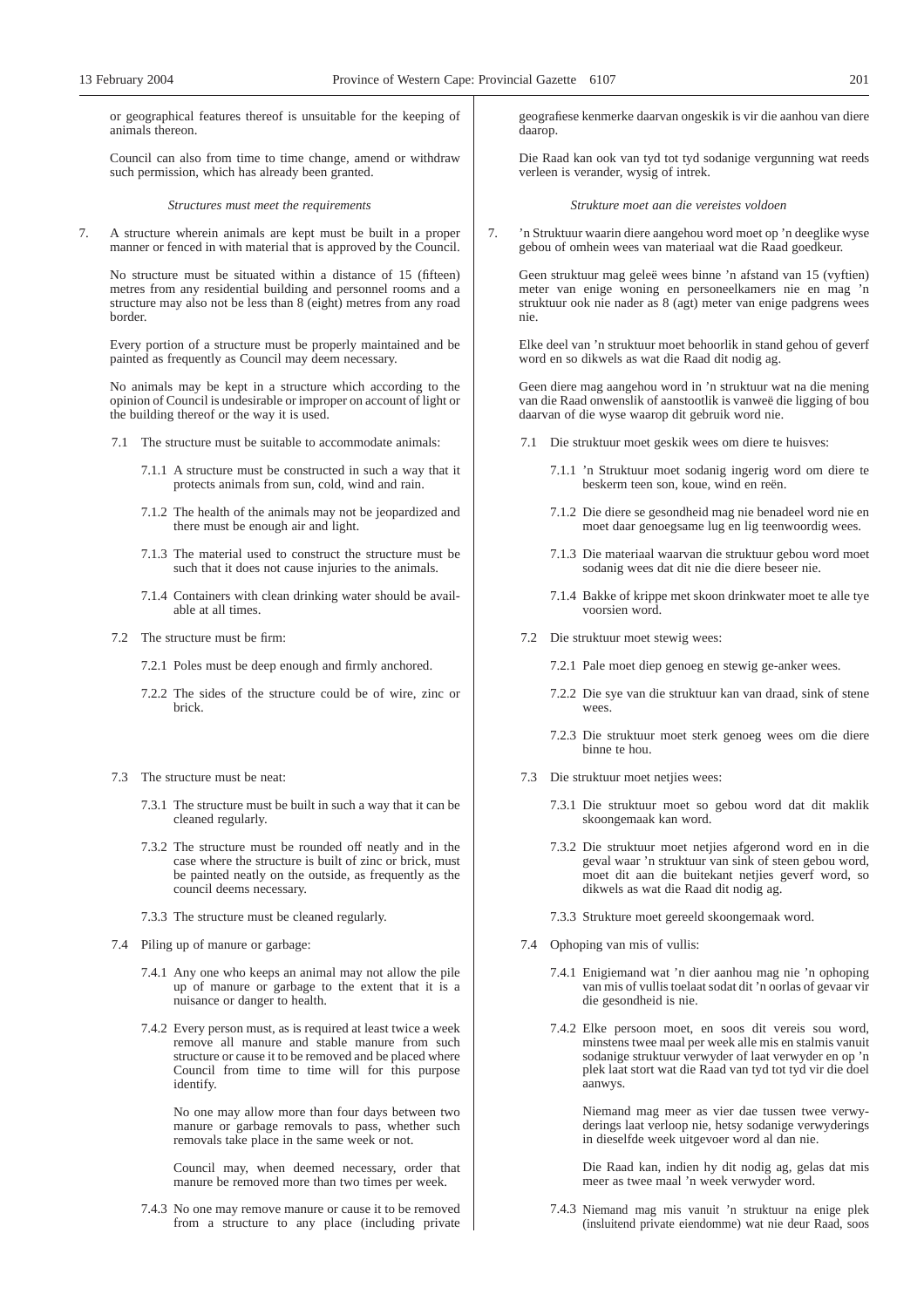property) that has not been identified by Council as mentioned above or allow that it be done. No stipulation of this regulation must be interpreted as forbidding on the use of manure on form-lands provided that prior permission of Council is obtained and that no nuisance or danger regarding health will be caused.

#### *Animals that are kept in an unsatisfactory way*

8. Whenever in the opinion of Council an animal that is kept in premises whether such premises in terms of this regulation were approved by Council or not, are a nuisance or danger to health, Council may by means of written notice order the owner or occupier of such premises to within a period that is indicated in such notice, the cause of such nuisance or danger to the health be removed or to reduce it and to do the necessary work that Council deems necessary for that purpose.

Unless an owner or occupier fails to meet all the requirements of such notice, Council may immediately forbid the keeping of any animal on such premises and such owner or occupier would be guilty of an offence.

#### *Penalty*

9. Any one who transgresses a stipulation of the foregoing regulation is guilty of an offence and if found guilty would be fined a maximum of R200,00 (two hundred rand) and in the case of a continuing offence, with a further fine of a maximum of R20,00 (twenty rand) for each day that such a offence is committed after a written notice thereof of 7 (seven) days was given by Council to such person. 6487

hierbo genoem, aangewys is, verwyder of laat verwyder of toelaat dat dit gedoen word nie. Geen bepaling van hierdie verordening moet egter verstaan word as 'n verbod op die aanwending van mis op landerye nie; met dien verstande dat goedkeuring van die Raad vooraf daartoe verkry word en dat geen oorlas of gevaar vir die gesondheid daardeur veroorsaak word nie.

#### *Diere wat op 'n onbevredigende wyse aangehou word*

8. Wanneer ookal na die mening van die Raad 'n dier wat op enige perseel aangehou word, hetsy so 'n perseel kragtens hierdie verordening deur die Raad goedgekeur is al dan nie, 'n oorlas of gevaar vir gesondheid is, kan die Raad by wyse van 'n skriftelike kennisgewing die eienaar of okkupeerder van sodanige perseel aansê om binne 'n tydperk wat in sodanige kennisgewing aangedui word, maar minstens 24 (vier-en-twintig) uur na die die datum van sodanige kennisgewing, die oorsaak van sodanige oorlas of gevaar vir die gesondheid te verwyder of dit te verminder en die nodige werk of dinge te doen wat die Raad vir genoemde doel nodig ag.

Indien 'n eienaar of okkupeerder versuim om binne die vasgestelde tyd aan alle of enige vereistes van so 'n kennisgewing te voldoen, kan die Raad onmiddellik die aanhou van enige dier op só 'n perseel verbied en is so 'n eienaar of okkupeerder skuldig aan 'n misdryf.

#### *Strafbepalings*

9. Enigiemand wat 'n bepaling van die voorafgaande verordening oortree, is skuldig aan 'n misdryf en by skuldigbevinding strafbaar met 'n boete van hoogstens R200,00 (tweehonderd rand) en in die geval van 'n voortdurende misdryf met 'n verdere boete van hoogstens R20,00 (twintig rand) vir elke dag wat so 'n misdryf voortduur nadat skriftelike kennis daarvan van minstens 7 (sewe) dae deur die Raad aan so iemand gegee is. 6487

#### BREEDE RIVER/WINELANDS MUNICIPALITY:

#### ROBERTSON OFFICE

#### M.N. NO. 7/2004

#### PROPOSED CONSOLIDATION, REZONING AND SUBDIVISION OF ERVEN 961 AND 962, ROBERTSON

#### (ORDINANCE 15 OF 1985, LAND USE PLANNING)

Notice is hereby given in terms of the provisions of sections 17 and 24 of the Land Use Planning Ordinance, 1985 (Ordinance 15 of 1985), that Council has received an application from Spronk and Associates on behalf of Mrs. C. W. P. Colyn for a rezoning of Erven 961 and 962 from single residential zone to subdivisional area and the subdivision thereof into four single residential erven (Erf  $1 \pm 500$  m<sup>2</sup>; Erf  $2 \pm 518$  m<sup>2</sup>; Erf 3  $\pm$  547 m<sup>2</sup>; Erf 4  $\pm$  551 m<sup>2</sup>) and private open space (private road) of  $± 257 m$ 

The application will be open for inspection at the Montagu office during normal office hours. Written legal and fully motivated objections/ comments, if any, must be lodged with the Municipal Manager, Private Bag X2, Ashton, 6715, before or on 15 March 2004. Further details are obtainable from Mr. Jack van Zyl ((023) 614-1112) during office hours. Any person who cannot write may come to the office mentioned above, during office hours where a staff member of the municipality will assist that person to transcribe his/her comments or representations. — N. Nel, Municipal Manager, Municipal Office, Private Bag X2, Ashton 6715.

#### MUNISIPALITEIT BREËRIVIER/WYNLAND:

#### ROBERTSON KANTOOR

#### M.K. NR. 7/2004

#### VOORGESTELDE KONSOLIDASIE, HERSONERING EN ONDERVERDELING VAN ERWE 961 EN 962, ROBERTSON

#### (ORDONNANSIE 15 VAN 1985, GRONDGEBRUIKBEPLANNING)

Kennis geskied hiermee ingevolge artikels 17 en 24 van die Ordonnansie op Grondgebruikbeplanning, 1985 (Ordonnansie 15 van 1985), dat 'n aansoek ontvang is van Spronk en Medewerkers namens mev. C. W. P. Colyn, vir die hersonering van Erwe 961 en 962 van enkelwoning sone na onderverdelingsgebied en die onderverdeling daarvan in vier enkelwoon erwe (Erf  $1 \pm 500$  m<sup>2</sup>; Erf 2  $\pm 518$  m<sup>2</sup>; Erf 3  $\pm$  547 m<sup>2</sup>; Erf 4  $\pm$  551 m<sup>2</sup>) en private oop ruimte (privaatpad) van  $\pm$  257 m<sup>2</sup>.

Die aansoek lê ter insae gedurende kantoorure in die Robertson Kantoor en skriftelike regsgeldige en goed gemotiveerde besware/ kommentaar, indien enige moet nie later as 15 Maart 2004 skriftelik by die Munisipale Bestuurder, Privaatsak X2, Ashton, 6715, ingedien word nie. Navrae kan gerig word aan mnr. Jack van Zyl by telefoonnommer (023) 614-1112. 'n Persoon wat nie kan skryf nie kan gedurende kantoorure na bogenoemde kantoor kom waar 'n personeellid van die Munisipaliteit daardie persoon sal help om sy/haar kommentaar of vertoë af te skryf. — N. Nel, Munisipale Bestuurder, Munisipale Kantoor, Privaatsak X2, Ashton 6715.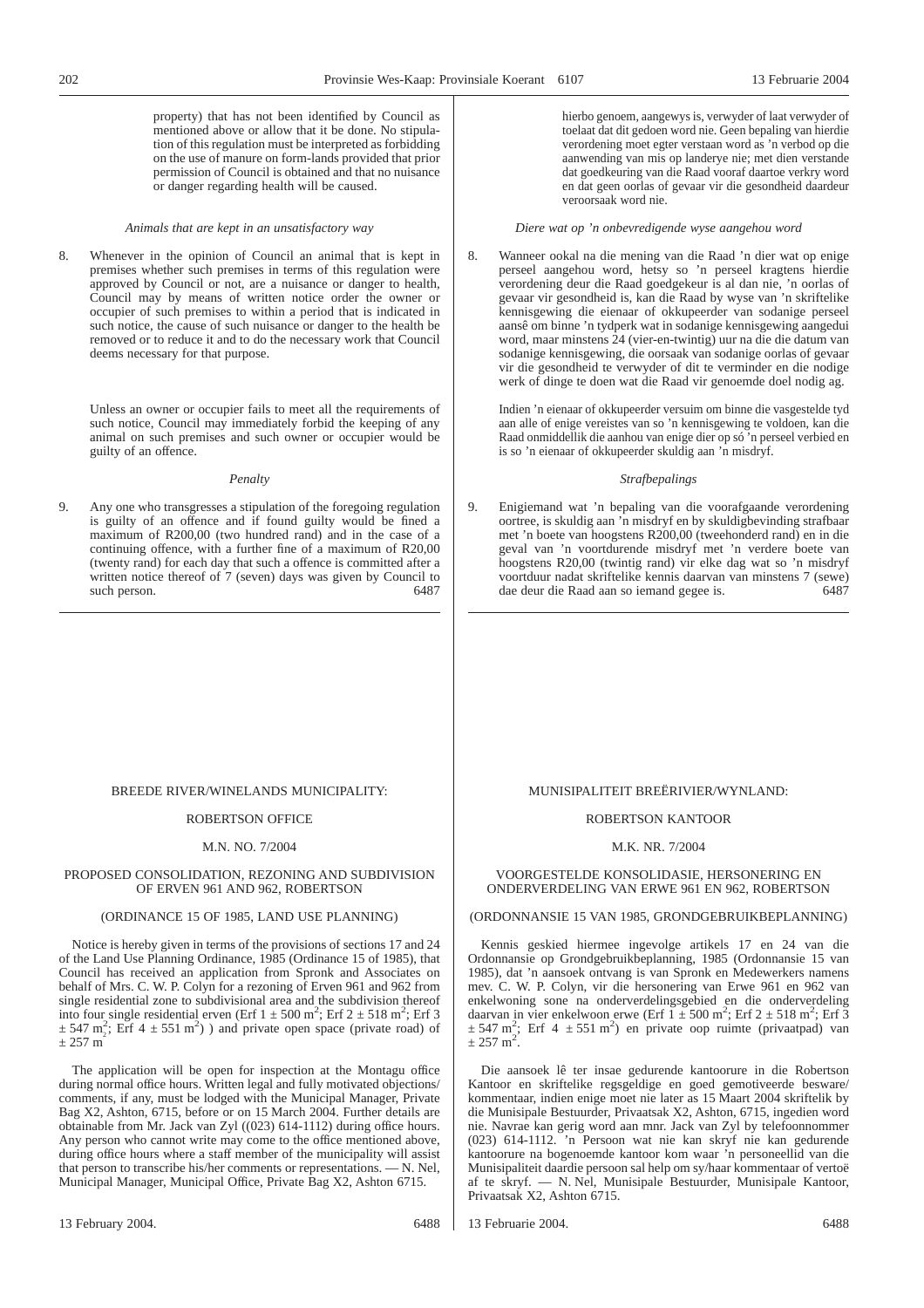#### BREEDE RIVER/WINELANDS MUNICIPALITY:

### ROBERTSON OFFICE

#### M.N. NO. 8/2004

#### PROPOSED SUBDIVISION OF ERF 295, ALBERT STREET, **ROBERTSON**

#### (ORDINANCE 15 OF 1985, LAND USE PLANNING)

Notice is hereby given in terms of section 24(1) of the Land Use Planning Ordinance, 1985 (Ordinance 15 of 1985), that the Council has received an application from Spronk and Associates on behalf of Mrs. R. Johannsen for the proposed subdivision of Erf 295, Robertson, into three portions  $(A \pm 516 \text{ m}^2\text{; }B \pm 1.032 \text{ m}^2\text{; }C \pm 516 \text{ m}^2\text{)}.$ 

The application for the proposed subdivision will be open for inspection at the Robertson office during normal office hours. Written legal and fully motivated objections/comments, if any, must be lodged with the undersigned before or on 15 March 2004. Further details are obtainable from Mr. Jack van Zyl ((023) 614-1112) during office hours. Any person who cannot write may come to the abovementioned office during office hours where a staff member of the municipality will assist that person to transcribe that persons comments or representations. N. Nel, Municipal Manager, Municipal Office, Private Bag X2, Ashton 6715.

13 February 2004. 6489

#### BREEDE VALLEY MUNICIPALITY

#### M.N. NO. 13/2004

#### PROPOSED DEPARTURE, REZONING AND SUBDIVISION, ERF 17342, DEON BRITZ STREET, **WORCESTER**

Notice is hereby given in terms of the provisions of sections 15(1), 17(2)(a) and 24 of the Land Use Planning Ordinance, 1985 (Ordinance 15 of 1985), that an application has been received for departure, rezoning and subhdivision of Erf 17342, Deon Britz Street, Worcester, from residential zone III, residential zone I, transport zone II and public open space II.

The proposed development will be as follows:

*Residential zone III:* Erection of seven (7) residential units under the sectional title.

*Residential zone I:* Provide 14 erven of  $\pm$  270 m<sup>2</sup>-522 m<sup>2</sup>.

*Public open space II:* Provide security room and landscaping.

*Transport zone II:* This portion will be used as a road. Departure from Scheme Regulations for relaxation of building lines for residential zone I erven as follows:

From 4 m to 3 m street building lines.

From 2 m to 1 m side and rear building lines.

Full particulars regarding the application are available at the office of the Director: Corporate Services, Room 213 (Mr. Bennett Hlongwana), tel. (023) 348-2621, Civic Centre, Baring Street, Worcester.

Written objections, if any, should be addressed to the Municipal Manager, Private Bag X3046, Worcester 6849, and must reach the undersigned on or before 8 March 2004.

A. A. Paulse, Municipal Manager.

13 February 2004. 6490

#### MUNISIPALITEIT BREËRIVIER/WYNLAND:

#### ROBERTSON KANTOOR

#### M.K. NR. 8/2004

#### VOORGESTELDE ONDERVERDELING VAN ERF 295, ALBERTSTRAAT, ROBERTSON

(ORDONNANSIE 15 VAN 1985, GRONDGEBRUIKBEPLANNING)

Kennis geskied hiermee ingevolge artikel 24(1) van die Ordonnansie op Grondgebruikbeplanning, 1985 (Ordonnansie 15 van 1985), dat 'n aansoek ontvang is van Spronk en Medewerkers namens mev. R. Johannsen vir die onderverdeling van Erf 295, Robertson, in drie dele (A  $\pm$  516 m<sup>2</sup>; B  $\pm$  1 032 m<sup>2</sup>; C  $\pm$  516 m<sup>2</sup>).

Die aansoek insake die voorgenome onderverdeling lê ter insae gedurende kantoorure in die Robertson Kantoor en skriftelike regsgeldige en goed gemotiveerde besware/kommentaar, indien enige moet nie later as 15 Maart 2004 skriftelik by die ondergetekende ingedien word nie. Navrae kan gerig word aan mnr. Jack van Zyl by telefoonnommer (023) 614-1112. 'n Persoon wat nie kan skryf nie kan gedurende kantoorure na bogenoemde kantoor kom waar 'n personeellid van die Munisipaliteit daardie persoon sal help om die persoon se kommentaar of vertoë af te skryf. — N. Nel, Munisipale Bestuurder, Munisipale Kantoor, Privaatsak X2, Ashton 6715.

13 Februarie 2004. 6489

#### BREEDE VALLEI MUNISIPALITEIT

#### M.K. NR. 13/2004

#### VOORGESTELDE AFWYKING, HERSONERING EN ONDERVERDELING, ERF 17342, DEON BRITZSTRAAT, WORCESTER

Kennis geskied hiermee ingevolge die bepalings van artikels 15(1), 17(2)(a) en 24 van die Ordonnansie op Grondgebruikbeplanning, 1985 (Ordonnansie 15 van 1985), dat 'n aansoek om die afwyking, hersonering en onderverdeling van Erf 17342, Deon Britzstraat, Worcester, vanaf residensiële sone III, residensiële sone I, vervoersone II en publieke oopruimte sone II.

Die voorgestelde ontwikkeling sal uit die volgende dele bestaan:

*Residensiële sone III:* Hier word 'n gedeelte van die deeltitelkonsep behou vir die oprig van sewe (7) eenhede.

*Residensiële sone I:* Voorsien 14 erwe wat wissel van  $\pm$  270 m<sup>2</sup>-522 m<sup>2</sup>.

*Publieke oopruimte sone II:* Hierdie gedeelte word benut vir 'n sekuriteitskamer en vir landskapering.

*Vervoersone II:* Hierdie gedeelte word benut as pad. Afwyking van Skemaregulasies vir die residensiële sone I persele vir die verslapping van die boulyne soos aangedui:

Vanaf 4 m na 3 m straatboulyne.

Vanaf 2 m na 1 m sy- en agtergrensboulyne.

Volledige besonderhede rakende die voorstel is beskikbaar in die kantoor van die Direkteur: Korporatiewe Dienste, Kamer 213, Burgersentrum, Baringstraat, Worcester (Mr. Bennett Hlongwana), tel. (023) 348-2621.

Besware, indien enige, moet skriftelik gerig word aan die Munisipale Bestuurder, Privaatsak X3046, Worcester 6849, om die ondergetekende te bereik voor of op 8 Maart 2004.

- A. A. Paulse, Munisipale Bestuurder.
- 13 Februarie 2004. 6490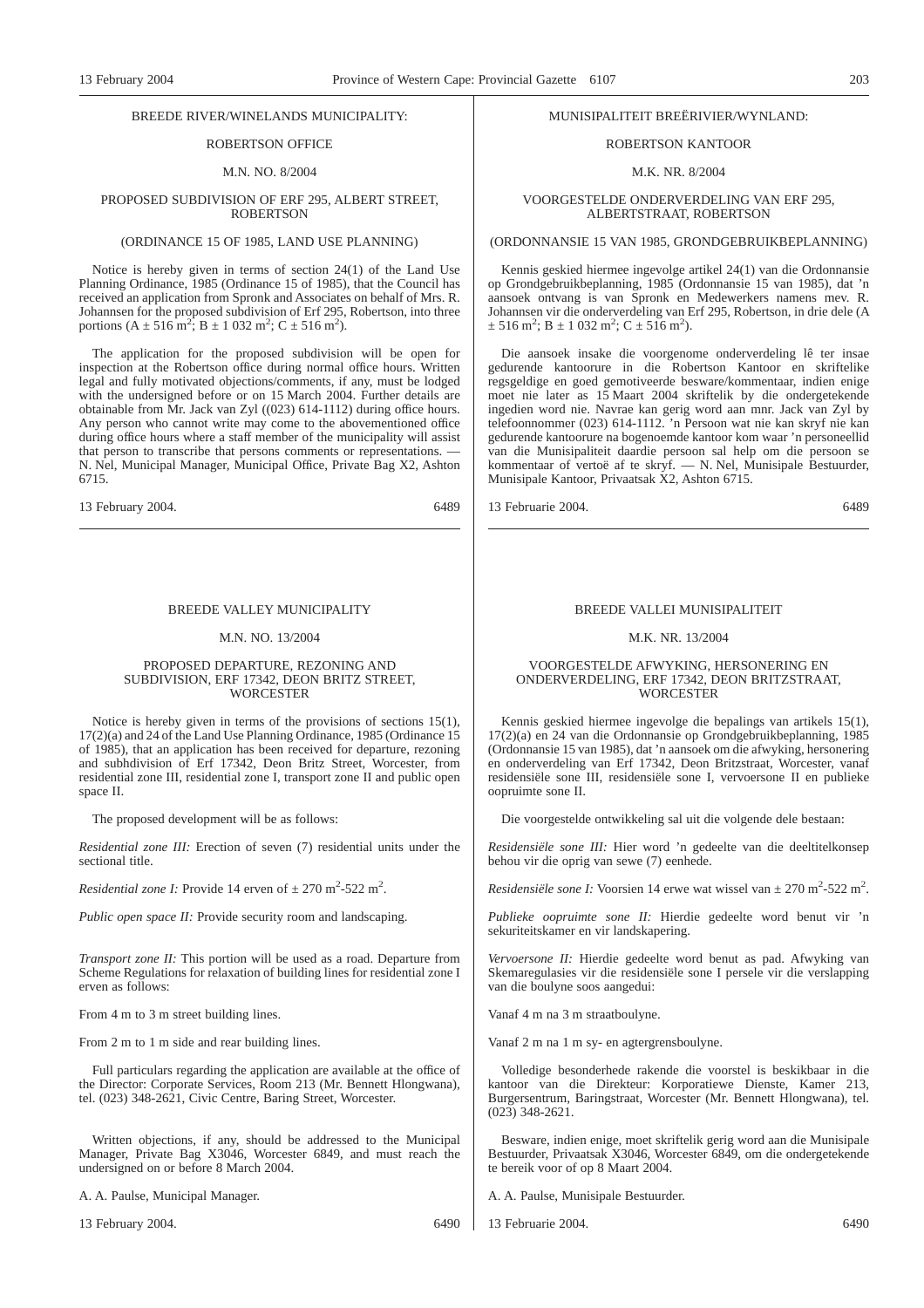#### BREEDE RIVER/WINELANDS MUNICIPALITY:

#### ROBERTSON OFFICE

M.N. NO. 5/2004

#### PROPOSED SUBDIVISION OF ERF 1050, 15 CONSTITUTION STREET, ROBERTSON

#### (LAND USE PLANNING ORDINANCE 15 OF 1985)

Notice is hereby given in terms of section 24(1) of the Land Use Planning Ordinance, 1985 (Ordinance 15 of 1985), that the Council has received an application from Falck Muller Baard on behalf of J. A. Waddacor for the proposed subdivision of Erf 1050, Robertson, into two portions of  $\pm$  1 050 m<sup>2</sup> each.

The application for the proposed subdivision will be open for inspection at the Robertson Office during normal office hours. Written legal and fully motivated objections/comments, if any, must be lodged with the undersigned before or on 8 March 2004. Further details are obtainable from Mr. Jack van Zyl ((023) 614-1112) during office hours. Any person who cannot write may come to the above-mentioned office during office hours where a staff member of the municipality will assist that person to transcribe that person's comments or representations.

N. Nel, Municipal Manager, Municipal Office, Private Bag X2, Ashton 6715.

13 February 2004. 6491

#### CAPE AGULHAS MUNICIPALITY:

#### REZONING OF ERF 129, SAREL CILLIERS STREET, NAPIER

Notice is hereby given in terms of section 17 of the Land Use Planning Ordinance, 1985 (No. 15 of 1985) that Council has received an application from Mr. P. J. Beasley for the rezoning of Erf 129, Napier, from residential zone I to business zone I in order to operate a ''delicatessen'' on the property.

In terms of section 21(4) of the Local Government Act: Municipal Systems, 2000 (Act 32 of 2000) notice is hereby given that persons who cannot read or write may request that an employee at any of the reception offices of the Cape Agulhas Municipal Council assist in the formulation and writing of input, comment or objections.

Further particulars are available for inspection in the office of the undersigned during office hours and written objections, if any, must reach him not later than 8 March 2004.

K. Jordaan, Municipal Manager, P.O. Box 51, Bredasdorp 7280.

13 February 2004. 6492

#### CAPE AGULHAS MUNICIPALITY:

#### APPLICATION FOR REZONING AND SUBDIVISION: PORTION OF THE REMAINDER OF ERF 922, STRUISBAAI

Notice is hereby given in terms of section 15 of the Land Use Planning Ordinance, 1985 (No. 15 of 1985) that Council has received an application from Neil Spencer and Associates for the rezoning of a portion of Erf 922, Struisbaai, from residential zone II (group housing) to residential zone I, as well as the subdivision of the property into 12 single residential properties.

In terms of section 21(4) of the Local Government Act: Municipal Systems, 2000 (Act 32 of 2000) notice is hereby given that persons who cannot read or write may request that an employee at any of the reception offices of the Cape Agulhas Municipal Council assist in the formulation and writing of input, comment or objections.

Further particulars are available for inspection in the office of the undersigned during office hours and written objections, if any, must reach him not later than 15 March 2004.

K. Jordaan, Municipal Manager, P.O. Box 51, Bredasdorp 7280.

13 February 2004. 6493

# MUNISIPALITEIT BREËRIVIER/WYNLAND:

## ROBERTSON KANTOOR

## M.K. NR. 5/2004

#### VOORGESTELDE ONDERVERDELING VAN ERF 1050, KONSTITUSIESTRAAT, ROBERTSON

(ORDONNANSIE OP GRONDGEBRUIKBEPLANNING 15 VAN 1985)

Kennis geskied hiermee ingevolge artikel 24(1) van die Ordonnansie op Grondgebruikbeplanning, 1985 (Ordonnansie 15 van 1985) dat 'n aansoek ontvang is van Falck Muller Baard namens J. A. Waddacor vir die onderverdeling van Erf 1050, Robertson, in twee dele van  $\pm$  1 050 m<sup>2</sup> elk.

Die aansoek insake die voorgenome onderverdeling lê ter insae gedurende kantoorure in die Robertson Kantoor en skriftelike regsgeldige en goed gemotiveerde besware/kommentaar, indien enige, moet nie later as 8 Maart 2004 skriftelik by die ondergetekende ingedien word nie. Navrae kan gerig word aan mnr. Jack van Zyl by telefoonnommer ((023) 614-1112). 'n Persoon wat nie kan skryf nie kan gedurende kantoorure na die bogenoemde kantoor kom waar 'n personeellid van die munisipaliteit daardie persoon sal help om die persoon se kommentaar of vertoë af te skryf.

N. Nel, Munisipale Bestuurder, Munisipale Kantoor, Privaatsak X2, Ashton 6715.

13 Februarie 2004. 6491

#### MUNISIPALITEIT KAAP AGULHAS:

#### HERSONERING VAN ERF 129, SAREL CILLIERSSTRAAT, NAPIER

Kennis geskied hiermee ingevolge artikel 17 van die Ordonnansie op Grondgebruikbeplanning, 1985 (Nr. 15 van 1985) dat die Raad 'n aansoek ontvang het van mnr. P. J. Beasley vir die hersonering van Erf 129, Napier, vanaf residensiële sone I na besigheidsone I ten einde 'n ''delicatessen'' op die erf te bedryf.

Ingevolge artikel 21(4) van die Wet op Plaaslike Regering: Munisipale Stelsels, 2000 (Wet 32 van 2000) word kennis gegee dat persone wat nie kan skryf nie enige munisipale personeellid by enige ontvangskantore van die Raad te Kaap Agulhas kan nader vir hulpverlening om u kommentaar, beswaar of insae op skrif te stel.

Verdere besonderhede van bogenoemde lê ter insae in die kantoor van die ondergetekende gedurende kantoorure en skriftelike besware, indien enige, moet hom nie later as 8 Maart 2004 bereik nie.

K. Jordaan, Munisipale Bestuurder, Posbus 51, Bredasdorp 7280.

13 Februarie 2004. 6492

#### MUNISIPALITEIT KAAP AGULHAS:

#### AANSOEK OM HERSONERING EN ONDERVERDELING: GEDEELTE VAN DIE RESTANT VAN ERF 922, STRUISBAAI

Kennis geskied hiermee ingevolge artikel 15 van die Ordonnansie op Grondgebruikbeplanning, 1985 (Nr. 15 van 1985) dat die Raad 'n aansoek ontvang het van Neil Spencer en Medewerkers vir die hersonering van 'n gedeelte van Erf 922, Struisbaai, van residensiële sone II (groepbehuising) na residensiële sone I en die onderverdeling van die betrokke eiendom in 12 enkelresidensiële woonerwe.

Ingevolge artikel 21(4) van die Wet op Plaaslike Regering: Munisipale Stelsels, 2000 (Wet 32 van 2000) word kennis gegee dat persone wat nie kan skryf nie enige munisipale personeellid by enige ontvangskantore van die Raad te Kaap Agulhas kan nader vir hulpverlening om u kommentaar, beswaar of insae op skrif te stel.

Verdere besonderhede van bogenoemde lê ter insae in die kantoor van die ondergetekende gedurende kantoorure en skriftelike besware, indien enige, moet hom nie later as 15 Maart 2004 bereik nie.

K. Jordaan, Munisipale Bestuurder, Posbus 51, Bredasdorp 7280.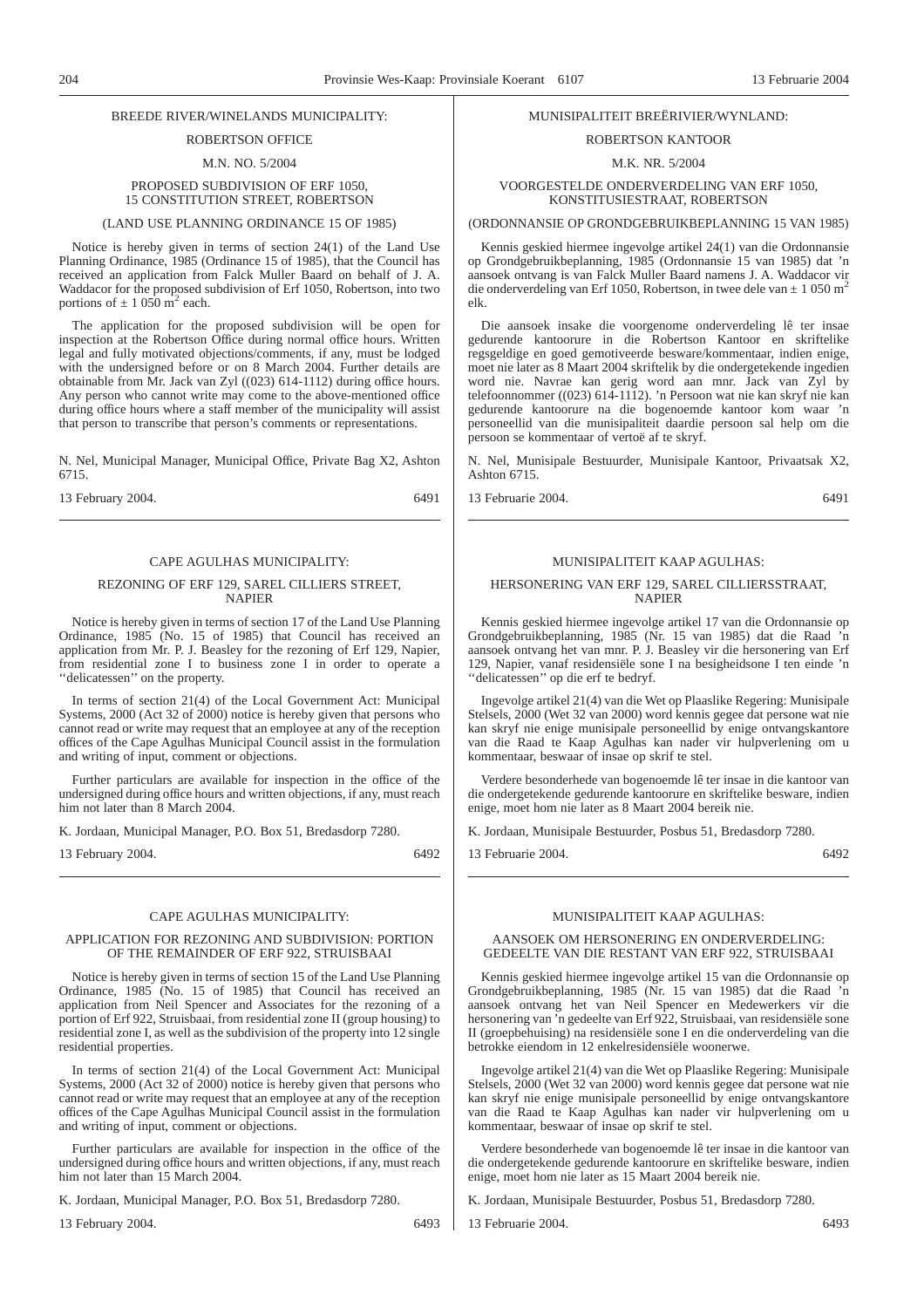# *SOUTH AFRICA FIRST –* BUY SOUTH AFRICAN MANUFACTURED GOODS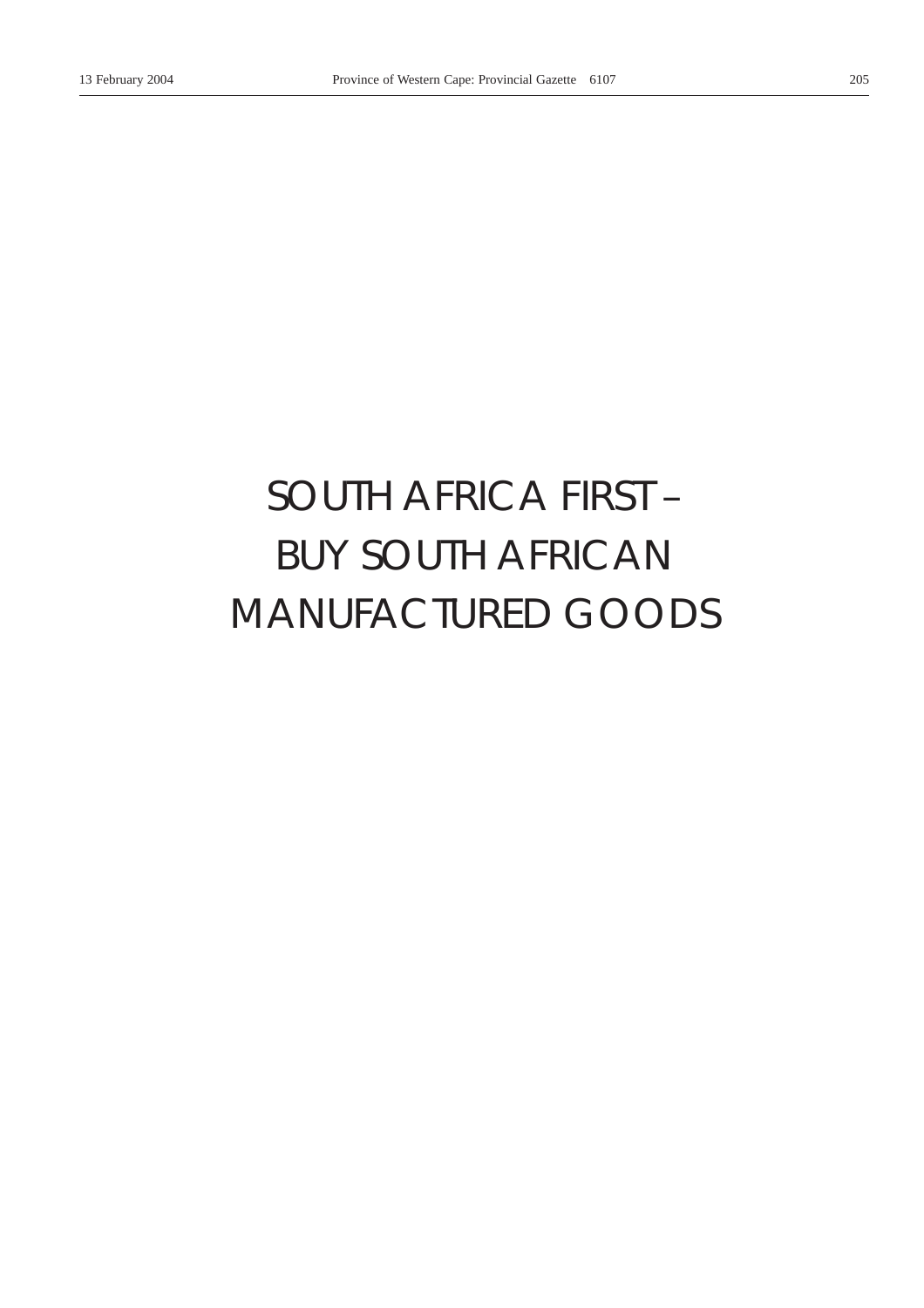# *SUID-AFRIKA EERSTE –* KOOP SUID-AFRIKAANS VERVAARDIGDE GOEDERE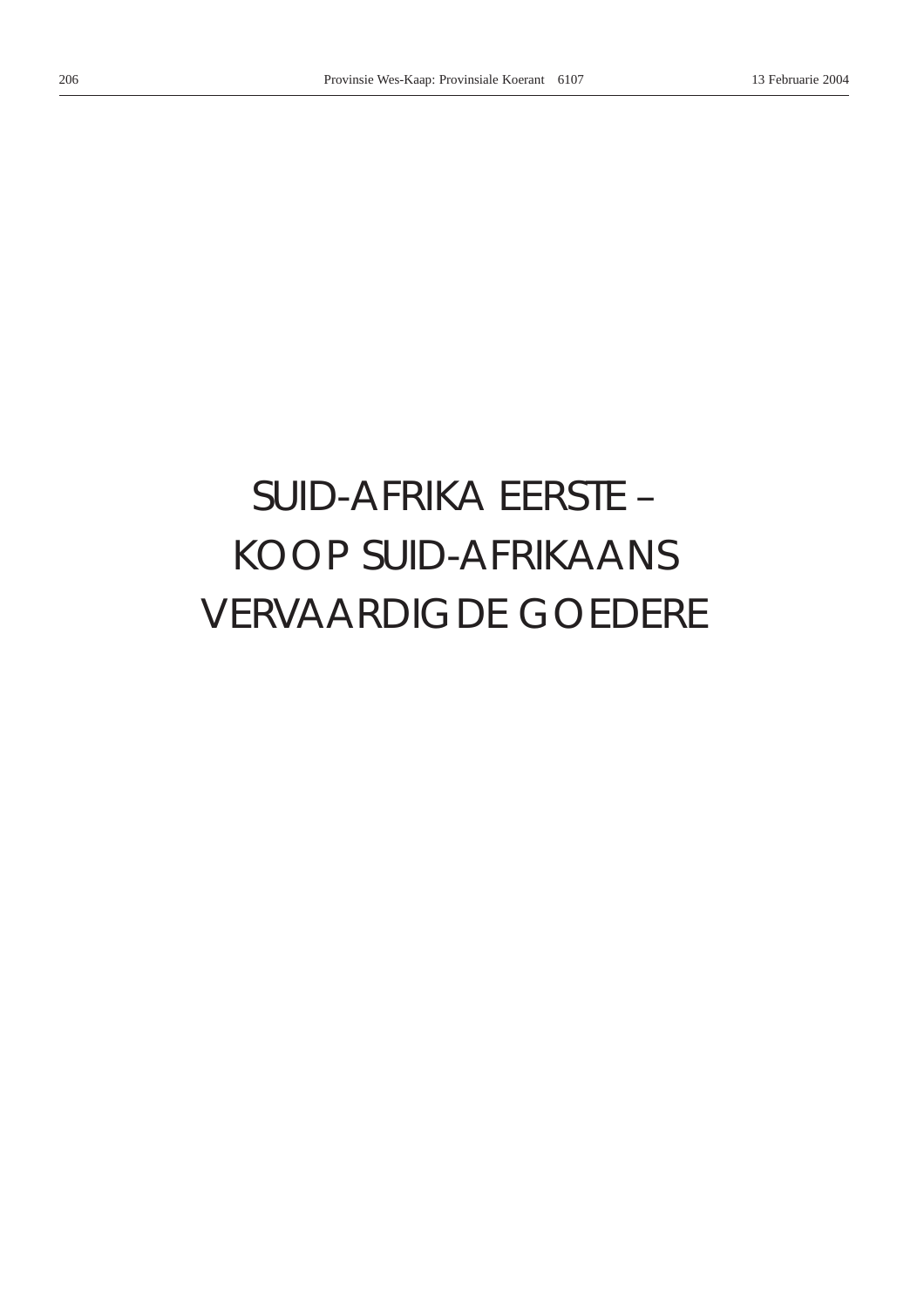# **The ''Provincial Gazette'' of the Western Cape** appears every Friday, or if that day is a public holiday, on the last preceding working day. ———— *Subscription Rates* R46,00 per half-year, throughout the Republic of South Africa. R46,00 + postage per half-year, Foreign Countries. R92,00 per annum, throughout the Republic of South Africa. R92,00 + postage per annum, Foreign Countries. Subscriptions are payable in advance. *Single copies* are obtainable at Room 12-06, Provincial Building, 4 Dorp Street, Cape Town 8001, at R3,00 per copy. ———— *Advertisement Tariff* First insertion, R13,00 per cm, double column. Repeats R10,00 per cm, double column. Fractions of cm are reckoned as a cm. ———— Notices must reach the Director-General not later than 10:00 on the last working day but one before the issue of the *Gazette*. Whilst every effort will be made to ensure that notices are published as submitted **Die ''Provinsiale Koerant'' van die Wes-Kaap** verskyn elke Vrydag of, as die dag 'n openbare vakansiedag is, op die laaste vorige werkdag. ———— *Tarief van Intekengelde* R46,00 per halfjaar, in the Republiek van Suid-Afrika. R46,00 + posgeld per halfjaar, Buiteland. R92,00 per jaar, in die Republiek van Suid-Afrika. R92,00 + posgeld per jaar, Buiteland. Intekengeld moet vooruitbetaal word. *Los eksemplare* is verkrygbaar by Kamer 12-06, Provinsiale-gebou, Dorpstraat 4, Kaapstad 8001, teen R3,00 per eksemplaar. ———— *Advertensietarief* Eerste plasing, R13,00 per cm, dubbelkolom. Herhaling, R10,00 per cm, dubbelkolom. Gedeeltes van 'n cm word as een cm beskou. ———— Kennisgewings moet die Direkteur-generaal uiterlik om 10:00 op die voorlaaste werkdag voor die uitgawe van die *Koerant* bereik. Hoewel alle pogings aangewend sal word om te sorg dat kennisgewings soos 13 February 2004 Province of Western Cape: Provincial Gazette 6107 207

publiseer nie.

and on the date desired, the Administration does not accept responsibility for errors, omissions, late publications or failure to publish.

All correspondence must be addressed to the Director-General, P.O. Box 659, Cape Town 8000, and cheques, bank drafts, postal orders and money orders must be made payable to the Provincial Administration Western Cape.

Alle briefwisseling moet aan die Direkteur-generaal, Posbus 659, Kaapstad 8000, gerig word en tjeks, bankwissels, posorders en poswissels moet aan die Provinsiale Administrasie Wes-Kaap.

ingedien en op die verlange datum gepubliseer word, aanvaar die Administrasie nie verantwoordelikheid vir foute, weglatings, laat publikasies of versuim om dit te